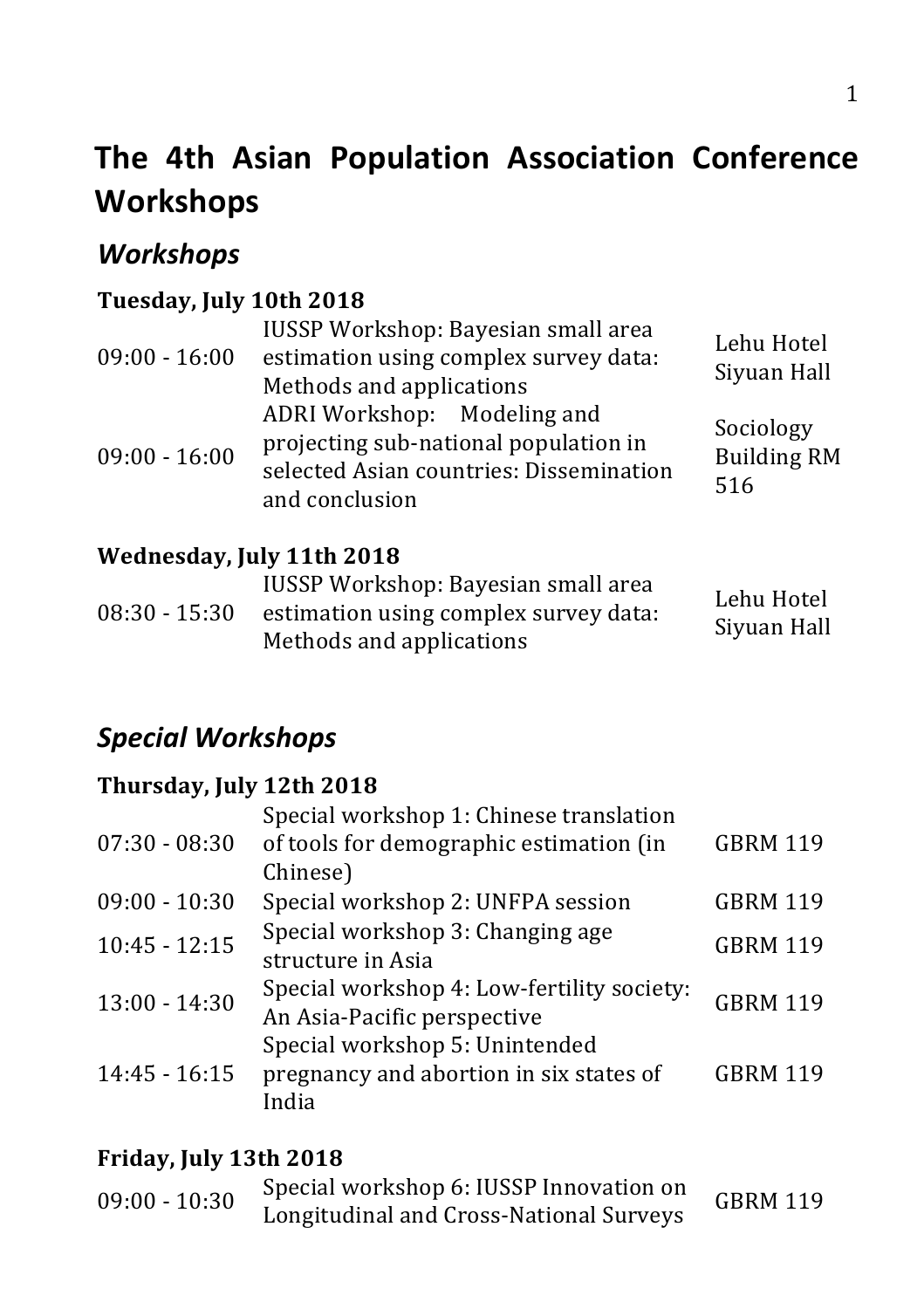| $10:45 - 12:15$ | Special workshop 7: Research on Asia in<br>the first half of the 21st century:<br>reflections on the Routledge Handbook of<br>Asian Demography and new directions<br>for population research | <b>GBRM 119</b>                        |
|-----------------|----------------------------------------------------------------------------------------------------------------------------------------------------------------------------------------------|----------------------------------------|
| $13:00 - 14:30$ | Special workshop 8: The changing<br>European life-course                                                                                                                                     | <b>GBRM 119</b>                        |
| $14:45 - 16:15$ | Special workshop 9: Family law, public<br>policy, and family behavior                                                                                                                        | <b>GBRM 119</b>                        |
| $16:30 - 18:00$ | Special workshop 10: The Generations &<br>Gender Programme Regional Meeting                                                                                                                  | Sociology<br><b>Building RM</b><br>308 |
| $16:30 - 18:00$ | Special workshop 11: Gender, ageing and<br>health in China                                                                                                                                   | <b>GBRM 203</b>                        |
| $16:30 - 18:00$ | Special workshop 12: Asian demography<br>on crossroads: Future implications of<br>demographic change                                                                                         | <b>GBRM 119</b>                        |

2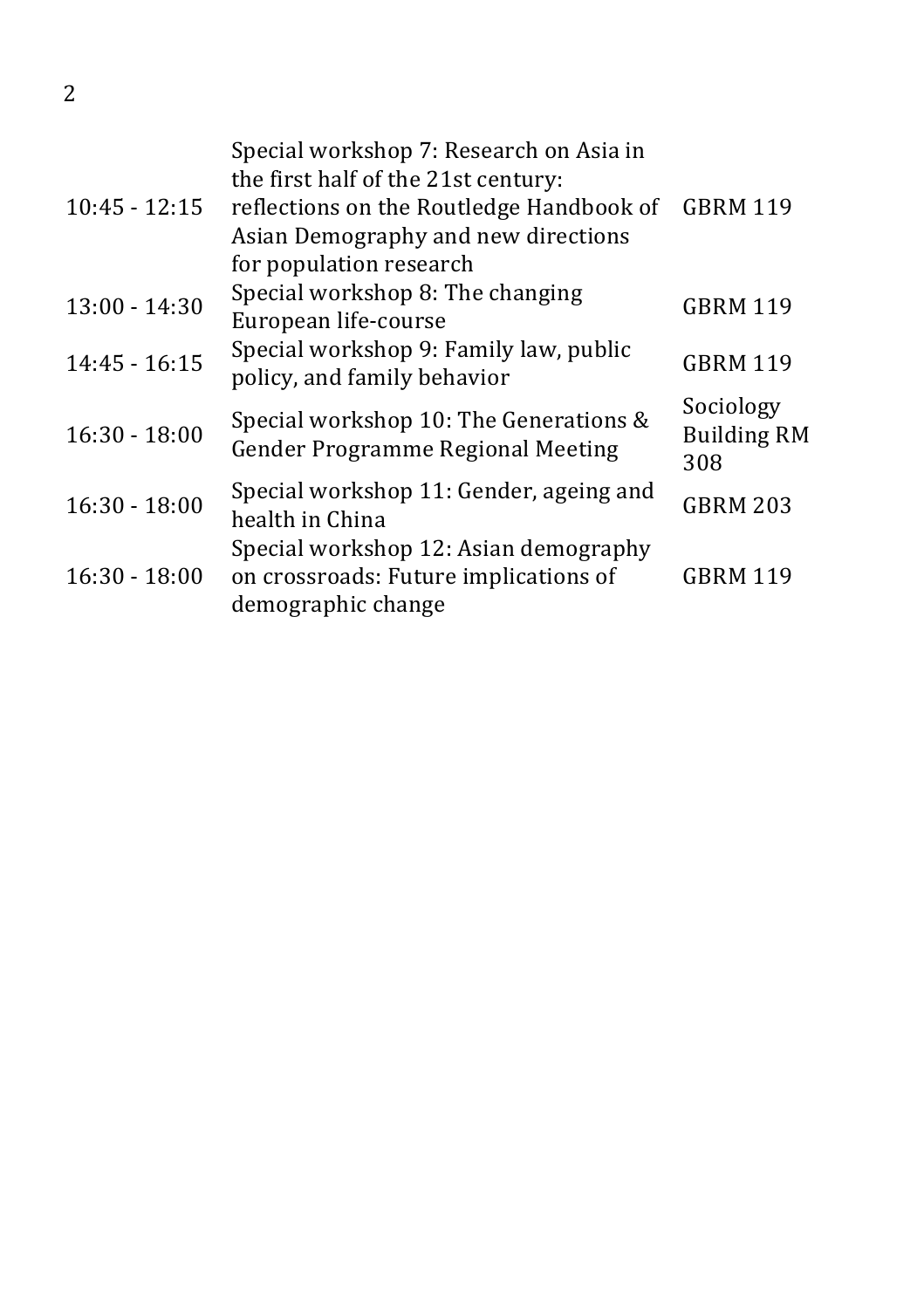# **1. Chinese Translation of Tools for Demographic Estimation (in Chinese)**

**Organizer:** The International Union for Scientific Studies of Population (IUSSP): China Population and Development Research Center (CPDRC): Center for Family and Population Research, National University of Singapore; Ginling College, Nanjing Normal University, Nanjing China Asian Demographic Research Institute (ADRI), Shanghai University

**Proposed:** Dr. Danan Gu and Dr. Qiushi Feng **Chair**: Dr. Hongyan Liu (Deputy Director-General, CPDRC) **Time:** 12 July 2018: 7:30-8:30 am. **Location:** Graduate Building 119, Shanghai University East Campus

Introduction:

Although increasing data availability from censuses, vital registrations, and surveys has reshaped the discipline of demography in last few decades, data accuracy and completeness remain questionable in most developing countries. In that regard, there is still a continuing need for the use of indirect methods in estimating demographic indicators, which could improve the accuracy of demographic indicators and eventually help better understand population dynamics and formulate sound policies. 

The *Tools for Demographic Estimation* (briefly as *Tools*) is a collection of key methods to measure demographic parameters from limited and defective data with a plenty of examples and worksheets for illustration plus a user-friendly online version. It entails cutting-edge approaches for demographic estimation and provides appropriate methods of examining the data quality for censuses/surveys in all three demographic major components, i.e., fertility, mortality, and migration. It also provides advices on to what extent and under what conditions these different methods could work to obtain the appropriate estimations (Moultrie et al., 2013). Moreover, the *Tools* not only emphasizes detailed procedures of these methods, but also highlights rationales of assumptions underlying each method and provides possible limitations and outcomes when certain assumptions are not met.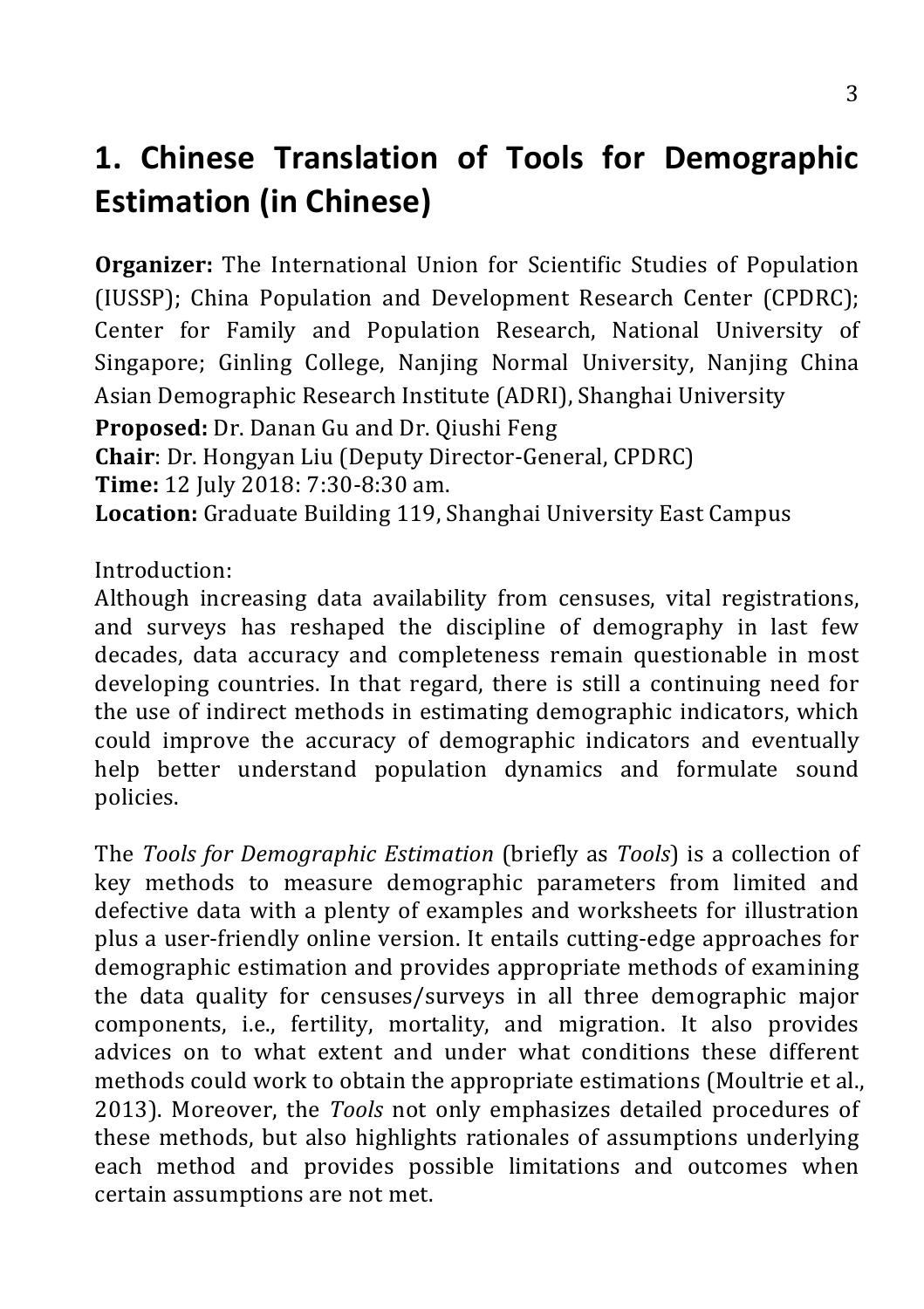Low data quality and inconsistencies across censuses in China are common and they have brought a serious challenge for demographers and other research scientists to study China's population. So far most Chinese demographers and researchers use direct method to calculate demographic rates from censuses/surveys without making any beforehand assessment about the accuracy of data due to lack of adequate knowledge and skills about how to obtain sound estimations from limited and defective data. With few exceptions, most young generation demographers in China have also not been aware of the indirect estimation tools. With the rapid aging of first generation of Chinese demographers and the shortage of trained young demographers, we aim to promote use of the *Tools* among Chinese demographers and other researchers, and this is our purpose of this side event.

Schedule:

(Each has about 5 minutes)

- 1. *Dr. Danan Gu* (United Nations Population Division)
- 2. *Dr. Mary Ellen Zuppan* (Executive Director of the IUSSP)
- 3. *Ms. HE Dan* (Director-General, CPDRC)
- 4. *Professor Yuan Zhao* (Dean of Ginling College, Nanjing Normal University)
- 5. *Professor Leiwen Jiang* (Director, Asian Demographic Research Institute Senior Research Fellow, National Center for Atmospheric Research (USA) & University Corporation for Atmospheric Research (USA)
- 6. *Professor Yuan Ren* (Deputy Director of Institute of Population Research, Fudan University)

Open questions and discussions.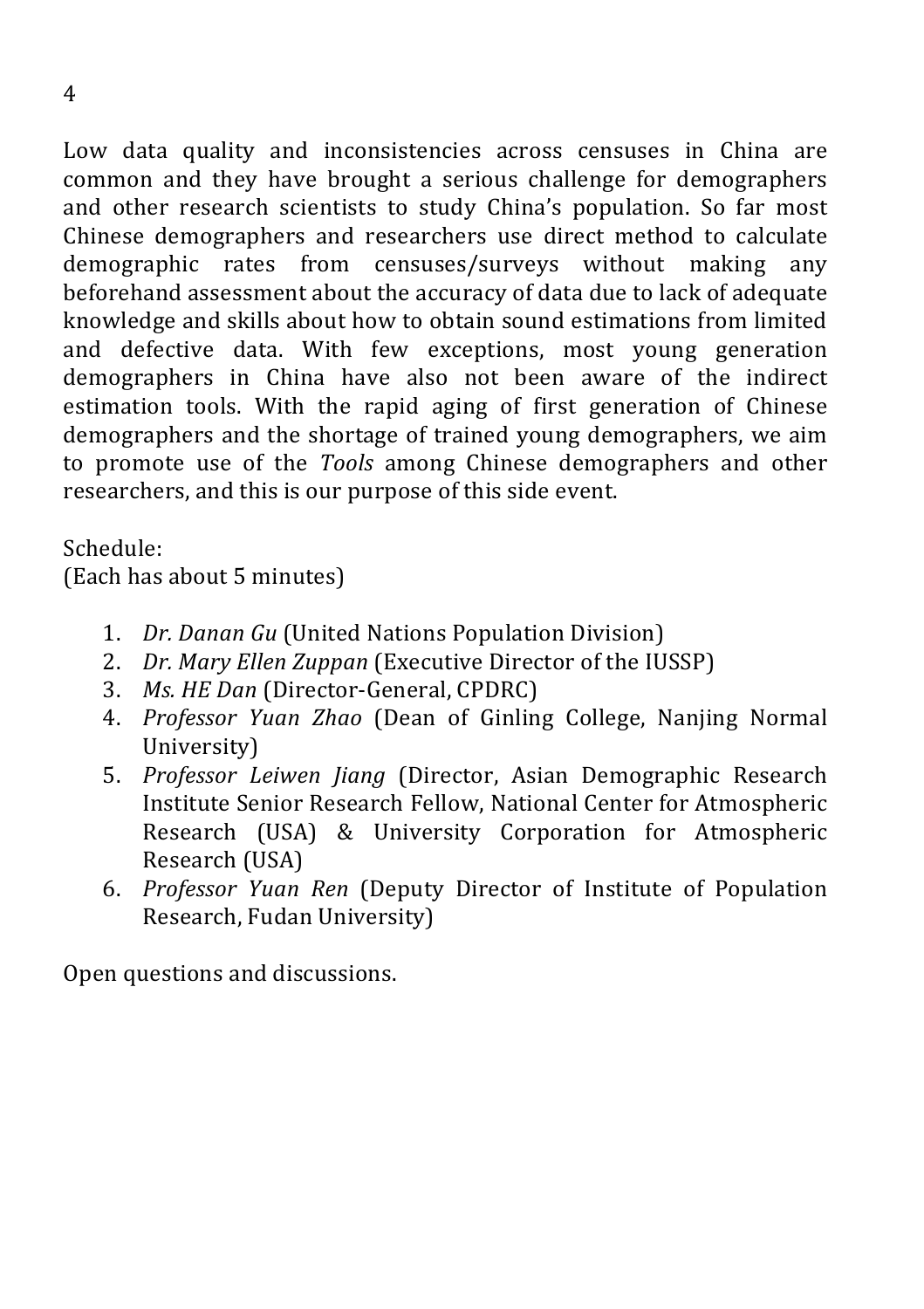## **2. UNFPA Special Session**

**Organizer: UNFPA - APRO Time:** 12 July 2018, 9:00-10:30 am **Location:** Graduate Building 119, Shanghai University East Campus

#### Introduction:

Asia is going through major changes in the structure and characteristics of its populations. At country level, differences in the timing and pace of the demographic transition result in a variety of situations regarding population growth and age structures. These trends must be taken into account by development planners in their quest for the attainment of the Sustainable Development Goals, but issues to be addressed differ with national contexts. While some countries still have a chance to put in place policies to reap a demographic dividend resulting from an age structure biased towards productive ages and enabling them to sustain accelerated economic growth, others already face rapid population ageing and have to address related opportunities and challenges, including in relation to the provision of health care and income security for older persons. In an increasingly globalized world, international migration also interacts with these trends, for instance as cross-border marriage develops in response to unbalanced national marriage markets resulting from pre-natal sex selection practices which have been common in some Asian countries.

UNFPA, as the United Nations Population Fund, has been following closely Asian population trends, with the aim of supporting countries to integrate the impact of population change into their development policies, for the ultimate benefit of the 4 billion inhabitants of Asia. The purpose of this session is to present a selection of recent examples of population studies led by UNFPA, demonstrating the breadth of issues covered to understand the various population dynamics at play in Asia and their multiple impacts on societies and individuals which require appropriate policy response. The session is jointly put together by the Asia-Pacific Regional Office of UNFPA and the UNFPA China Country Office.

#### Objectives:

Within the conference agenda, this special UNFPA session is expected to achieve the following objectives:

1) Present main findings and their policy and programmatic implications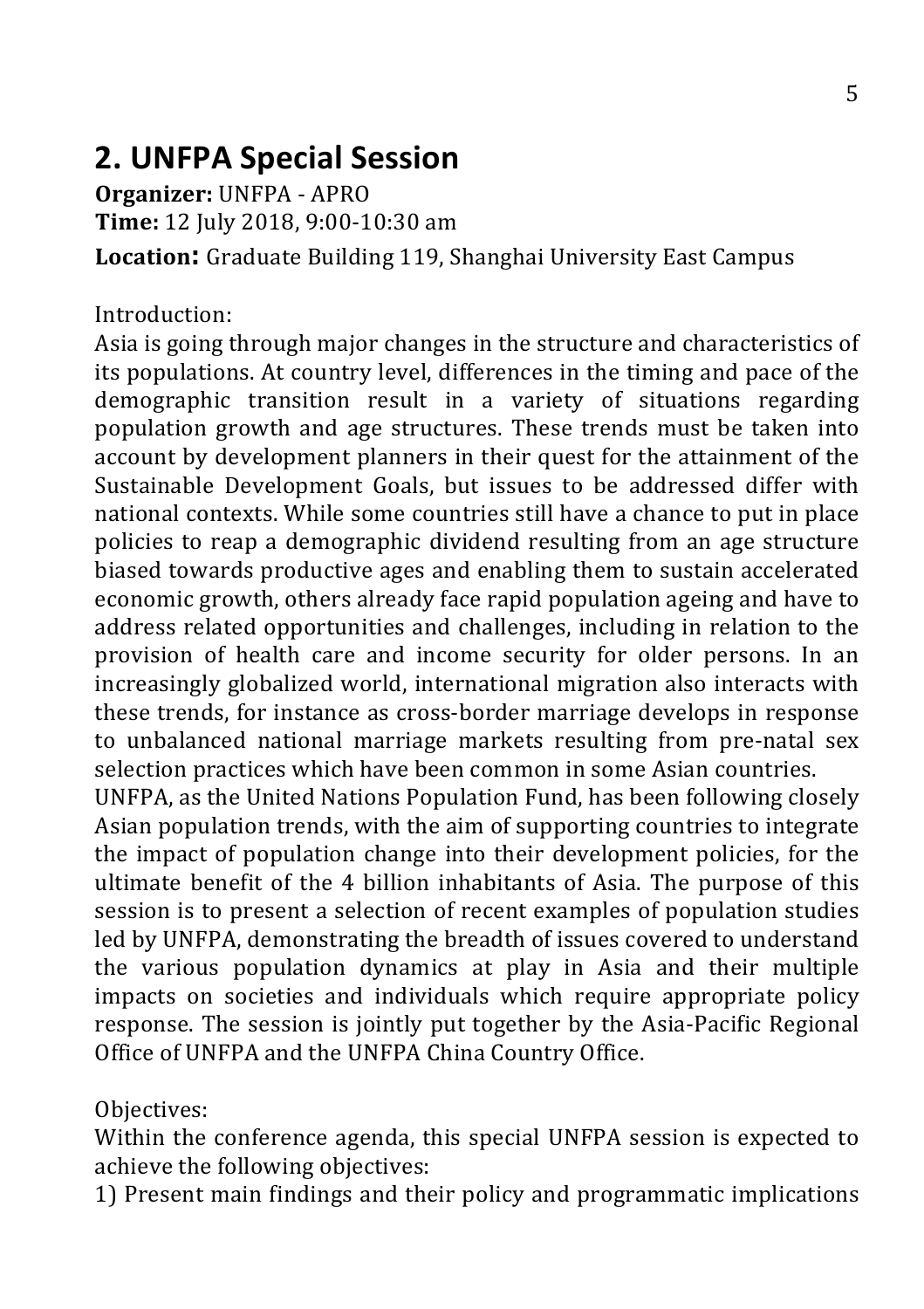from recent studies on key population issues in Asia supported by UNFPA 2) Highlight UNFPA work in partnership with regional stakeholders and strengthen the partnership between UNFPA and APA

#### Organization of the UNFPA special session:

**Hosts:** The UNFPA Regional Office for Asia and the Pacific (APRO) and Asia Population Association (APA)

**Organizers:** UNFPA China Country Office (CO) and the Asian Demographic Institute of Shanghai University (the 4<sup>th</sup> APA conference secretariat)

**Participants:** UNFPA (APRO and China CO), APA management, invited experts, interested participants, etc.  $\,$  A total of about 80-100 participants Facilitator: Dr. Christophe Lefranc, Technical Advisor on Population and Development (Census and Data), UNFPA APRO, or Dr. Babatunde Ahonsi, UNFPA Representative in China

| Schedule:                              |                                                                                        |                                                                |
|----------------------------------------|----------------------------------------------------------------------------------------|----------------------------------------------------------------|
| Time                                   | Activity                                                                               | Presenter                                                      |
| 09:00-09:05                            | Opening remarks                                                                        | Mr. Bjorn<br>Andersson,<br>Regional Director,<br>UNFPA APRO    |
| 09:05-10:05                            | Sustainable Development and                                                            | Prof. Gavin Jones,                                             |
| 15 minutes<br>for each<br>presentation | Changing Demography in Asia                                                            | Emeritus<br>Professor,<br>Australian National<br>University    |
|                                        | Opportunities for a Demographic                                                        | Prof. Sang-Hyop                                                |
|                                        | Dividend in Low- and                                                                   | Lee, Adjunct Senior                                            |
|                                        | Middle-Income Countries in Asia:                                                       | Fellow, East-West                                              |
|                                        | findings from National Transfer<br>Accounts                                            | Center, University<br>of Hawaii                                |
|                                        | Cross-national Comparison of Old                                                       | Mr. Eduardo Klien,                                             |
|                                        | Age Income Security in Bangladesh,<br>Nepal, the Philippines, Thailand and<br>Viet Nam | Regional Director,<br>Asia Pacific Regional<br>Office, HelpAge |

I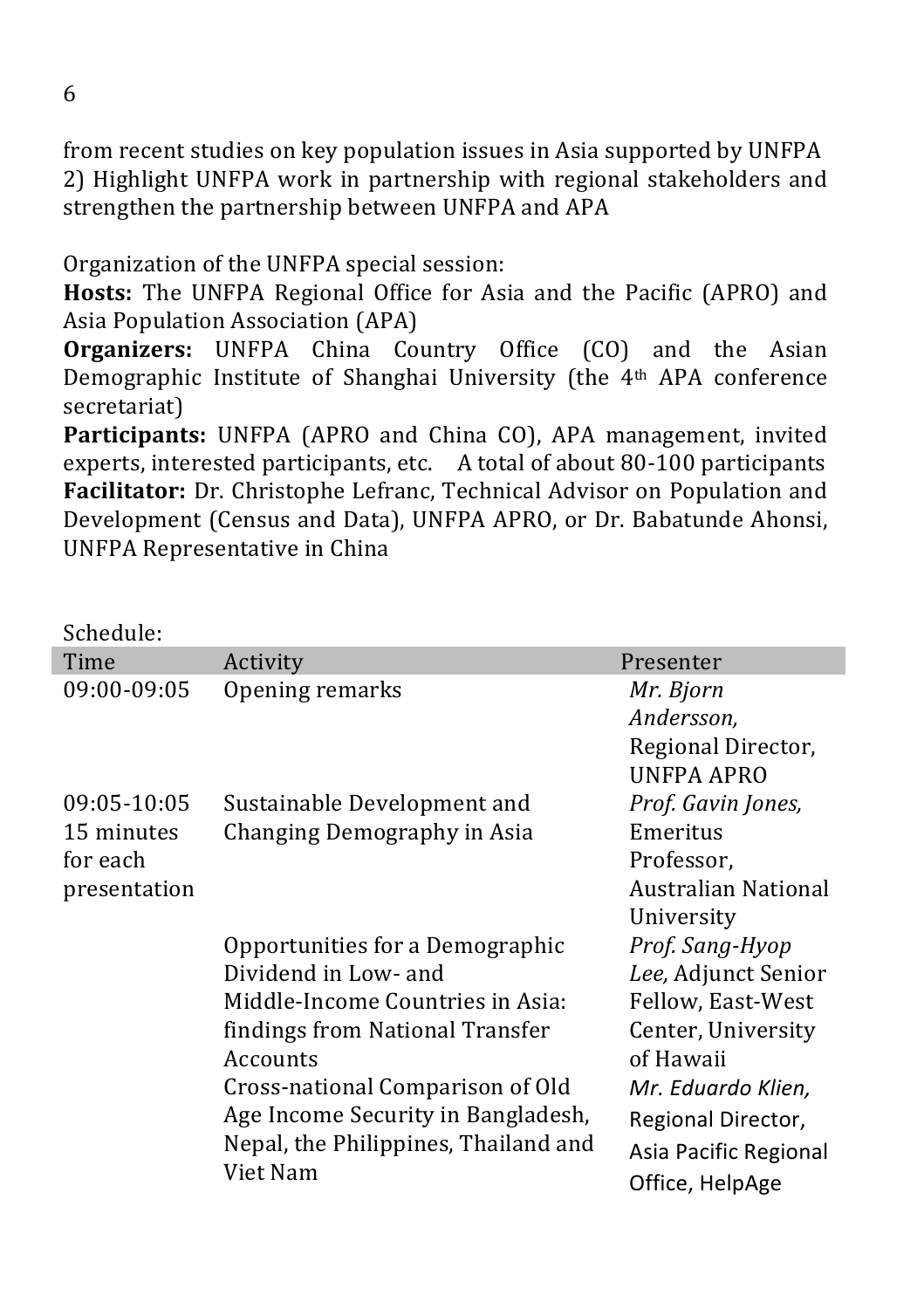#### International

Gender imbalance and cross-border marriage between China and Viet Nam

*Prof. Li Shuzhuo,* Director, Institute for Population and Development Studies, and Director, Center for Population and Social Policy Research, Xi'an Jiaotong University, China *Prof. Doo-Sub Kim,* President of APA 

#### 10:05-10:10 Discussant: Role of UNFPA in facilitating studies on population and development in the Asia-Pacific region 10:10-10:25 Questions and answers All participants 10:25-10:30 Concluding remarks Facilitator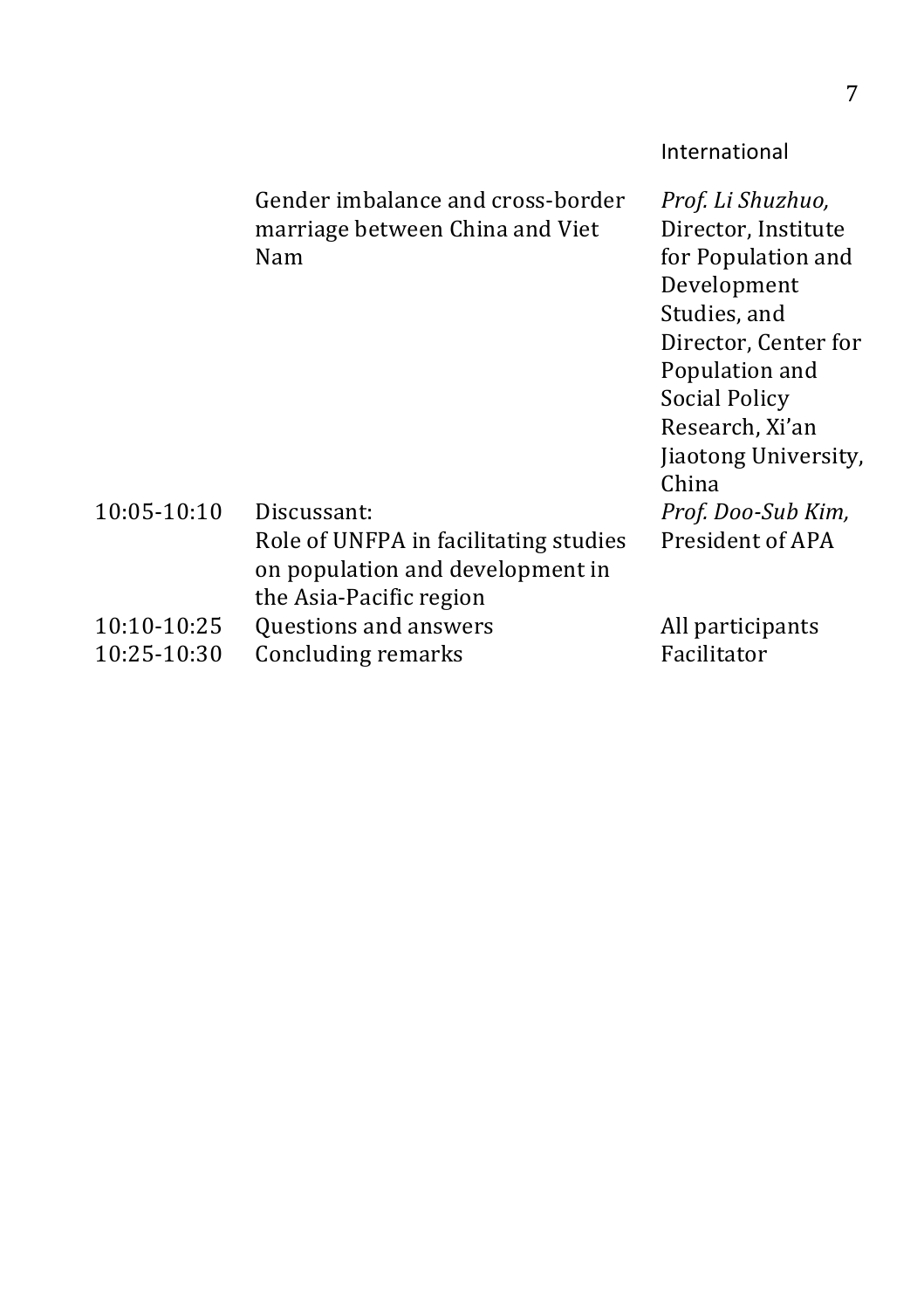## **3. Changing Age Structure in Asia**

**Organizer and Chair: Baochang Gu Time:** 12 July 2018: 10:45-12:15 pm Location: Graduate Building 119, Shanghai University East Campus

Introduction:

Asia with nearly 4.5 billion people accounting for 60 percent of the world's population includes countries with diverse demographic scenarios with regard to age structure, composition and distribution of population that has resulted from the diverse onset and pace of demographic transition experienced in the past few decades.

The continuous decline in fertility over two or more decades in some countries like Japan, China, South Korea, has resulted in below replacement level of fertility and has significantly changed their age structure. Their young population aged 0-14 has shrunk and the share of those in advanced ages of 65 years has increased. In very near future, the number of aged in Japan will exceed the number of children. In South East Asian countries like Thailand, Singapore, Malaysia, and Indonesia demographic transition began almost two decades later. Having invested in the education and the skill building of their young, these countries have in recent decades experienced high economic growth. Countries such as India and Bangladesh have begun to experience fertility decline very recently, giving them the advantage of bulging labour force or demographic bonus or dividend. However, unless the vouth of these countries receive the needed appropriate skills and training, the dividend can turn into despair. On the other hand, barring Iran in West Asia, other countries in the region have yet to undergo demographic transition or have just begun to experience changes in their population structure.

These very diverse demographic scenarios across Asia with the resultant changes in their age and sex structure will have significant social and economic implications in the coming decades with ramifications for the entire world. The countries themselves will have to address the issues of insurance costs, pension payments, creation of employment opportunities, participation of women in work and policies related to migration of workers from labour-surplus countries to those countries facing shortage of young workers in the coming decades.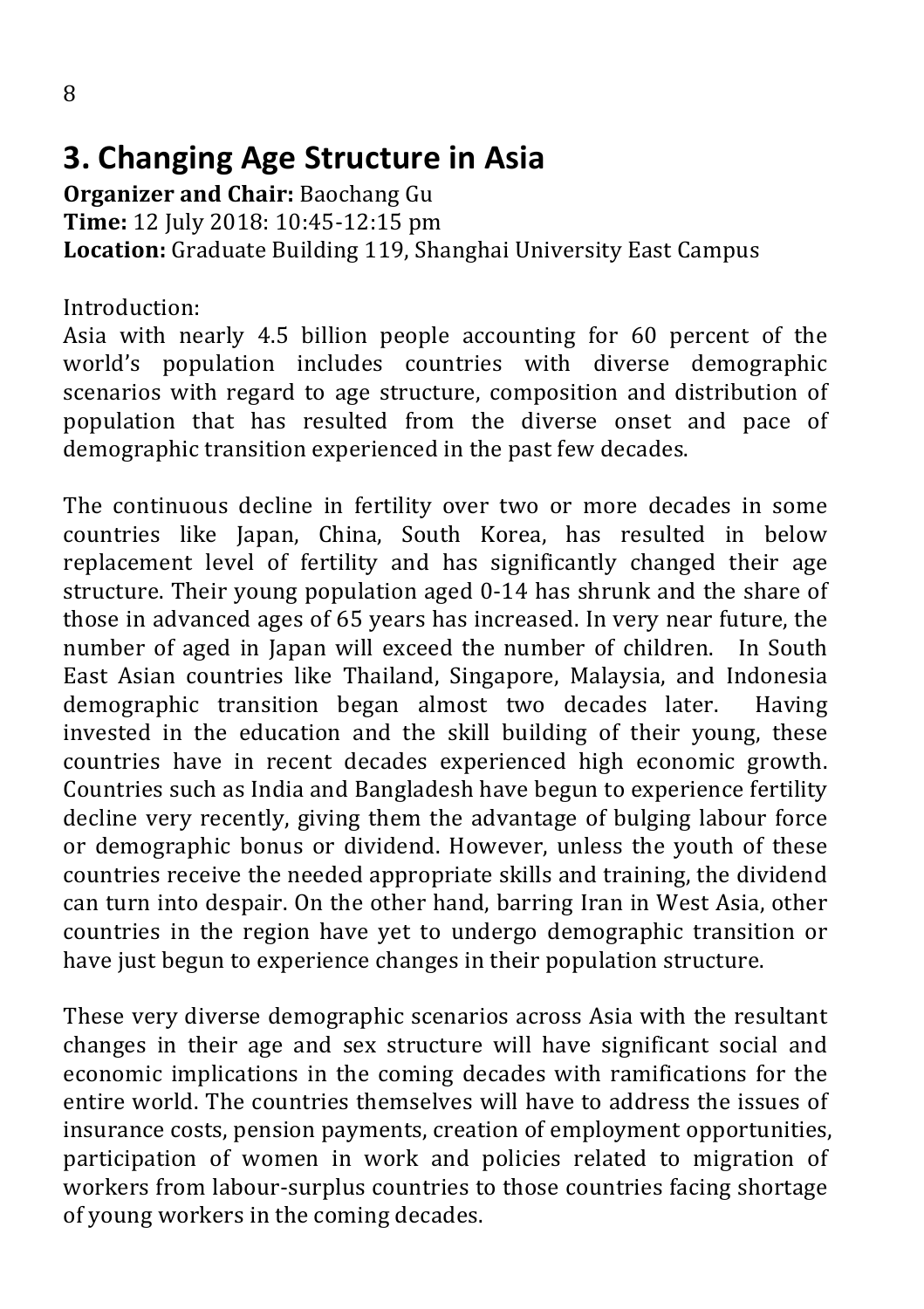Some of the eminent scholars from the region and experts from elsewhere can be invited to prepare and present papers dealing with the implications of the changing population age and sex composition in the country-specific context or in an inter-country comparative context. Issues such as the structure of work force and labour market, participation of women in work with implications for childbearing and childrearing, implications for urbanization and creation of employment opportunities in cities etc. migration across countries, etc. merit data based analyses.

## **Presented Papers:**

1. Aging Trends and Patterns Throughout Asia: Now and in the Future

Wan He and Loraine A. West (U.S. Census Bureau)

2. The Future Size of the Elderly Populations in East Asian and Implications for Eldercare and the Marriage Market: Mainland China, Japan, Taiwan, South Korea and North Korea

Dudley L. Poston (Texas A&M UniversityCollege Station, Texas, USA)

3. Determinants of Changing Demographic Structure in Asia: Implications for Future

Leela Visaria

4. Changing Age Structure of Chinese Population and Aging Trends in China

Xizhe Peng

5. Demography Meets Psephology: the Impact of Changing Age Structure on Democratic System

Stuart Basten

Abstracts: 

1. Aging Trends and Patterns Throughout Asia: Now and in the Future

Wan He, Ph.D. and Loraine A. West, Ph.D. (U.S. Census Bureau)

With rapid fertility declines in recent decades, Asia is experiencing accelerated population aging. Today Asians account for more than half of the world's older population (aged  $65$  and over). By 2050 Japan is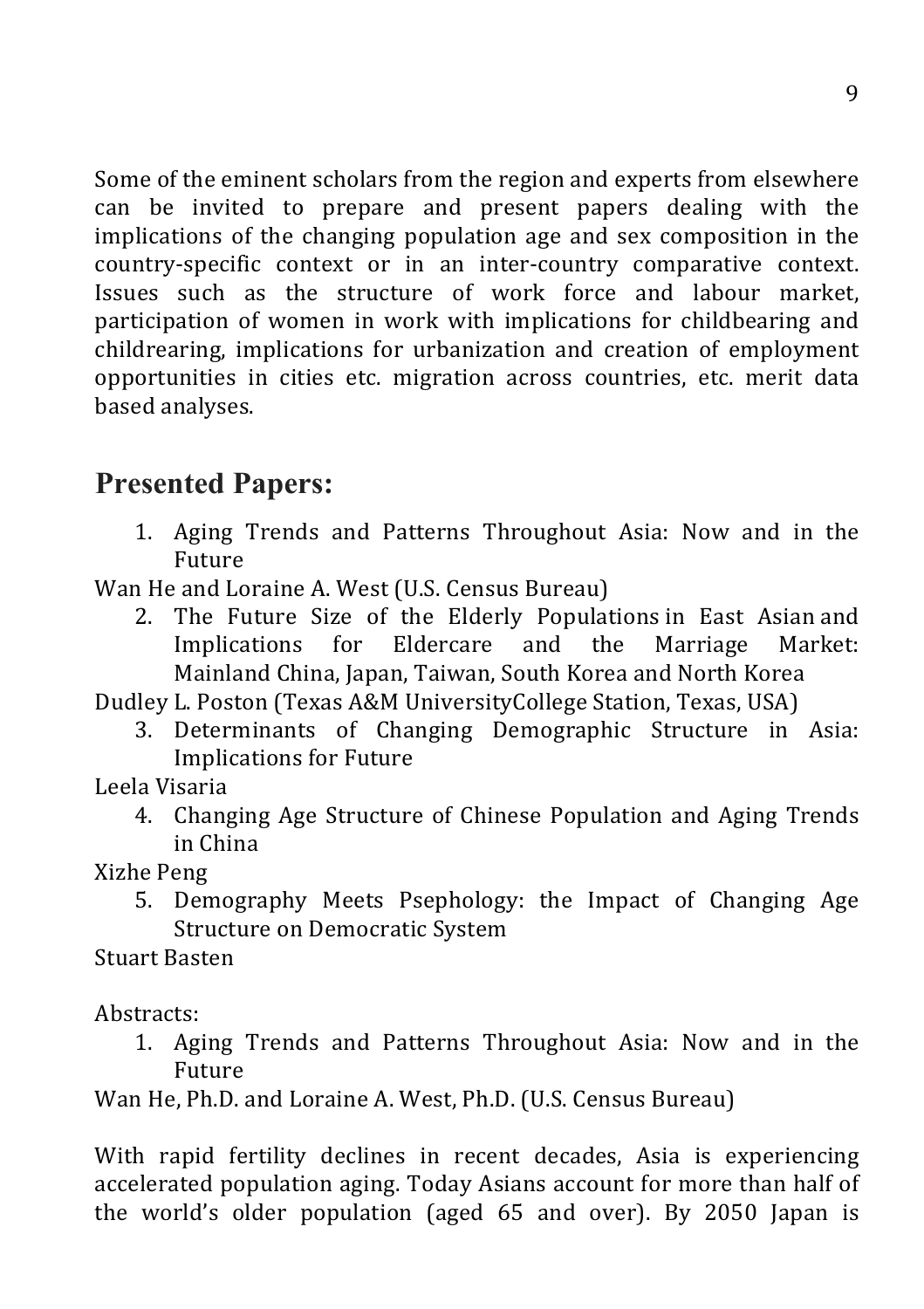projected to remain the oldest country in the world, and South Korea, Hong Kong, and Taiwan will overtake European countries to become the second, third, and fourth oldest. In addition, the population aged 80 and over will quadruple by 2050 in a number of Asian countries.

We place Asian aging trends in a global context and focus on the vast differences within the region of Asia. For example, while India is projected to surpass China and become the most populous country by 2026, its older population share will be half that of China.

We also examine trends in the sources of support for the older populations in Asia, including labor force participation and public pension systems. Labor force participation rates among the older population have been declining in most Asian countries as development advances and pension eligibility ages remain relatively low. Several Asian countries are among those with the highest life expectancy in the world, highlighting the importance of sustainable systems and diverse sources of support.

2. The Future Size of the Elderly Populations of the East Asian Countries of China, Japan, Taiwan, South Korea and North Korea: Implications for Eldercare and the Marriage Market

*Dudley L. Poston, Jr.* (Texas A&M UniversityCollege Station, Texas, USA)

In this paper I examine the current and projected size (to 2050 and to 2100) of the total and older populations of the East Asian countries of China, Japan, Taiwan, South Korea and North Korea. I compare these with those for the World and for the United States. I show that the absolute and relative numbers of the older populations in these five East Asian countries will increase dramatically by the year 2050. In 2050, it is projected that more than one-third of the populations of Taiwan, Japan and South Korea, and more than one-quarter of China, will be persons of age  $65+$ ; these are huge increases from the respective percentages in 2015. By 2050, Taiwan, Japan and South Korea will be significantly older than the U.S., and China will be about the same age. This is a big change since 2015 when the U.S. with an elderly population of over 15 percent was older than all the East Asian countries except for Japan. I examine the dependency ratios of these countries and show that the dependency burdens will become very heavy in the decades ahead. These matters have important implications for China, Japan, Taiwan, South Korea and North Korea.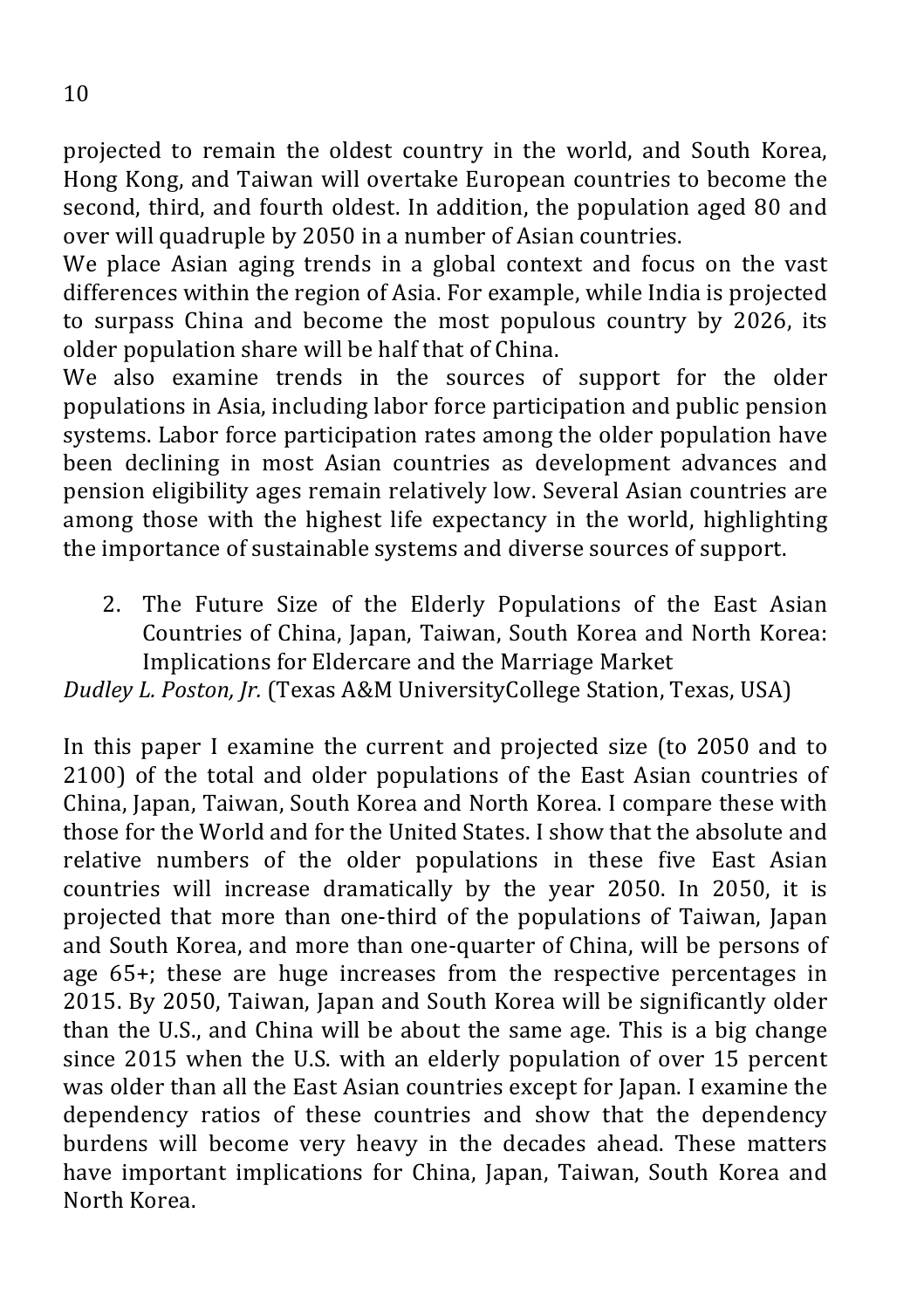3. Determinants of Changing Demographic Structure in Asia: Implications for Future

#### Leela Visaria

Unlike the 19<sup>th</sup> Century Europe, demographic transition in Asia has been compressed in a very short span because Asian countries have benefited from the transfer and diffusion of public health programmes, and medical technologies. These helped in quickly lowering infant and child mortality. increasing life expectancy and controlling several infectious diseases such as malaria, tuberculosis. Similarly, with a time lag the crude birth rate began to fall over all the Asian countries, regardless of the level of their economic development. Fertility declined much more rapidly and relatively early in East Asia than in Southeast or South Asia. Contraceptive use rates do vary between countries and in several Asian countries government intervention in promoting family planning has played a much more important role in lowering fertility rather than socio-economic determinants such as income and education.

In spite of a similar trajectory about decline in mortality followed with a time lag by fertility decline that Asian countries have followed, the timing of the demographic transition has led to divergent trends in population growth and age structure across Asia. In this presentation, one of the consequences of this variation will be highlighted with the support ratios or the ratio of the working-age population to the nonworking- age populations in the sub-regions of Asia. The implications of these for future will be examined in the sub-region context.

5. Demography Meets Psephology: The Impact of Changing Age Structure on Democratic Systems

*Stuart Gietel-Basten, Associate Professor of Social Science and Public Policy (Division of Social Science. Faculty Associate, HKUST Institute for Emerging Market Studies)*

Population ageing is a well-known feature of many Asian territories. The political consequences of this change have been widely explored: a challenge to intergenerational justice and the functioning of a 'low fertility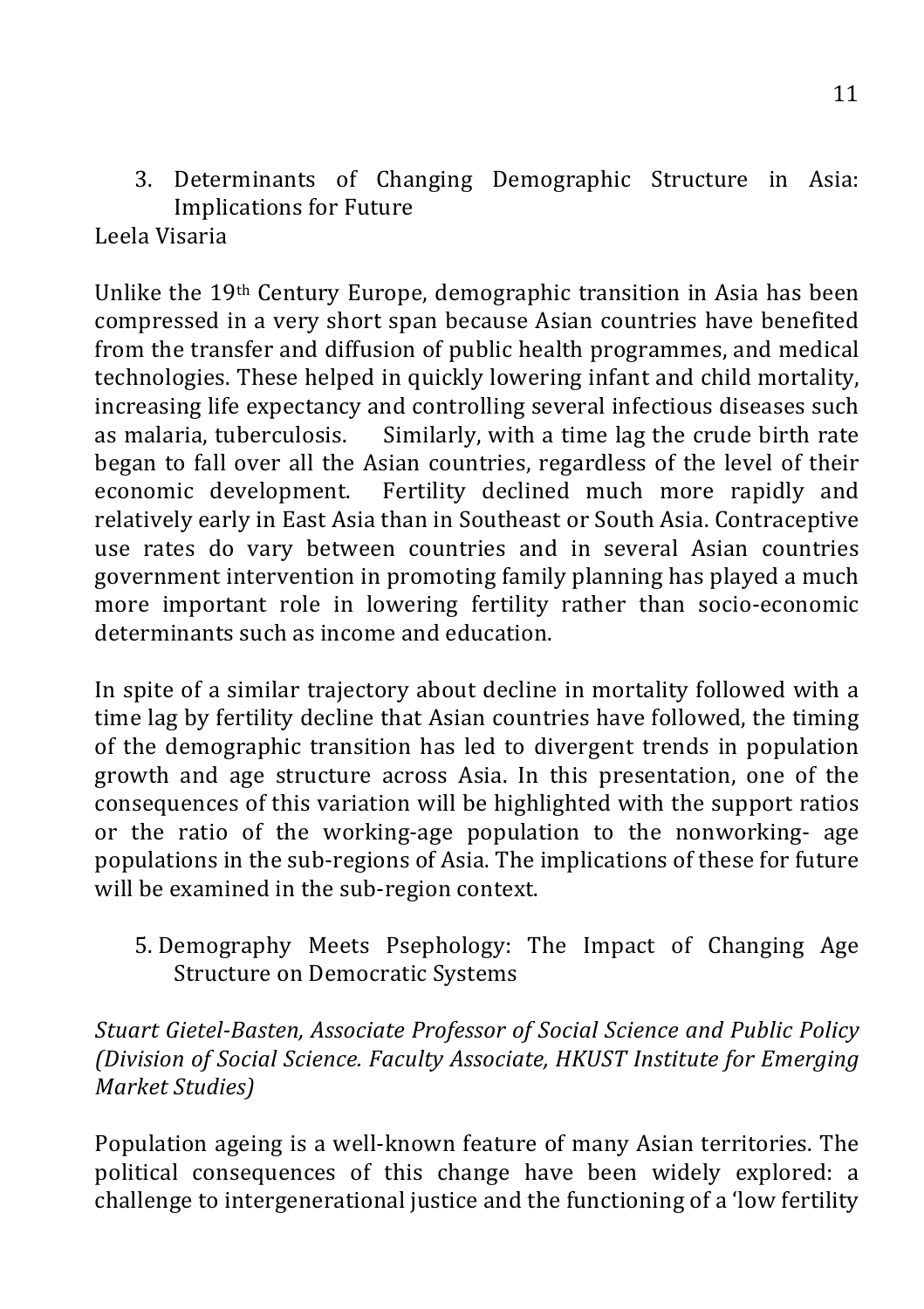trap' where resources are systematically diverted away from the young. Evidence from other parts of the world shows that there is often an age gradient to political participation; namely the propensity to vote. This behavioural differential could serve to exaggerate the impact of structural change of the ageing of the population.

In this paper, we use the Asia Barometer Survey to identify the extent to which an age gradient exists for five Asian territories, and then produce a projection scenario to 2050 based upon an assumption of recent trends of voter participation continuing into the future. We find sharp differences between Asian territories and explore the policy implications.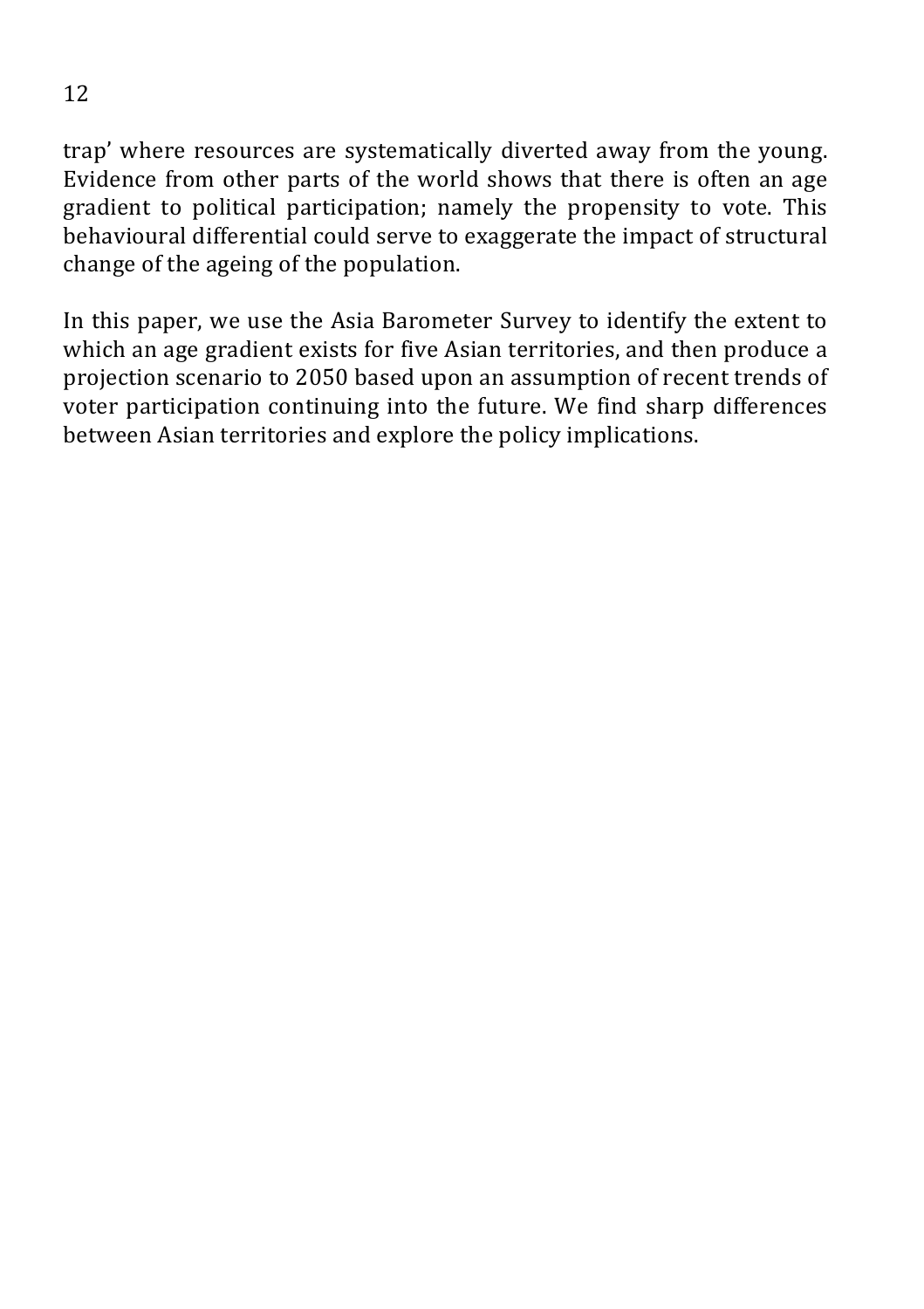## **4. Low-fertility Society: An Asia-Pacific Perspective**

**Organizer and Chair:** Dr. Sorapop Kiatpongsan **Time:** 12 July 2018, 1:00-2:30 pm Location: Graduate Building 119, Shanghai University East Campus

#### Introduction:

Low fertility is a universal and transdisciplinary issue. The decline of fertility rate is evident in countries with different economic, political, and social systems and the rate of transition (or speed of change) varies from gradual to alarmingly rapid. Approximately half of the countries across the globe have a total fertility rate (TFR) that is below replacement level. Low fertility rates have a significant impact on economic competitiveness and security. Additionally, the co-occurring demographic challenge of ageing further exacerbates the inevitable consequences of shifting population structures.

Low fertility began to be a social concern in the Western European countries where fertility rate started to gradually decrease and surpassed the replacement level before any other part of the world. In the Asia-Pacific region, South Korea, Japan, Singapore and China including Hong Kong are countries where low-fertility rate led to concerns and various policy responses.

Studies showed that traditional family values and gender relations play an important role in explaining low and lowest-low fertility in Asia and in East Asia in particular. Family structure and social norms in the Asia-Pacific differs significantly from those in the Western European countries. These factors can be influential both as a driver of low fertility and as a determining factor whether a policy response or intervention will be effective.

The proposed special session on "Low-fertility Society: An Asia-Pacific Perspective" aims to provide a comparative demography and public policy on the 1) drivers of low fertility, 2) impacts of low fertility and 3) policy responses and their effectiveness

Objectives:

1. To discuss the factors causing low fertility rates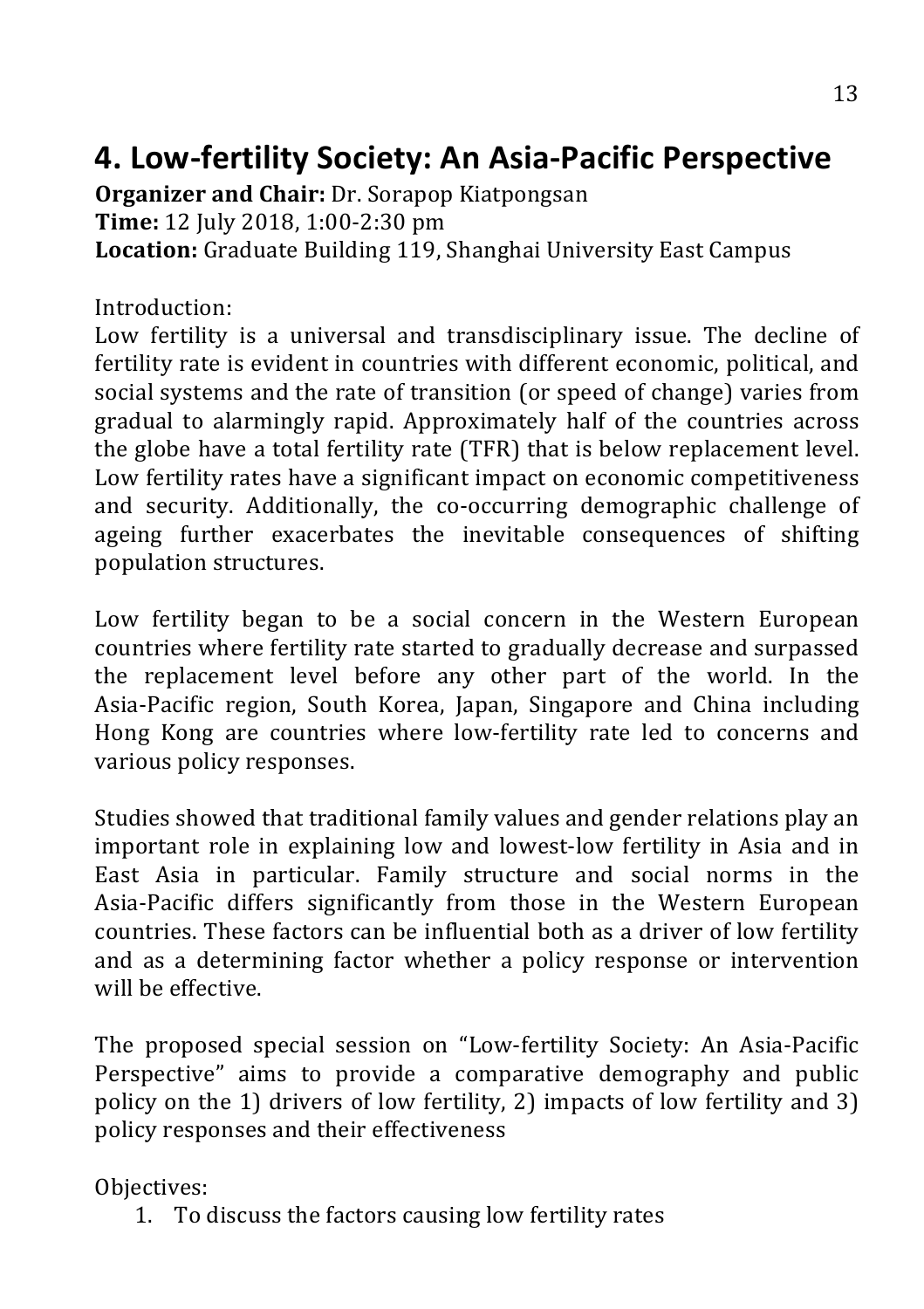- 2. To examine the effectiveness of policy options and intervention to address issues related to low-fertility society
- 3. To share experiences and lessons learned on impacts and implications of low-fertility society

Schedule:

 $13.00 - 13.15$  Introduction and overview Dr. Sorapop Kiatpongsan  $13.15 - 13.25$  Low-fertility in the Western world and in Asia-pacific: Similarities and differences *Professor Peter McDonald* (The University of Melbourne, Australia) 13.25 – 13.35 Examination of drivers of low fertility and effectiveness of pro-natalist policies in Singapore Dr. Mui Teng Yap (National University of Singapore, Singapore) 13.35 – 13.45 Low fertility in China: Determinants, policy options, and consequences *Professor Baochang Gu* (Renmin University of China, China)  $13.45 - 13.55$  Challenges and opportunities of low fertility in Hong Kong *Professor Paul Yip* (The University of Hong Kong, China) 13.55 – 14.05 Low fertility and ageing society in developing nations: A case study of Thailand Associate Professor Vipan Prachuabmoh (Chulalongkorn University)  $14.05 - 14.30$  Discussion and Q&A

Abstracts:

1. Low fertility: a global perspective on similarities and differences  Professor Peter McDonald

From a global perspective, there are five dimensions of low fertility: measurement issues especially changes in the timing of marriage and first birth, the difficulty of combining work and family especially for mothers, economic realities for young people in comparison with their economic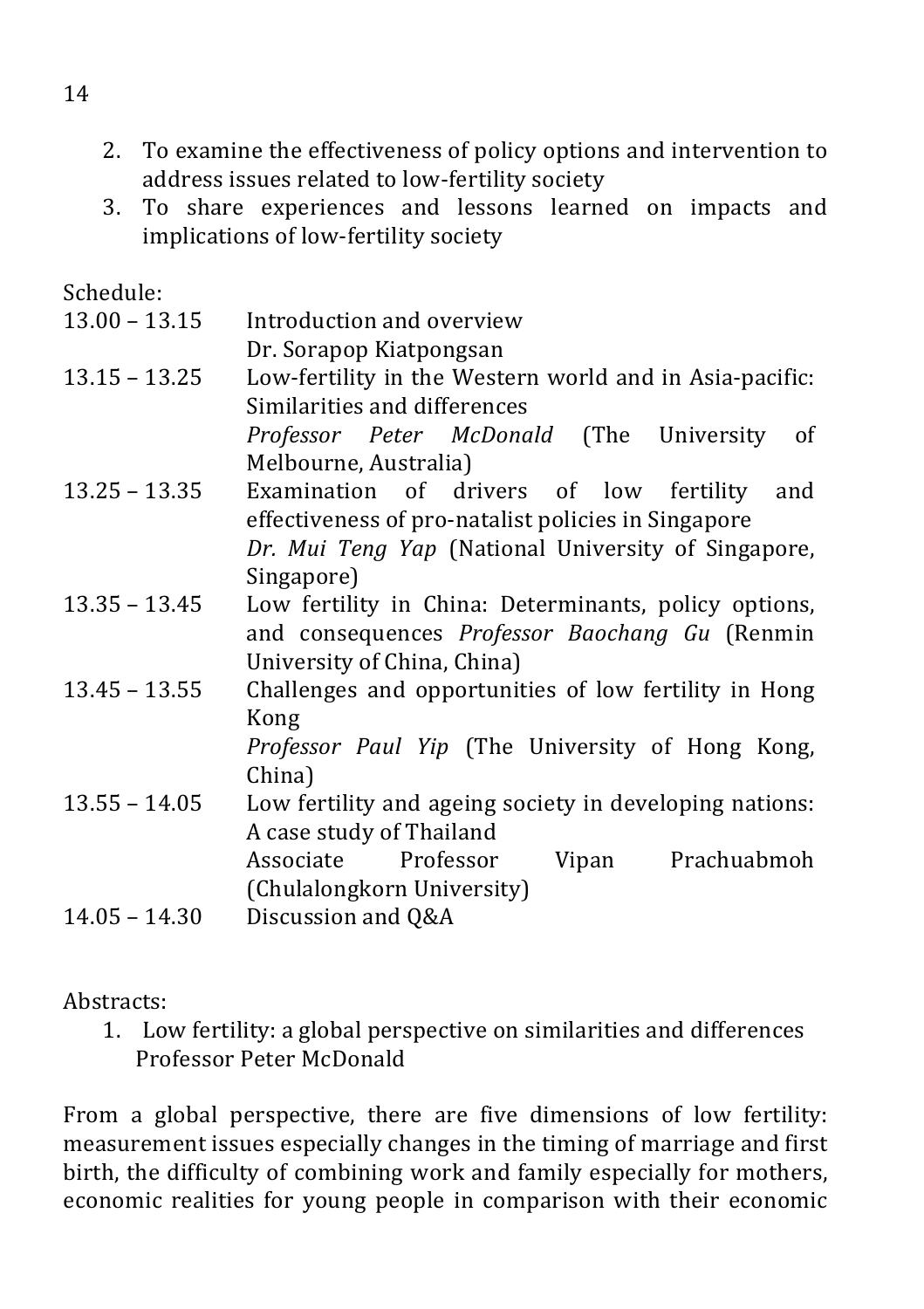aspirations, the perceived costs of children and, perceptions of the value of children. If the aim is to raise fertility, the five issues are listed in order of their level of intractability for policy influence, from easiest to hardest. Country examples are provided from across the world of the relative significance of these five dimensions.

2. Low fertility and policy responses in Singapore Dr. Mui Teng Yap

This presentation will look at selected demographic and socio-economic trends that contributed to low fertility over the past decades. It will also look at research findings on Singaporeans' marriage and parenthood desires and challenges, and the policy responses to-date.

3. Why is China's TFR so low? A decompositional analysis Professor Baochang Gu and Associate Professor Jiawei Hou

Recent several Chinese censuses have repeatedly reported a low TFR one after another, from  $1.22$  in  $2000$ ,  $1.18$  in  $2010$ , and  $1.05$  in  $2015$ , which triggered endless debates and questioning on quality of data and trends of fertility. The paper intends to address the issue with Chinese census data but taking an alternative approach to decompose the total fertility rate by age group, as well as urban-rural residence and birth parity in terms of the dynamics between postponement and recuperation in childbearing behavior over time, particularly since 2000, and how it may affect the outcome of the period picture of fertility situation in China.

The Decompositional analysis suggests that fertility rates among young age groups of the 20s show a downward trend indicating postponement in childbearing, while fertility rates among older age groups of the 30s show some increase indicating some recuperation, particularly since 2013 as effect of changes in fertility policy. Overall, the decompositional analysis leads to the conclusion that strong postponement and weak recuperation in childbearing behavior of Chinese women may inevitably affect China's total fertility rate at a level far below replacement, and result China's fertility to go downward in the years to come.

4. Assessment of family pronatalistic policy: Experiences of Hong Kong, South Korea and Japan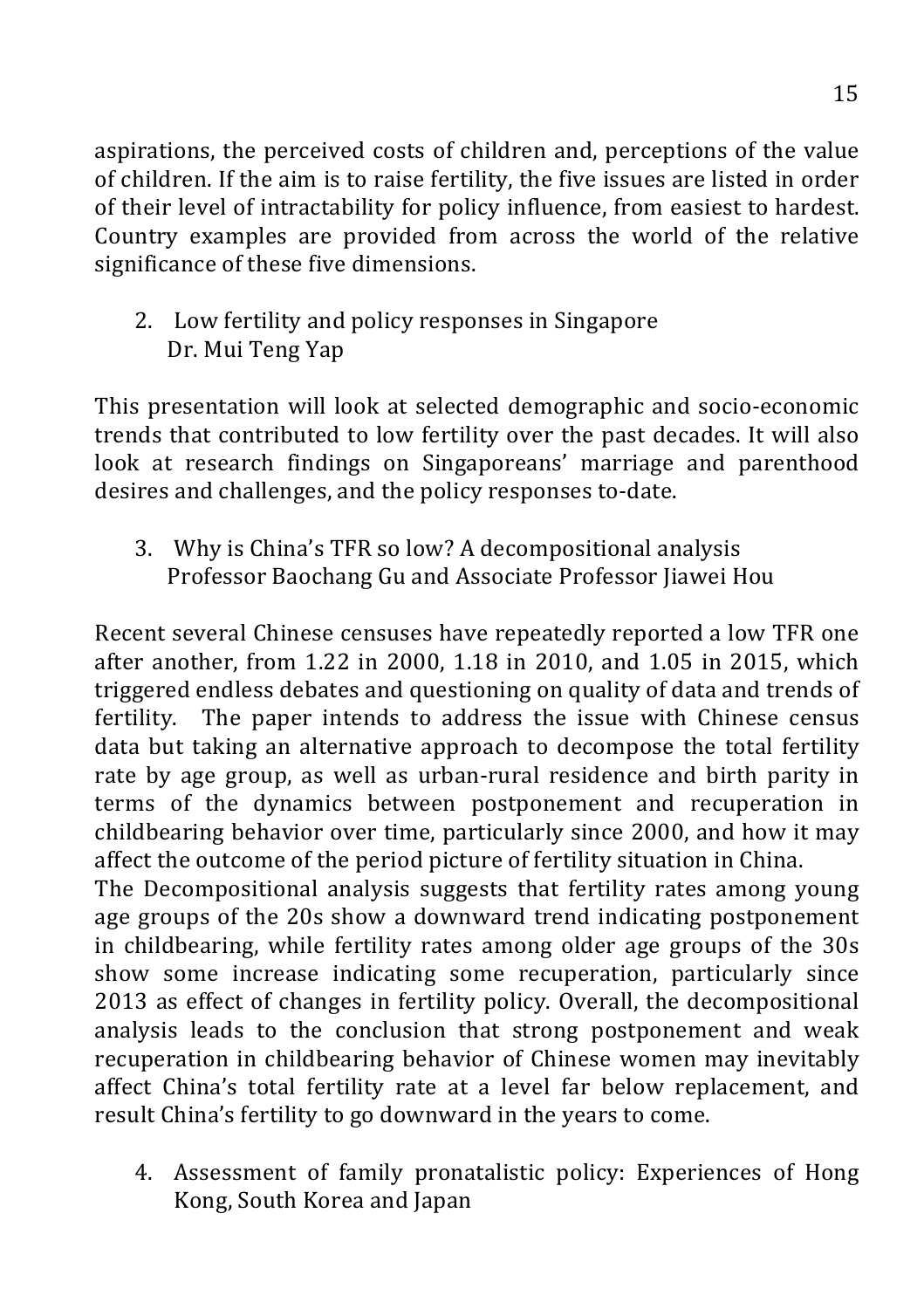#### Professor Paul Yip

Many East Asian societies are characteristed by ultra-low fertility. Many Governments have already taken some pronatalist actions and its impacts at most are modest if not ineffective. However, whom to target and what specific measures should be taken still remain very elusive. This study tries to address these knowledge gaps. We first identify the potential target groups that are most influential in changing the total fertility rate, based on a stochastic model and fertility elasticity analyses. Then, we investigate different population subgroups' perception of various pronatalist measures, using the 2012 fertility survey in Hong Kong. Elasticity analyses show that marriage rates, especially among women aged 25-29 are the most influential factor of future fertility for all the three societies. For Hong Kong, first births, especially among women aged 30-34 are the second most influential factor; for South Korea, second births- especially among women aged 30-34, actually play a very important role, next only to marriage; for Japan, first and second birth are much less influential, thus making marriage a dominant factor of its fertility. Furthermore, the survey results suggest that the group of women with no children are most responsive to all pronatalist measures while women with two children are least responsive. And some measures such as educational subsidies, medical subsidies, free kindergarten education, enhancing education quality are likely to incentivize women across all parities to have children, implying that these measures can be made universal. Besides, some measures are preferred by different parity groups, calling for group-specific policy intervention.

5. Low fertility and ageing society in developing nations: A case study of Thailand

 Associate Professor Vipan Prachuabmoh

Rapid Demographic Transition in Thailand during the past five decades leads to unprecedented consequences from the imbalance in age structure. The fertility has fallen far below replacement level (about 1.6 at present), which makes the country become one of the fastest speed of population aging among developing nations. Population projections for Thailand suggests continued fertility decline, reducing the number and proportion of children and working age population within the next two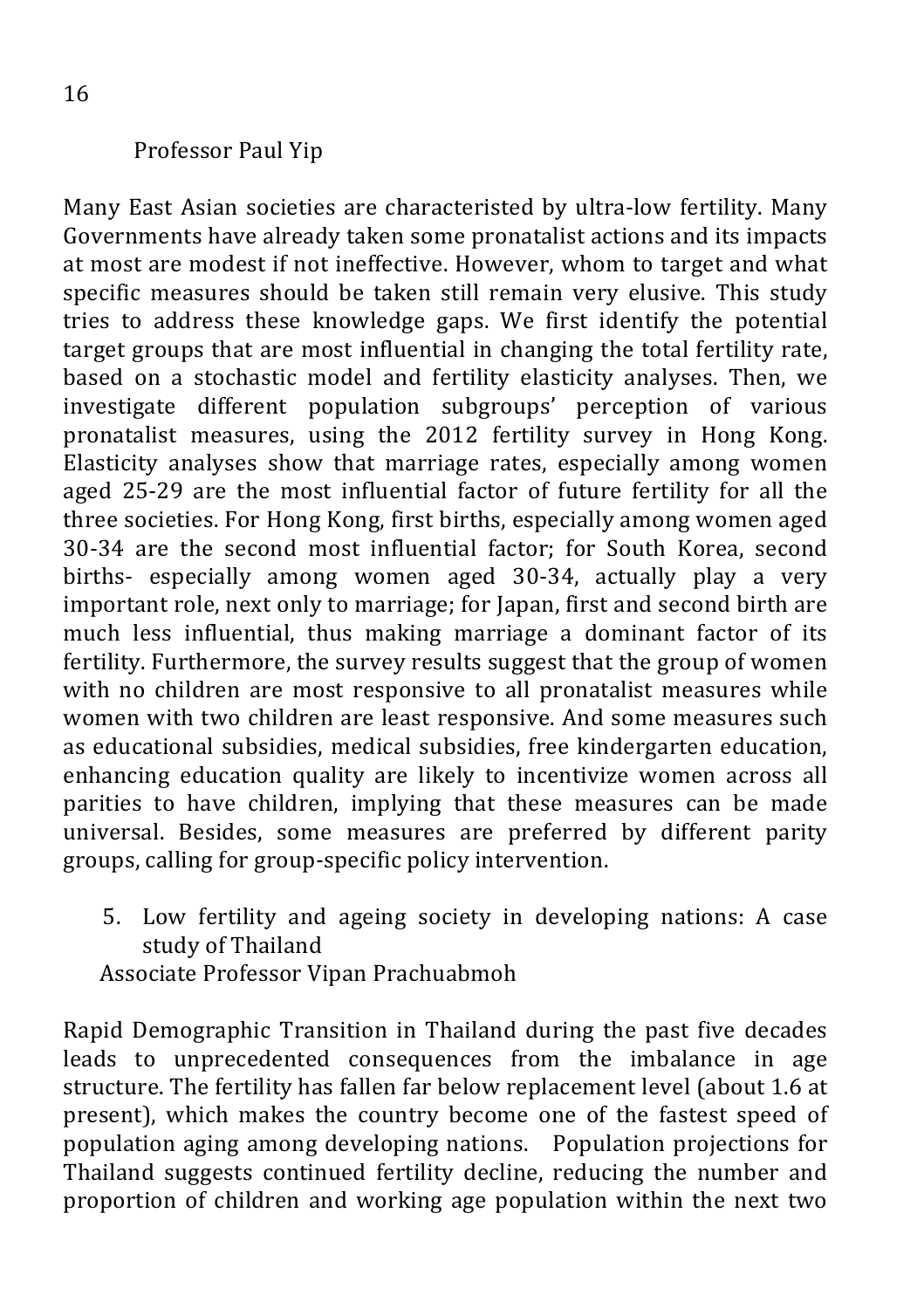17

decades. The demographic shift becomes a crucial factor for sustainable development of the country. In the context of developing countries struggling to escape middle-income trap, Thailand needs to review and rethink its population policy that tackles with both low fertility and aging issues. The population policy implications will be much more complex than the population policy in the 1970s.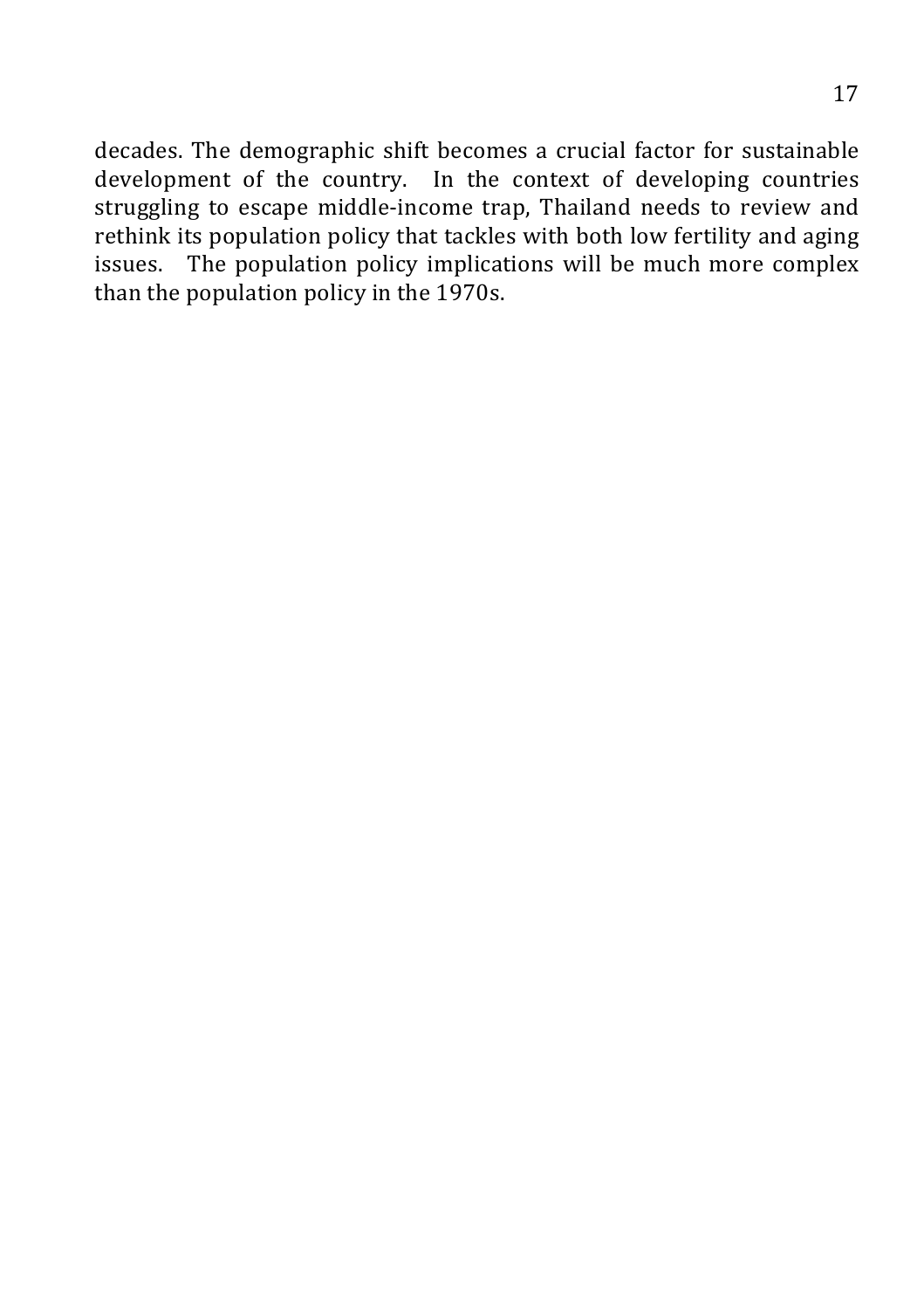# **5. Unintended Pregnancy and Abortion in Six States of India**

## **Organizer, Chair and Discussant:** Dr. Shireen Jeejebhoy **Time: 12 July 2018, 2:45-4:15 pm**

**Location:** Graduate Building 119, Shanghai University East Campus

Introduction:

Medication abortion (MA) has been more accessible and widely used, the average age at marriage is rising (possibly accompanied by an increase in premarital sex), and urbanization and education are increasing in India. These trends are generally linked to an increasing preference for smaller families and greater need to prevent unintended births. However, the pace of increase in contraceptive use among married women has been quite slow during the past decade. More recently, policy responses to skewed sex ratios identified in 2011 Census have resulted in abortion services becoming less accessible in certain states. Such a response might lead to an increase in women seeking, and being exposed to the risks of, unsafe abortions. 

The objectives of this study are to:

- Study the health consequences of unsafe abortion and the provision of abortion services and post-abortion care (PAC) for six selected states: Gujarat, Uttar Pradesh, Tamil Nadu, Madhya Pradesh, Bihar and Assam.
- Obtain the abortion incidence values for the six states of India
- Document findings and policy and program recommendations in a wide range of publications and strategically disseminate these findings to state.

The data for the study in six states of India comes from two surveys: A Health Facility Survey (HFS) and a Health Professionals Survey (HPS). These questionnaires were filled in government health centres (PHC, CHC,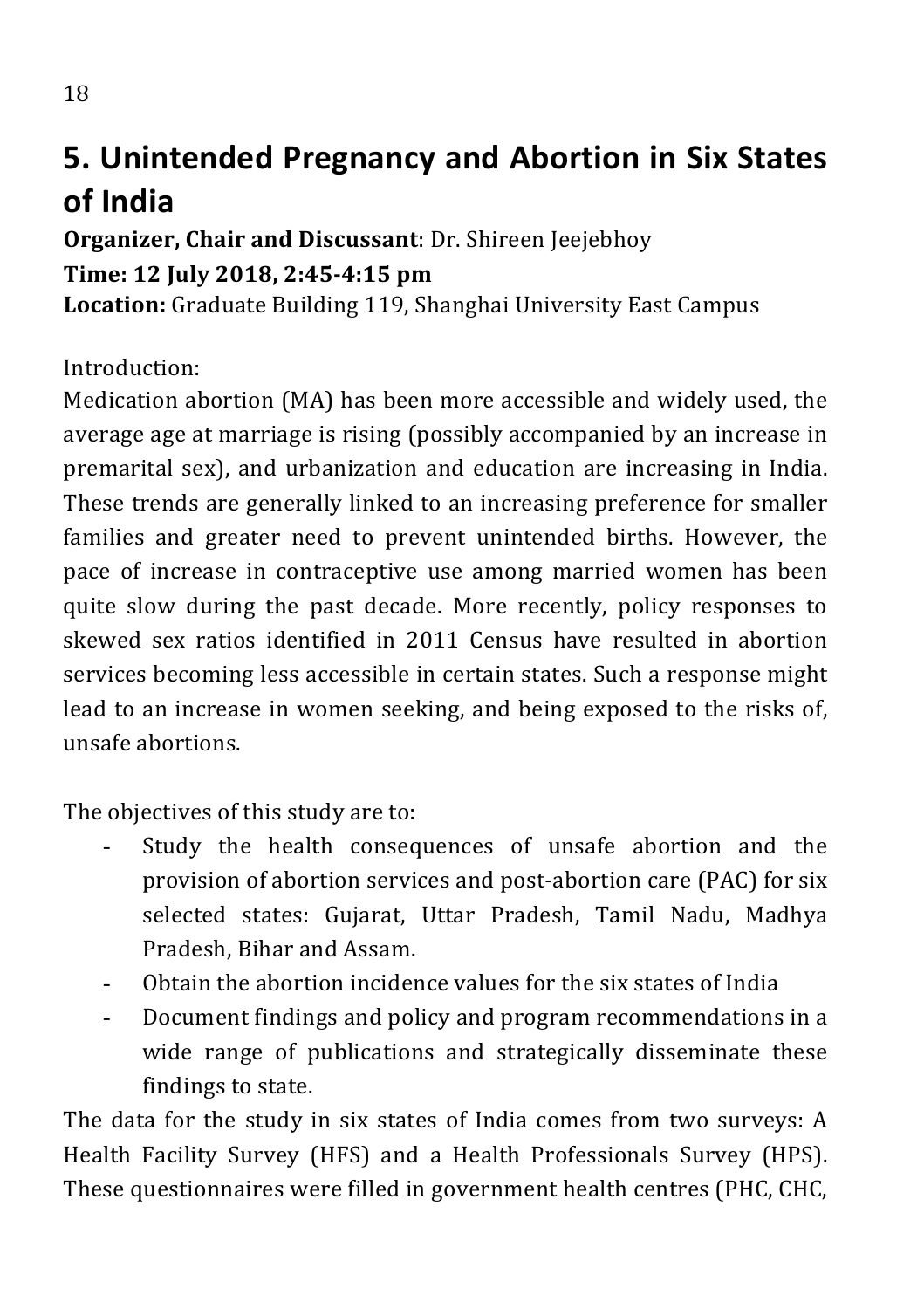Rural, Sub-divisional and District Hospital, Municipal Hospitals, Grant-in aid hospitals), Private facilities (Nursing homes, Maternity and Multi-Speciality hospitals) and NGO/Trust hospitals offering maternal health services

In addition, we have drawn on other available data such as (a) service statistics from NGO networks of providers of MTPs; (b) national surveys including the District Level Health Surveys and the National Family Health Surveys; and  $(c)$  the 2011 Census and population projections. We have also been benefited from data being collected from drug sellers in 2013 under another project, EVA-PMDUP, about sales of MA drugs, as well as prospective data on the severity of abortion morbidity that has been gathered in the state of Madhya Pradesh in 2014.

Additionally, we have drawn on all published and unpublished studies of abortion service provision and PAC services, as this information helped us to assess the quality and meaning of the data obtained through the HFS and HPS surveys and the other sources. The UPAI project has been implemented by three partner organizations: Guttmacher Institute, New York; International Institute for Population Sciences (IIPS), Mumbai; and Population Council, Delhi.

Presented Papers:

**1. Provisions of Postabortion Care Services in Six States of India** 

*Chander Shekhar, Manoj Alagarajan, Manas R Pradhan, Harihar Sahoo and Garima Dutta*

- 2. Abortion care seeking and reproductive rights violation in **health facilities: Evidence from six states of India** *Manas R. Pradhan, Chander Shekhar, Manoj Alagaraja and Harihar Sahool*
- **3. Perception of Providers on unsafe Abortion in Six State of**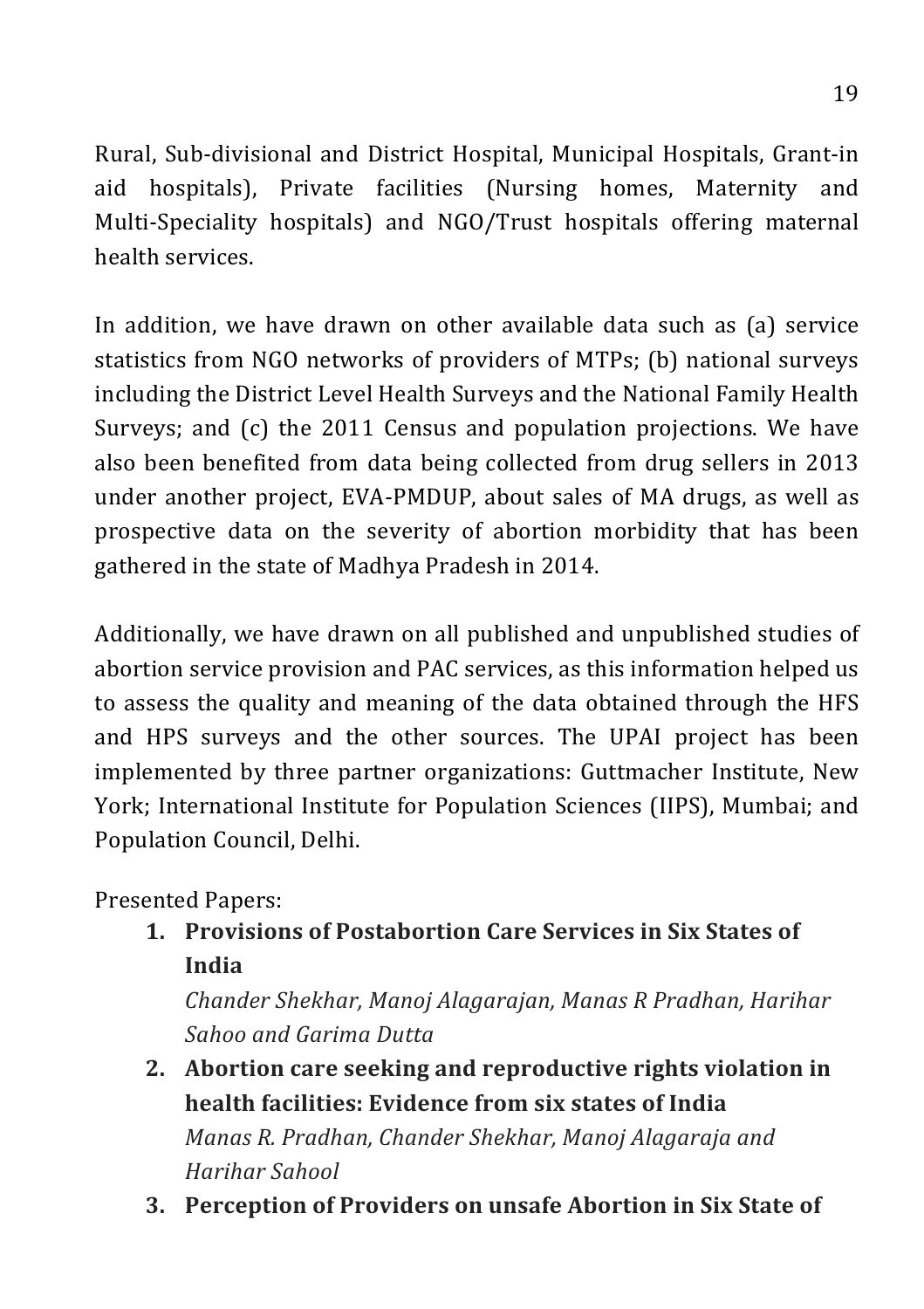**India**

*Manoj Alagarajan, Harihar Sahoo, Manas R. Pradhan and Chander Shekhar*

**4. Providers' perceptions of barriers of women's access to abortion services in India: Findings from six states**

 *Rajib Acharya (Presented by Harihar Sahoo)*

Abstracts:

**1. Provisions of Postabortion Care Services in Six States of India** *Chander Shekhar, Manoj Alagarajan, Manas R Pradhan, Harihar Sahoo and Garima Dutta*

In India, UPAI study is a comprehensive study to provide estimates for unintended pregnancy and abortion incidences. The study conducted six Indian states representing six different regions of the country in 2015. In this study, we have gathered information on abortion and post abortion service provision in public, private and NGO sectors health facilities. This paper attempts to examine linkages between post abortion care services and provider's qualifications and type of facility. It also looked into average cost for mild and sever complications as well as reasons for not providing abortion in six study states. Among all types of facilities, 97 percent of facilities in Uttar Pradesh, highest among in six states, reported to provide post abortion care services followed by 96 percent in Assam. Except Bihar, maximum percentage  $(28\%$  in Uttar Pradesh to  $73\%$  in Gujarat) of providers by qualification fall in MD/MS in OB-GYN followed by MBBS (Bachelor of Medicine and Bachelor of Surgery). The lowest average cost for sever postabortion complications reported was Rs. 1278/- (nearly 21\$) in Uttar Pradesh to Rs. 3201/- (nearly  $62\$ ) in Bihar. Lack of training was the main reasons reported by most the facilities in all states ranging between 55 percent in Tamil and 88 percent in Uttar Pradesh. These findings have high relevance in framing access and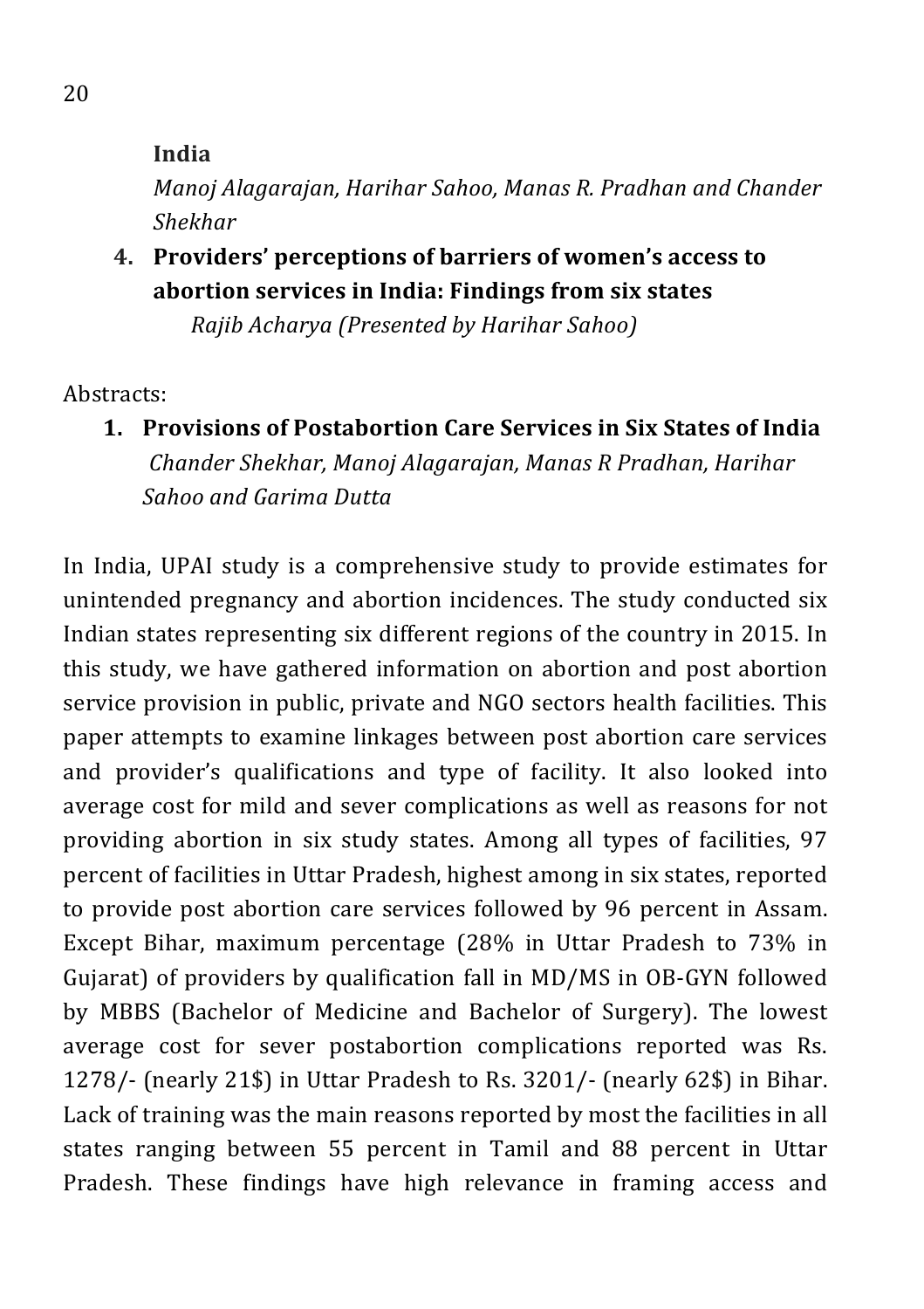affordability of post abortion care services in the Indian context.

2. Abortion care seeking and reproductive rights violation in **health facilities: Evidence from six states of India** 

 *Manas R. Pradhan, Chander Shekhar, Manoj Alagarajan and Harihar Sahoo*

Reproductive rights of women have been recognized as important research issue that needs emphasis from a broader perspective of individual freedom and human right. Evidence suggests a large proportion of Indian women obtaining illegal and potentially unsafe abortion often exposing themselves to negative health consequences including death. Empirical evidence on the role of health facilities in providing safe abortion care addressing reproductive rights of women is rare. The present study aims to understand the reproductive rights violation of abortion care seekers in health facilities in six states of India. Specifically, the study aims to understand the responsiveness of the health facilities/providers and identifying the opportunities (stage of abortion-seeking/location of facility/ ownership of facility/areas to focus) for intervention at a health facility to address reproductive rights of women. We found a sizable percentage of both public and private facilities in the six studied states do not provide abortion and post-abortion care services often citing reasons which violate reproductive rights of women. Facilities providing induced abortion services compels women to adopt contraception. The provision of PAC services is often not  $24/7$ , which hinders access which is often an urgent requirement. The findings are of use for policy and programme aimed at enhanced access to abortion care under the broader framework of reproductive rights of women.

#### **3. Perception of Providers on unsafe Abortion in Six State of**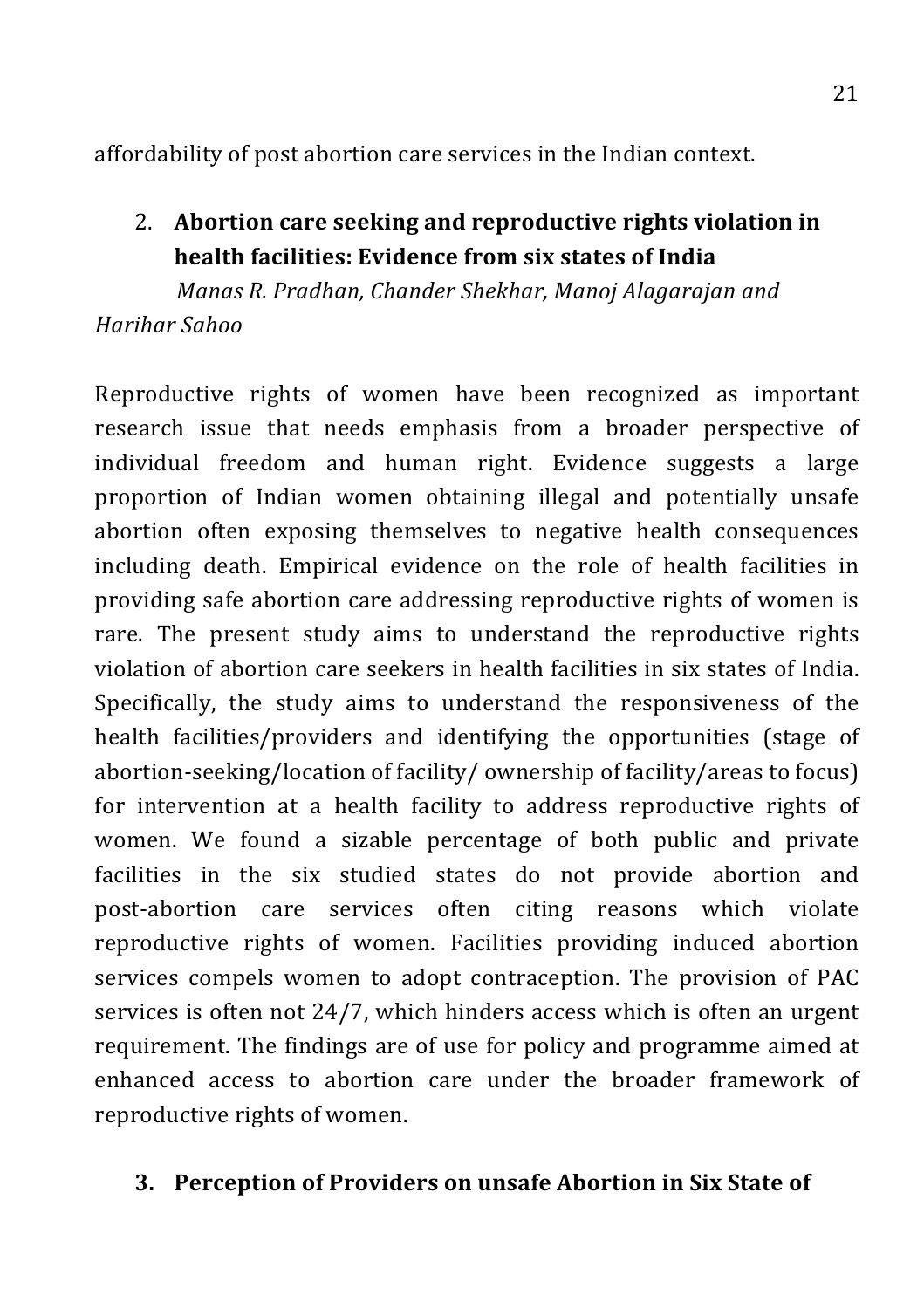#### **India**

*Manoj Alagarajan, Harihar Sahoo, Manas R. Pradhan and Chander Shekhar*

Induced abortion has been legal in India through an act on Medical Termination of Pregnancy (MTP) passed in 1971. However, perception varies among providers and seekers on abortion services. This study collected data from health facilities in Assam, Bihar, Gujarat, Madhya Pradesh, Tamil Nadu and Uttar Pradesh representing different regions North, South, East, West and Northeastern parts of India. The main objective of the study is to understand the perception of providers in women seeking abortion, reasons for seeking abortion services from unsafe providers and barriers in seeking induced abortion services. The study found that reasons for seeking abortion varied across States. The most common reason for seeking abortion reported by the facilities was having enough children in all the five states of India except in Madhya Pradesh. The provision of abortion from certified providers and facilities is rule provided in the act. Besides, practice of not seeking safe abortion is prevalent in India. The women did not want anyone to know of their availing abortion services was most common reported response from the providers. On the question of women seeking safe induced abortion services the respondents from facilities reported stigma  $(45-74%)$ , husband or family objections  $(23-49\%)$ , cost to women  $(16-67\%)$ , and fear of the procedure  $(5-26%)$  as most common barriers in the six states of India. The reason on seeking induced abortion from unsafe providers and perception in reduction unsafe abortion services also varied by background characteristics of the respondents.

**4. Providers' perceptions of barriers of women's access to abortion services in India: Findings from six states** *Rajib Acharya* (Presented by Harihar Sahoo)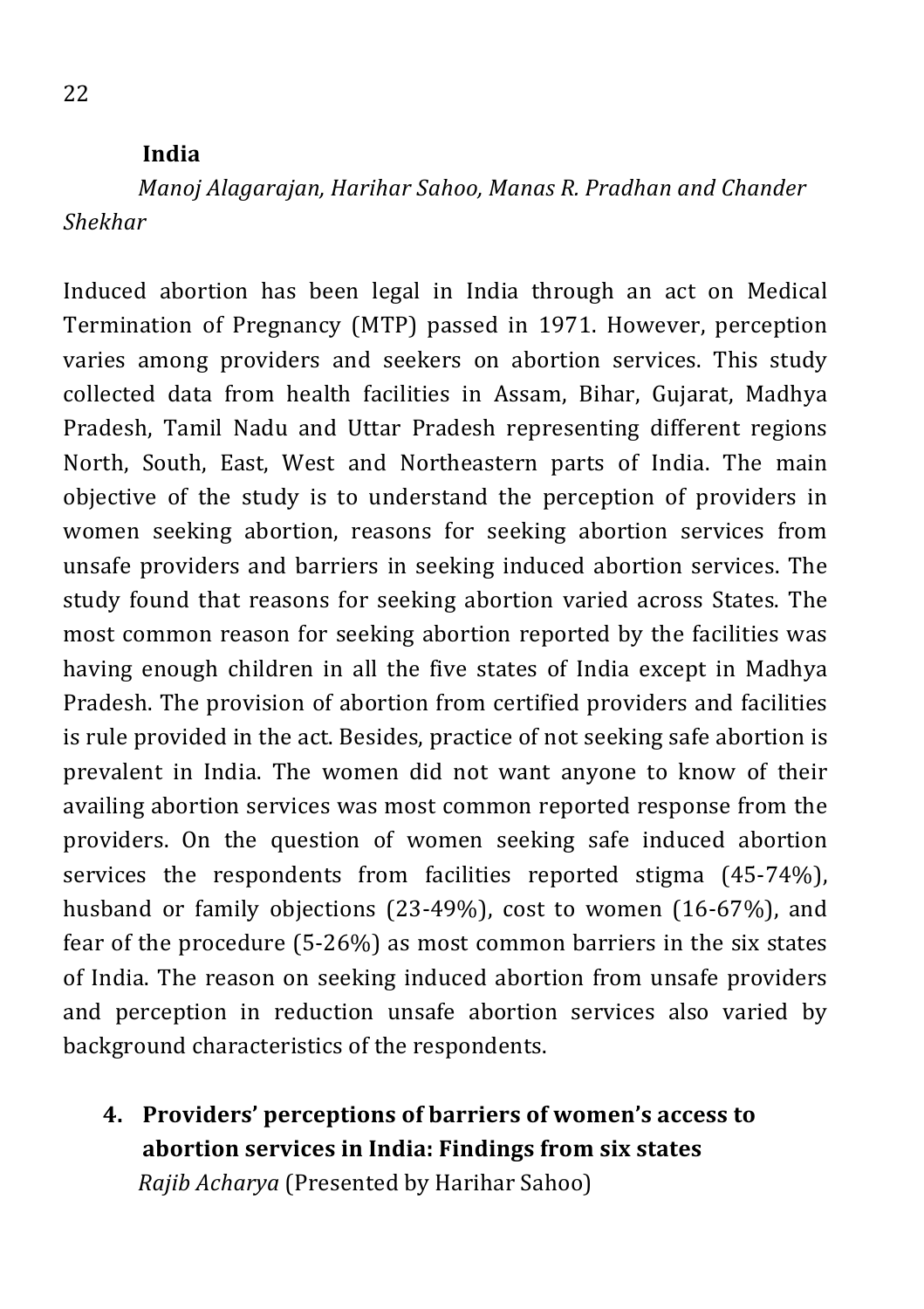Health care providers play an important role in the provision of abortion services. Although, in India, the shortage of trained providers is one of the most critical reasons for not providing abortion in many facilities, women's lack of access to services is exacerbated by the unwillingness of some health care providers to provide abortion services. In this paper we attempt to understand provider's perspectives on the barriers to women's access to abortion services and the suggestions they have to overcome these. We use data from six states, namely Bihar, Uttar Pradesh, Madhya Pradesh, Assam, Gujarat and Tamil Nadu, collected in Unintended Pregnancy and Abortions in India Study, 2015. Preliminary findings suggest that providers believe that the most important reason for women's not accessing abortion services in facilities is the cost of services (56%), followed by objections by husband/family (52%), fear of stigma (49%), lack of knowledge about availability of services at facilities (49%), and their lack of knowledge that abortion is legal  $(45%)$ . There are however variations by state. For example, cost of services is a larger issue in Bihar and Tamil Nadu (over 70% reported) compared to Madhya Pradesh (30%). Over 70% providers suggested that an intensive campaign should be launched to inform women about legal issues and availability of services. Many of them also suggested increasing access to abortion counselling and services particularly in rural areas.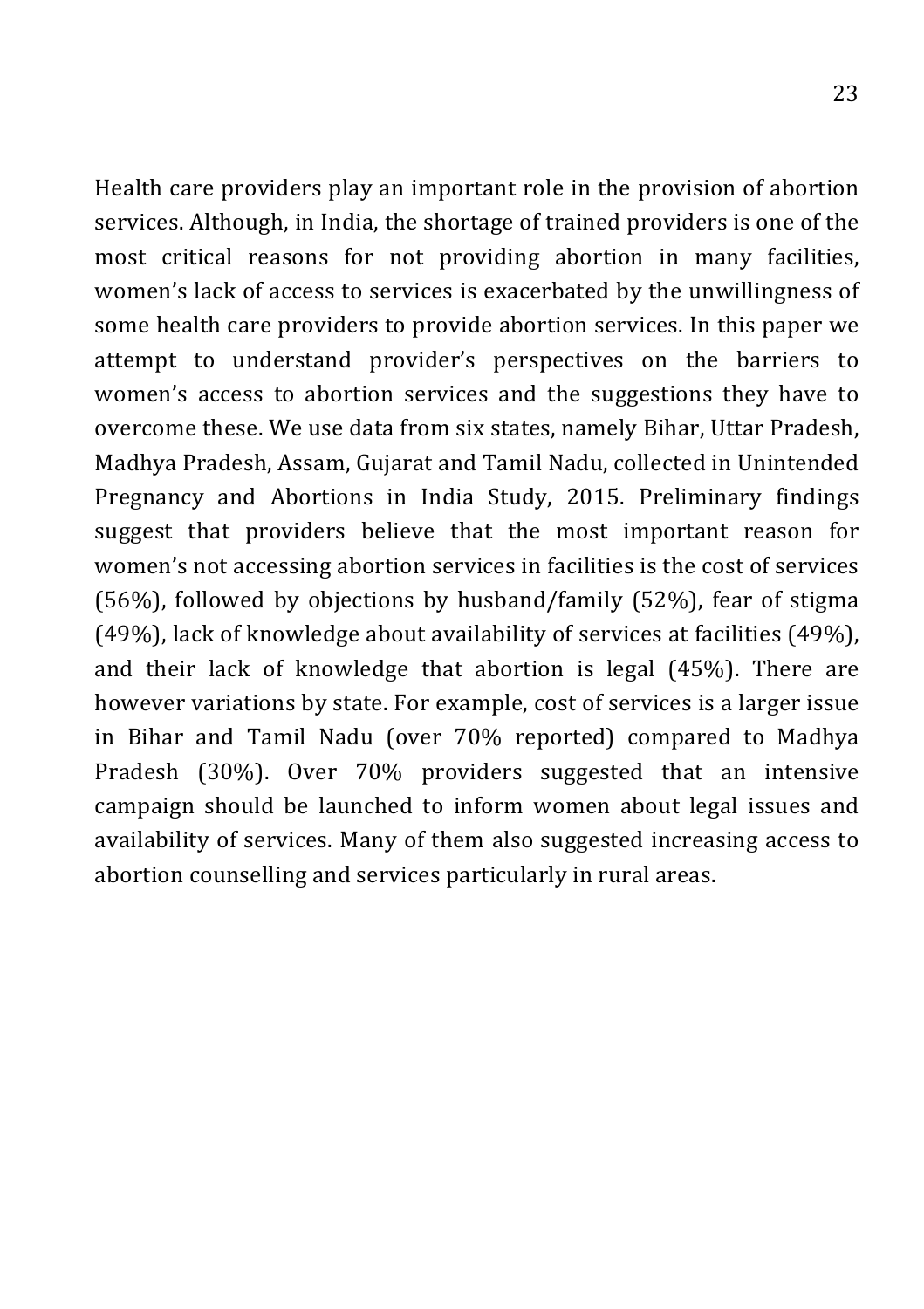# **6. IUSSP session: Innovations in longitudinal and cross-national surveys**

**Organizer:** Nico van Nimwegen, Secretary-General, International Union for the Scientific Study of Population (IUSSP)

**Time:** 13 July 2018, 9:00-10:30 am

Location: Graduate Building 119, Shanghai University East Campus

Introduction:

New data and methods are among the priority topics of the International Union for the Scientific Study of Population IUSSP. In addition to administrative, census and/or register data, special surveys are an important source of micro-data for population research. Cross-national and longitudinal surveys provide important insights into changes in demographic behaviour over time and across countries. The focus of this session is on these types of surveys.

Cross-national and longitudinal surveys are changing rapidly through the application of new technologies and innovations. These allow for instance for comparative surveys to be fielded across multiple countries simultaneously, to cover complex family structures or remote areas that previously were hard to capture, or include new sources of information using biomarkers. In the specific area of social demography, there is an ever-expanding range of innovations that also allow for the integration of big data technologies and the internet of things into traditional survey processes, such as smart phone apps or wearable devices that measure concepts such as health and time use. This session allows cross-national and longitudinal surveys to present innovations they are implementing and discuss the changing nature and emerging new challenges of the field. The session has 4 presentations.

Presented papers:

**1. The China Family Panel Study: innovations in tracking migrants**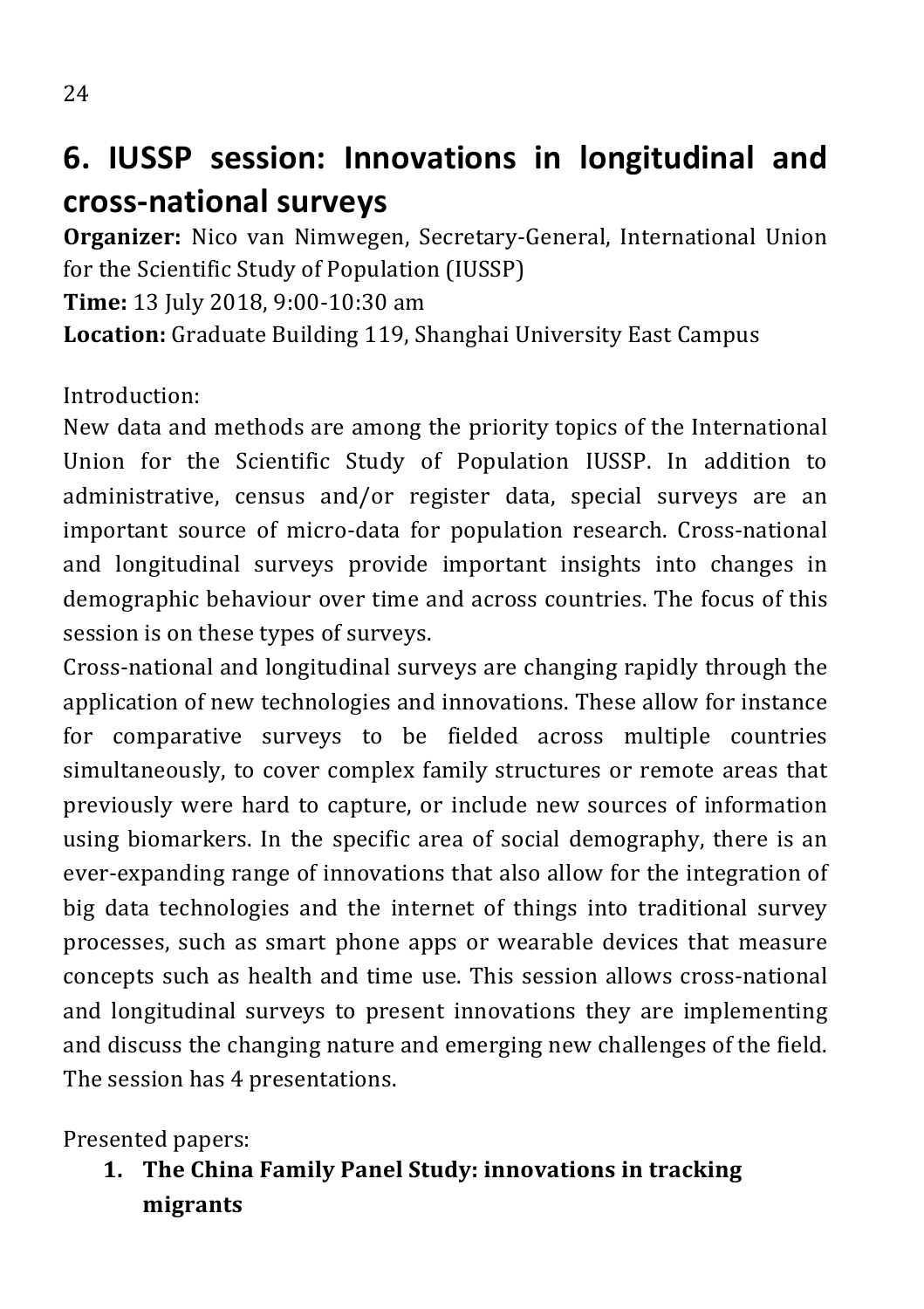*Yan Sun*, Center for Social Research/Institute of Social Science Survey, Peking University

Email: issssuny@pku.edu.cn

## 2. India Human Development Survey: Gender and Panel **Maintenance**

*Sonalde Desai, Professor of Sociology, University of Maryland, and* Senior Fellow National Council of Applied Economic Research, New Delhi Email: sdesai@umd.edu

## **3.** The Indonesian Family Life Survey (IFLS): Dried Blood Spots **in Longitudinal Surveys**

*Firman Witoelar, Rand Corporation* Email:fwitoelar@gmail.com

## **4.** The Generations & Gender Survey: The future of a **cross-national survey online**

*Tom Emery, Anne Gauthier, Susana Cabaco, Detlev Lueck, Robert Naderi, Martin Bujard, Peter Lugtig and Vera Toepoel*

Abstracts: 

1. The China Family Panel Study: innovations in tracking migrants Yan Sun, Center for Social Research/Institute of Social Science Survey, Peking University

Email: issssuny@pku.edu.cn

The China Family Panel Studies (CFPS) is a national longitudinal general social survey project. By collecting data at three levels (i.e., individual, family, community), the project aims to document changes in Chinese society, economy, population, education, and health, so as to provide data for academic research and public policy analysis

In this presentation we will introduce innovations of improving coverage of migrants in CFPS. First, CFPS designed T tables to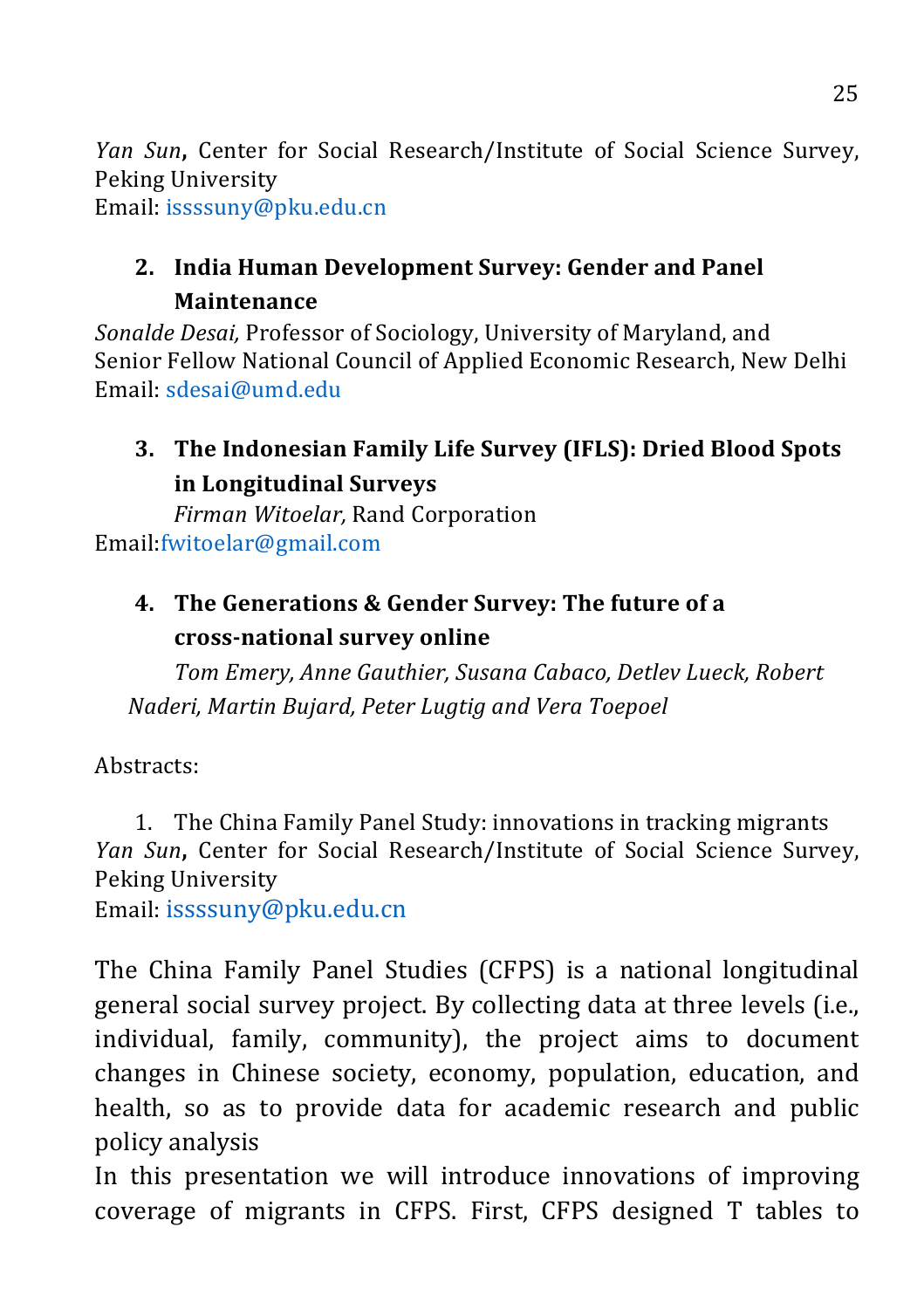collect information of all family members and their family relations. Second, the living arrangement and the contact information of migrants were collected from the original household. On the individual level, Event History Calendar was adopted to collect the residential history of migrants. Third, the sequential mixed-mode data collection mode was applied in our survey in response to the increasing migrant samples in CFPS.

## 2. India Human Development Survey: Gender and Panel **Maintenance**

*Sonalde Desai, Professor of Sociology, University of Maryland, and Senior* Fellow National Council of Applied Economic Research, New Delhi Email: sdesai@umd.edu

The India Human Development Survey (IHDS) is a survey of over 40,000 households covering both urban and rural areas. Wave 1 of IHDS was administered in 2004-5, Wave 2 took place in 2011-12 and a third wave is planned for 2019-20.

Over this long period, households tend to divide and recombine, creating complex family relationships. Moreover, norms regarding marital exogamy lead to a large proportion of the young women in the sample leaving their natal villages to marry outside the village. This presentation will focus on challenges involved in maintaining household panels in samples with significant sex-selective migration. 

**3. The Indonesian Family Life Survey (IFLS): Dried Blood Spots in Longitudinal Surveys** 

*Firman Witoelar, Rand Corporation* Email: fwitoelar@gmail.com

The Indonesia Family Life Survey (IFLS) is a household/community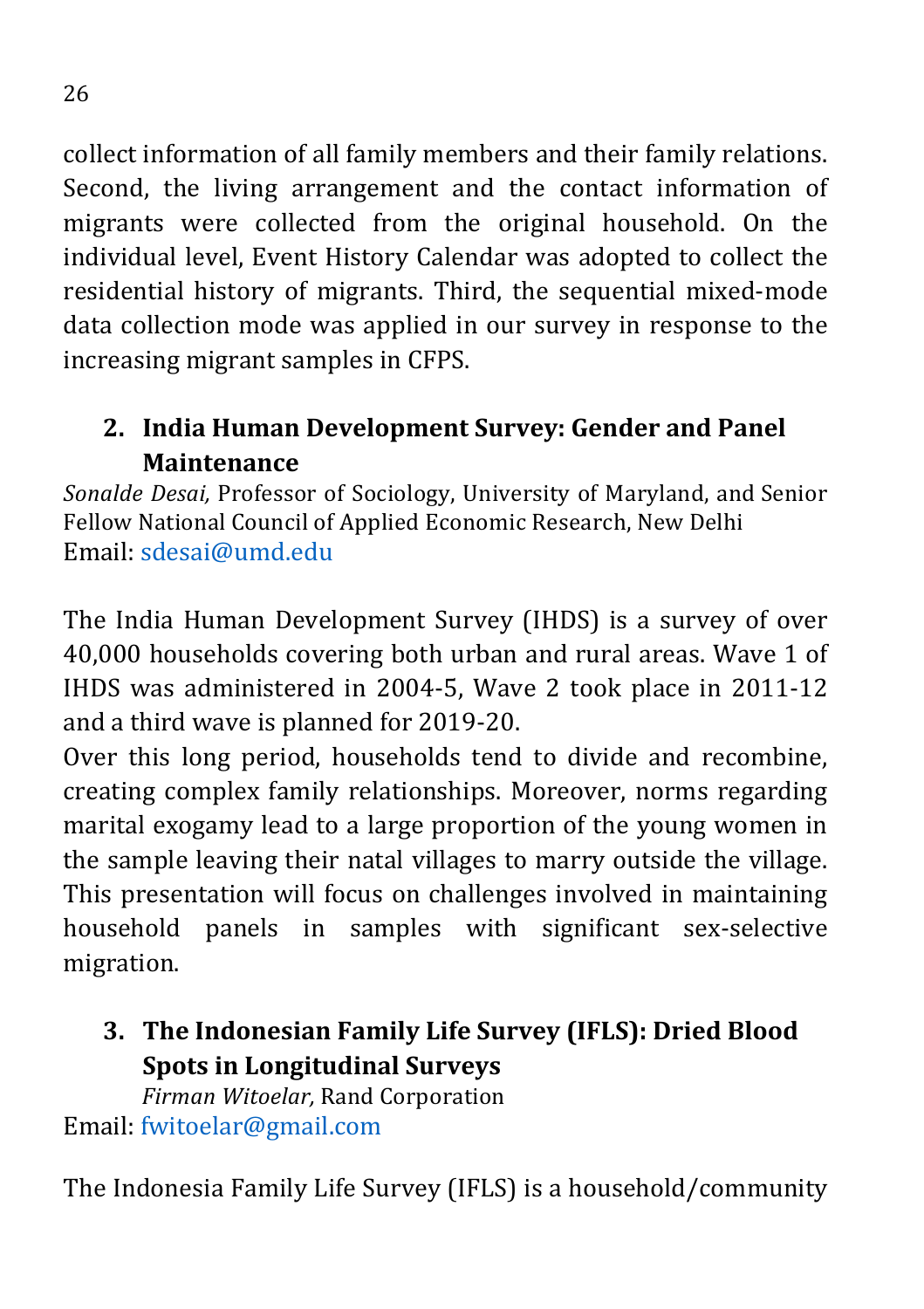level panel survey. There are 5 waves to date: 1993, 1997, 2000, 2007, 2014. The first wave was conducted in 13 provinces and is representative of those provinces (eastern provinces were not sampled for cost reasons). This presentation will focus on the use of dried blood spots in longitudinal surveys.

IFLS has collected blood since wave 2 in 1997. In particular we collect hemoglobin samples using a hand held meter (Hemocue).

In 2000 we began collecting dried blood spot (dbs) samples to see if it could be done in a large scale population survey, which we showed it could. In 2007 we collected dbs and assayed them for high sensitivity C-reactive protein (hs CRP). In 2014 we again collected hsCRP and added HbA1c. There are special user guides for the blood data in each wave.

In both 2007 and 2014 we used validation samples collected by the USC-UCLA Biodemography Center and analyzed by our laboratory in Indonesia plus at a laboratory at the University of Washington led by Dr. Alan Potter.

Validation samples were around 200 each wave, 4 and 5. Samples were taken both in whole blood, and dbs. We were able to validate that the Indonesia lab closely replicated the U Washington results. We were also able to derive an equivalence equation between the dbs and whole blood results. This is important because the standards used for cutoffs are for whole blood, not dbs.

In 2014 we also looked at chromatograms for the Aic assays, which proved to be highly useful in obtaining sensible results.

## **4.** The Generations & Gender Survey: The future of a **cross-national survey online**

**Tom Emery, Anne Gauthier, Susana Cabaco, Detlev Lueck,** *Robert Naderi, Martin Bujard, Peter Lugtig and Vera Toepoel*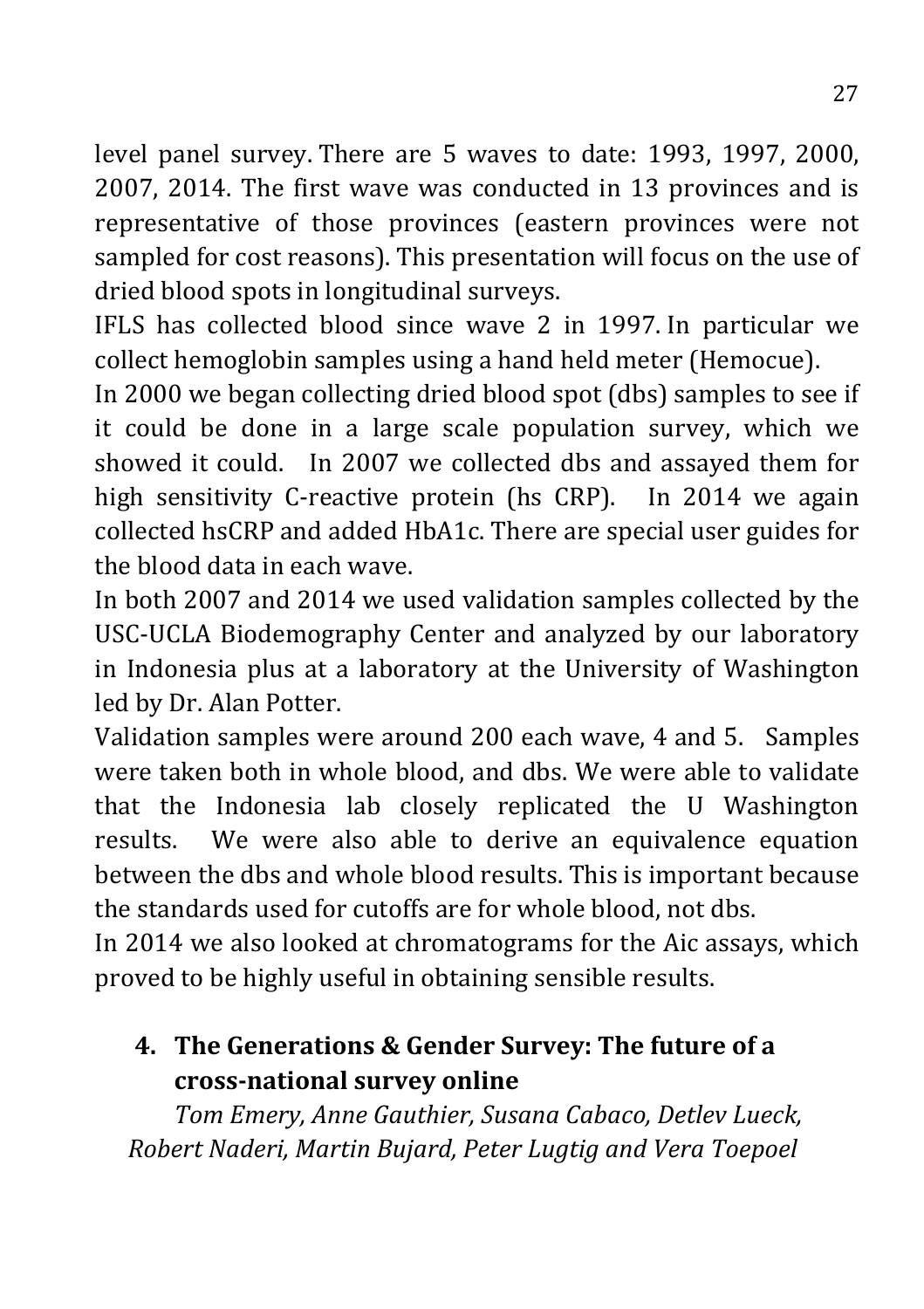The Generations  $&$  Gender Survey (GGS) is a large cross-national survey focusing on demographic behavior and family dynamics (www.ggp-i.org). In 2020 a new round of the survey will be conducted in countries across the world. In preparation for this, the GGS has run a field experiment utilizing a push to web (P2W) framework which encourages users to fill out the GGS online (CAWI) rather than through a face to face (F2F) interview. The experiment includes several sub-experiments which are designed to test the optimal parameters of a P2W approach. This includes a test of incentive levels, a test of reminder strategies and a test of invitation letters in a random route setting. Furthermore, these field experiments not only offer an opportunity to examine differences in response rates and patterns between F2F and CAWI but also how the CAWI can be leveraged to allow for cross-pollination with other web data such as para-data and general web activity.

The field experiment includes data from 1,000 respondents in Croatia, Germany and Portugal (3,000 total) and. This paper will present the initial preliminary findings from the field experiment and their implications for the new round of data collection in 2020. Given the cross-national nature of both the GGP and the experiment itself, the results will be of broad interest to European and international demographers as we adapt to a changing and evolving data environment.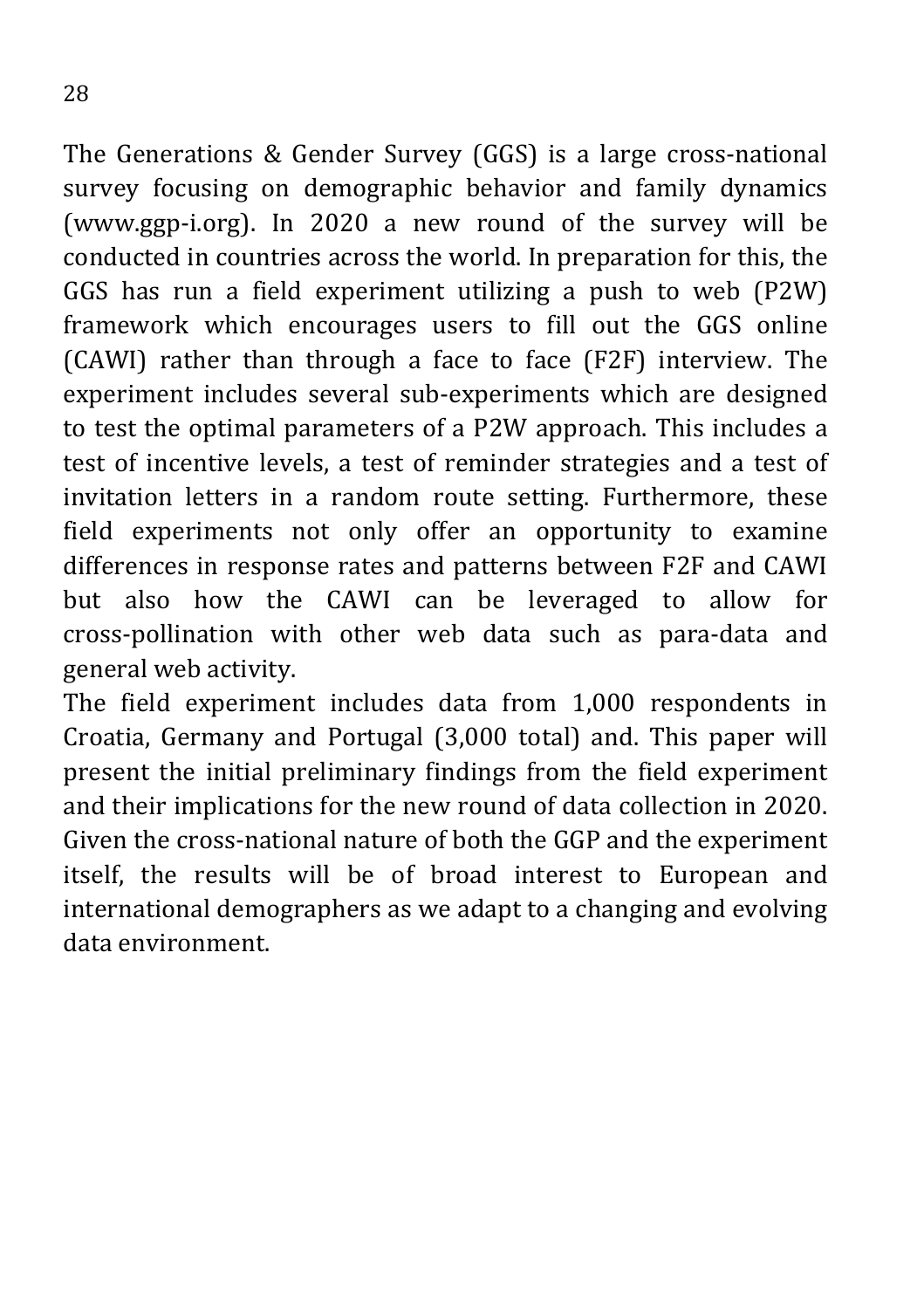# **7. Research on Asia in the first half of the 21st Century: Reflections on the Routledge Handbook of Asian Demography and new directions for population research**

**Organizer:** Zhongwei Zhao and Adrian Hayes **Chair**: Zhongwei Zhao (Australian National University, and co-editor of the Handbook) **Time: 13 July 2018, 10:45-12:15 Location:** Graduate Building 119, Shanghai University East Campus

Introduction:

The *Routledge Handbook of Asian Demography* was published in January 2018. It is the first book to provide a comprehensive study of all the major population issues across the whole of Asia. The purpose of the special session is to reflect on some major findings discussed in the book and stimulate discussion of future research needs and directions in Asia.

The special session will be chaired by Zhongwei Zhao (Australian National University, and co-editor of the Handbook), who will present a brief introduction to the Handbook. This will be followed by four invited speakers. Their names, institutional affiliations, topics and abstracts of presentations are listed below:

Presented papers:

**1. 21st Century Asia: Population Changes and Challenges** Leela Visaria (Gujarat Institute of Development Research, and Founding President of Asian Population Association)

- **2.** The fertility and marriage divides in Asia *Gavin Jones* (Emeritus Professor, Australian National University)
- **3. Recent trends in Asian Population Research: Findings from the Asian Population Research Survey Project**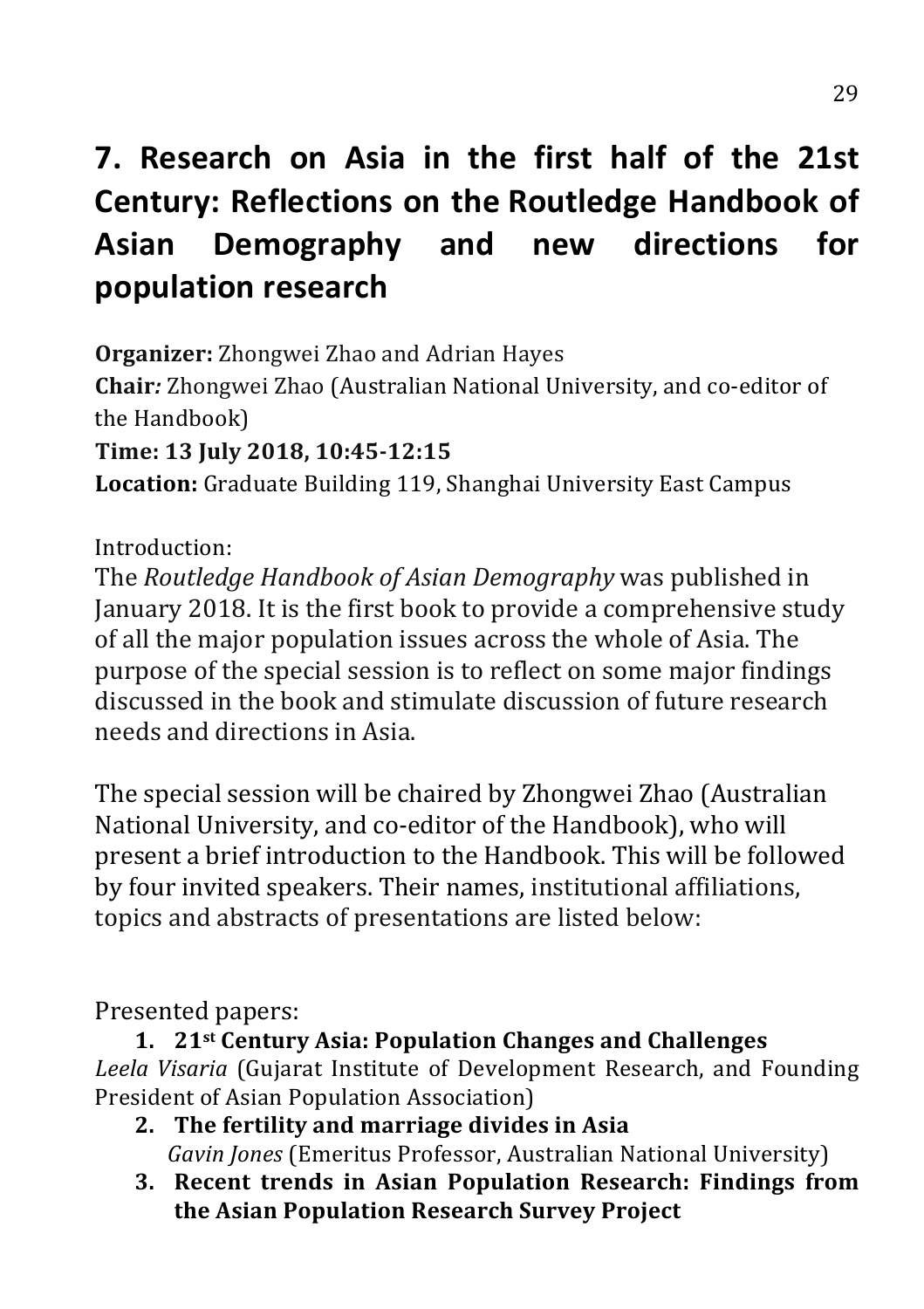*Leiwen Jiang* (Shanghai University, Founding Director of Asian Demographic Research Institute)

### 4. **Reframing Population and Development Research:** Lessons from Asia

Adrian *C* Hayes (Australian National University, and co-editor of 'Reframing Population and Development Research: Lessons from Asia' the Handbook)

### Abstracts:

**1. 21st Century Asia: Population Changes and Challenges** Leela Visaria (Gujarat Institute of Development Research, and Founding President of Asian Population Association)

Asia, with 48 countries is the most populous continent, with estimated 4.5 billion people it accounts for 60 per cent of the world population. The demographic diversity within Asia is immense. Most of the East Asian countries have below replacement level of fertility, where aged population is increasing, and those in workforces are declining. At the same time, in countries in South Asia, Indonesia, due to recent onset of demographic transition, there is youth bulge, a sizeable proportion of them are ill-equipped for modern sector employment. Also, the economies of these countries are not geared to absorb them productively. The potential demographic dividend can turn into despair leading to frustration and strife. The two demographic realities can potentially be connected through mutually beneficial migration provided the political climate of countries is conducive to such possibilities. This challenge needs to be addressed.

Another related challenge is increasing urbanization in Asia. The current 50 percent urban level will increase to more than 60 percent by 2030. Given the large disparities within Asia, replicating the East Asian model of development based on infrastructure and strong manufacturing will be a huge challenge for countries that have a youth bulge and increasing urbanization. There is a need for innovative policies and healthy inter-country relationship to address the needs of the growing urban populations for housing, infrastructure, transportation, energy, employment, education and health care.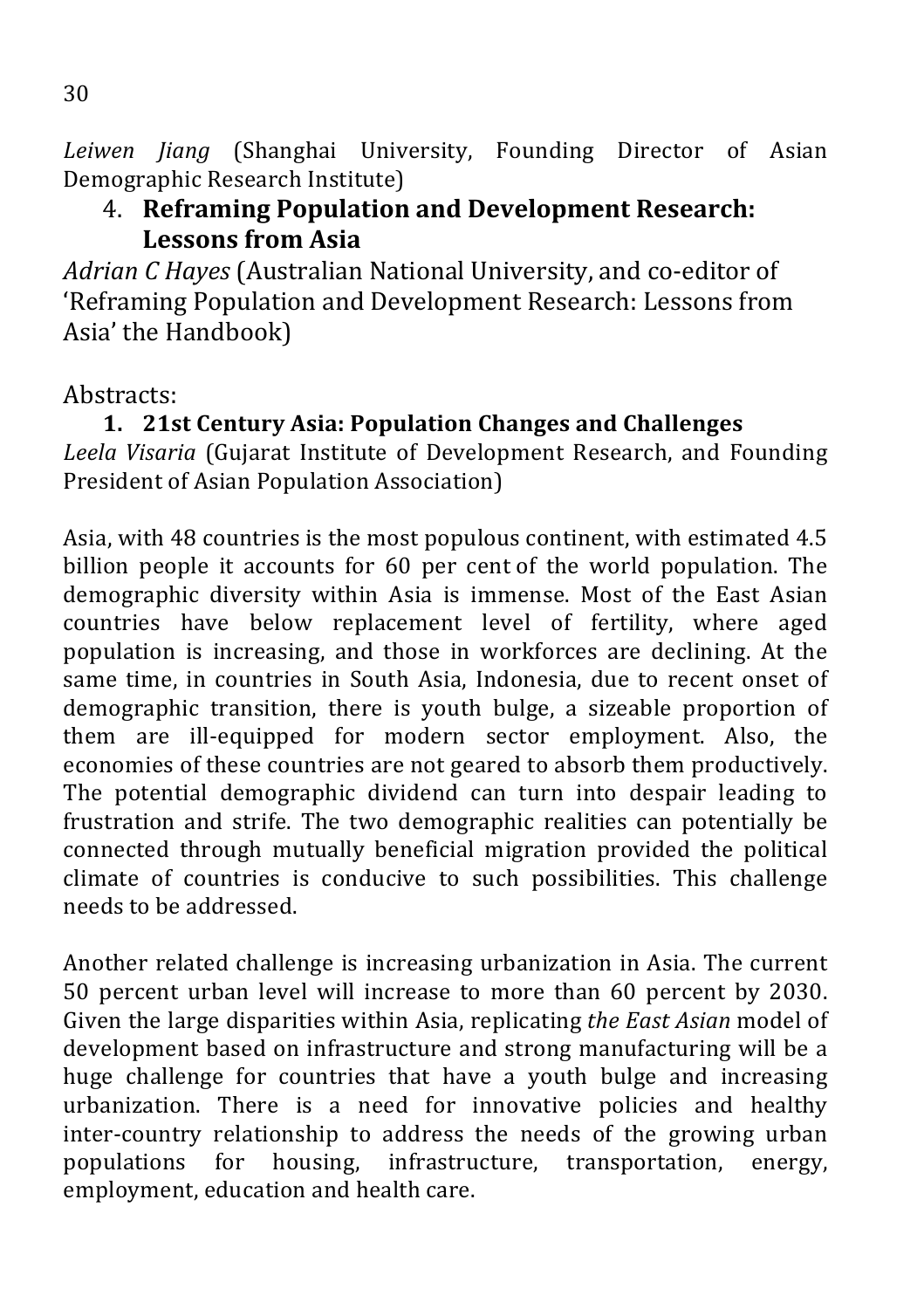#### **2.** The fertility and marriage divides in Asia

*Gavin Jones* (Emeritus Professor, Australian National University)

Asia as a whole has moved a long way through the demographic transition. Both mortality and fertility are far lower than they were three decades ago. Population growth rates have slowed and for most of Asia. governments are looking ahead to population ageing rather than worrying about growing numbers of children. Nevertheless, there is great demographic diversity within Asia. East Asia has a "birth dearth", West and South Asia have higher fertility and Southeast Asia is in between. Regional differences in marriage patterns are even sharper.

To what extent are these divides explicable in terms of levels of economic and social development, and to what extent do they reflect kinship systems and patterns of family and social organization? And how do these different explanatory forces interact over time? The flight from marriage in East Asia and the resilience of patterns of early and universal marriage and consanguineous marriage in parts of South Asia provide widely contrasting situations, challenging us to tease out the relevance of different ways of understanding what is going on.

#### **3.** Recent trends in Asian Population Research: Findings from **the Asian Population Research Survey Project**

Leiwen *Jiang* (Shanghai University, Founding Director of Asian Demographic Research Institute)

Based on the analysis of published articles in 23 major English-language scientific journals of population research during the period 2000-2016, the authors identified all papers that either focused on Asian population issues or that were written by Asian scholars. Using word clouding and topic modeling methods, papers were grouped by topics: gender, marriage, and family; methods and data; development and environment; human capital and education; migration and urbanization; mortality, aging and health; fertility and reproductive health. Experts in each topic were invited to read the abstracts and define the data, approach, method, and scale of study adopted in the papers.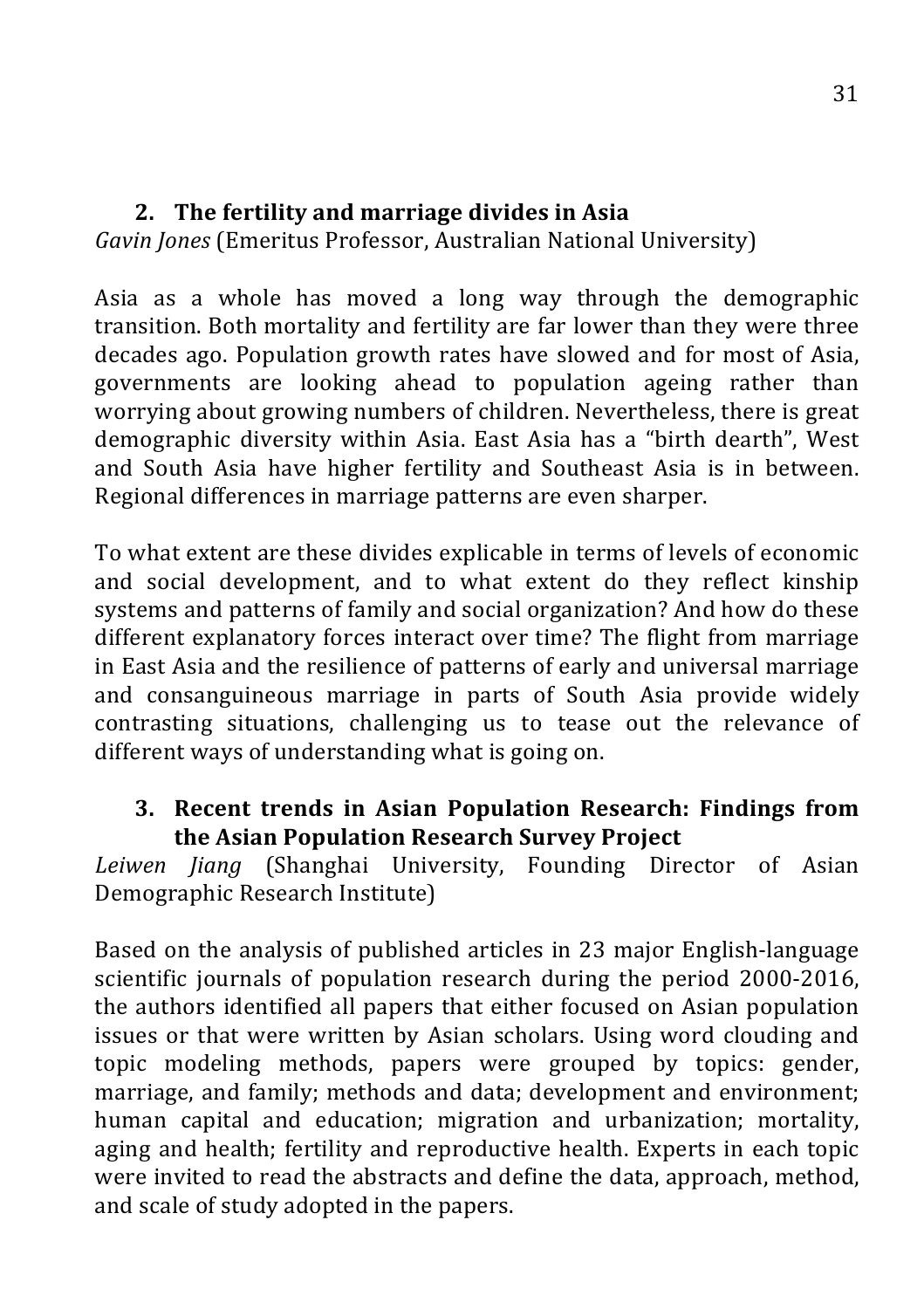The research shows that while the number of publications of Asian population studies increased over time, their share of the total number declined. Meanwhile the number of publications on migration and urbanization, mortality, aging and health increased the most, for example, while the number on development and environment increased the least. The study also shows that the majority of publications are based on statistical analysis methods, while the use of demographic techniques and modeling decreased, reflecting a landscape of declining formal demographic research and training among Asian population research communities. Moreover, most of the papers are national or subnational based, which calls for more comparative analysis across country and region through international cooperation.

### 4. **Reframing Population and Development Research: Lessons from Asia**

Adrian *C* Hayes (Australian National University, and co-editor of 'Reframing Population and Development Research: Lessons from Asia' the Handbook)

Research completed in the second half of the twentieth century documented the central role played by the demographic transition in a country's economic and social development and uncovered many key interactions between population change and development. The scale and speed of development in parts of Asia during the past few decades are unprecedented, however. In this paper I argue that these characteristics, together with the rapid rise of a 'new middle class', present a marked challenge to our conventional understanding of population and development.

In particular the paper shows how recent research describing the scale, speed and changing socioeconomic composition of development in Asia stimulates significant revision of demographic transition theory. It further argues that a revised theory that is sensitive to these characteristics is also far more useful with regard to the emerging twenty-first century interests in population dynamics and sustainable development.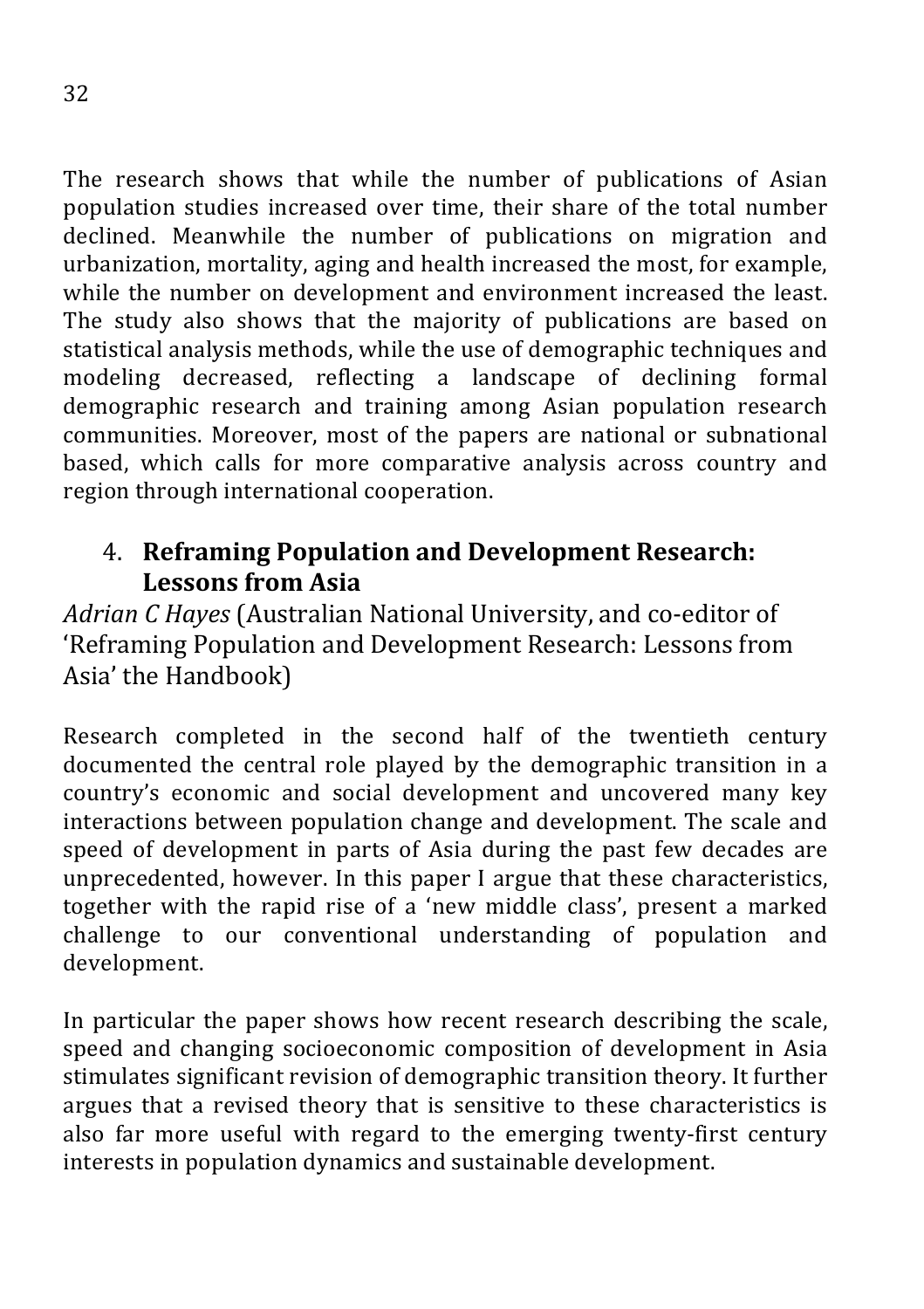## **8. The Changing European Life-course**

**Organizer:** European Association for Population Studies (EAPS) **Chair:** Zsolt Spéder (Hungarian Demographic Research Institute) 13 July 2018, 1:00-2:30 pm

**Location:** Graduate Building 119, Shanghai University East Campus

Presented papers:

#### **1. Fifty years of family change in Europe: diversifying partnerships and consequences on fertility behaviour**

*Laurent Toulemon* (Institut National d'Etudes Démographiques, INED)

### 2. The low (and high) fertility puzzles in Europe

*Anne H. Gauthier* (Netherlands Interdisciplinary Demographic Institute NIDI)

#### **3.** Caught in the middle in mid-life

*Iane Falkingham* (ESRC Centre for Population Change, University of Southampton)

#### **4. European International Migration Patterns**

*Guy Abel* (Asian Demographic Research Institute, Shanghai University & World Population Program, IIASA)

Abstracts:

#### 1. Fifty vears of family change in Europe: diversifying partnerships and consequences on fertility behaviour

Laurent Toulemon (Institut National d'Etudes Démographiques, INED) Email toulemon@ined.fr

Marriage is the traditional living arrangement for couples. While the baby boom period which took place after the Second World War in most European countries was related to a 'golden age' of marriage, with early and universal recourse to marriage, all European countries have experienced a dramatic decline in marriage frequencies, as well as an increase in divorce, since the early 1970s. This retreat of marriage in the last 50 years had many consequences on partnerships and fertility. I will first describe this trend in Europe and examine the drivers of this change, which appear to be very homogenous in Europe, even if the timing of the trends were different. The decline in marriage frequencies could lead to a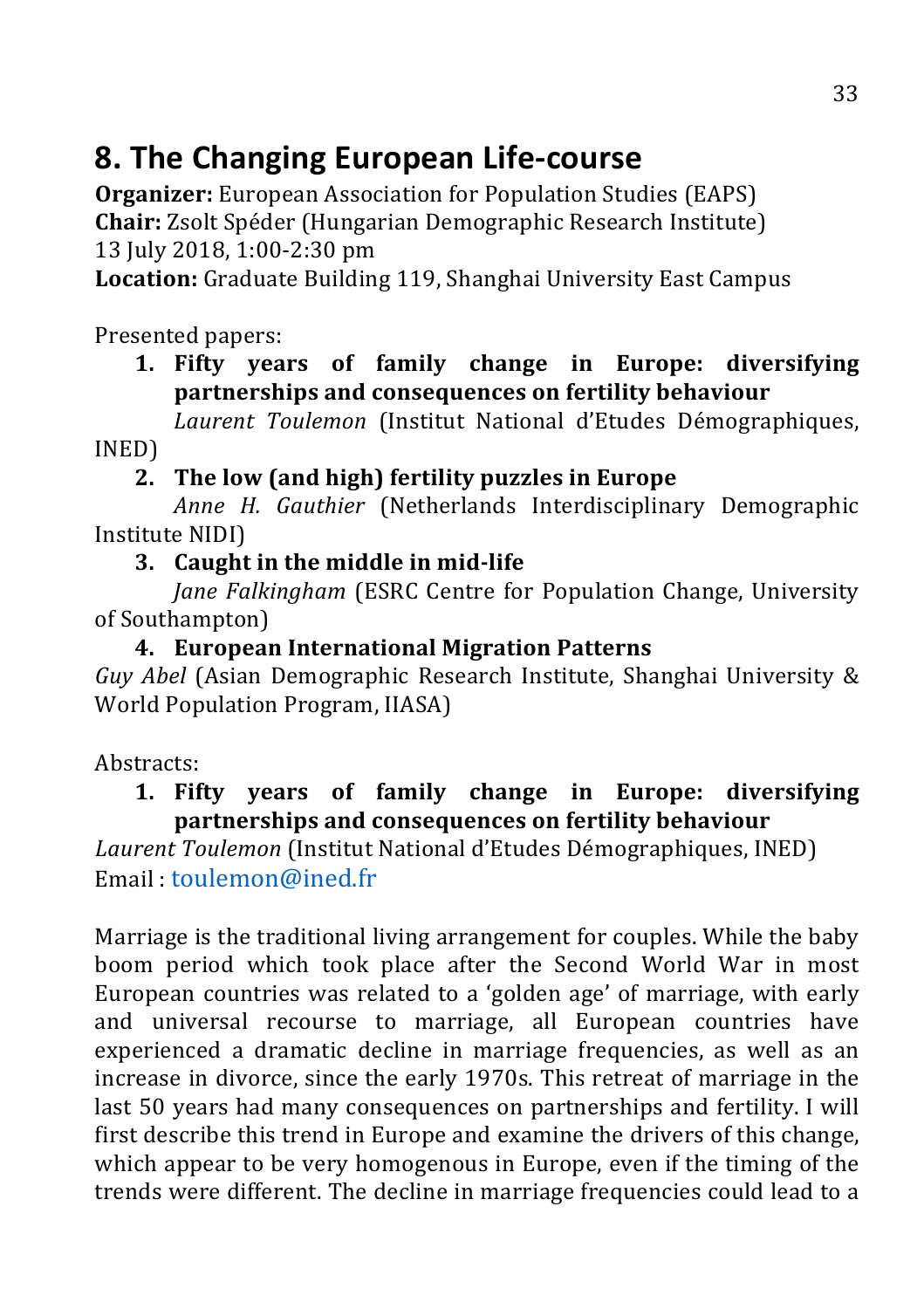corresponding decline in unions, or to an increase in other forms of union, such as unmarried cohabitations, and other legally recognized partnerships. The consequences on fertility are also very diverse, depending on whether unmarried couples have children or not. I will thus examine the numerous consequences of this decline in marriage and how diverse they are in different European countries.

### **2.** The low (and high) fertility puzzles in Europe

Anne H. Gauthier (Netherlands Interdisciplinary Demographic Institute NIDI)

Email: gauthier@nidi.nl

The fertility rates among developed countries vary widely from around 2 children per woman in countries such as France, Iceland, and Sweden and just over 1 child per woman in countries such as Poland, Portugal, and South Korea. These very large differences suggest the presence of significant obstacles to having children in some countries. This is even more so when one considers that the ideal family size continues to be around two children in most countries. In this paper, we review two of the major theoretical explanations that have been suggested to explain these cross-national differences: gender equality and economic development. For each of these we highlight the key mechanisms at play and the role of policies. We complement this discussion by presenting results on fertility intentions and the realization of these intentions based on data from the Generations and Gender Survey. We conclude the paper by arguing that a broader institutional approach is required to understand cross-national differences in fertility.

### **3.** Caught in the middle in mid-life

*Jane Falkingham (ESRC Centre for Population Change, University of* Southampton)

Email: j.c.falkingham@soton.ac.uk

With improving life expectancy, increasing female employment and changing patterns of family formation, the large generation of baby boomers currently entering mid and late life face the prospect of juggling multiple roles, combining paid work with unpaid care for both their older parents and support for their adult children and grandchildren. With an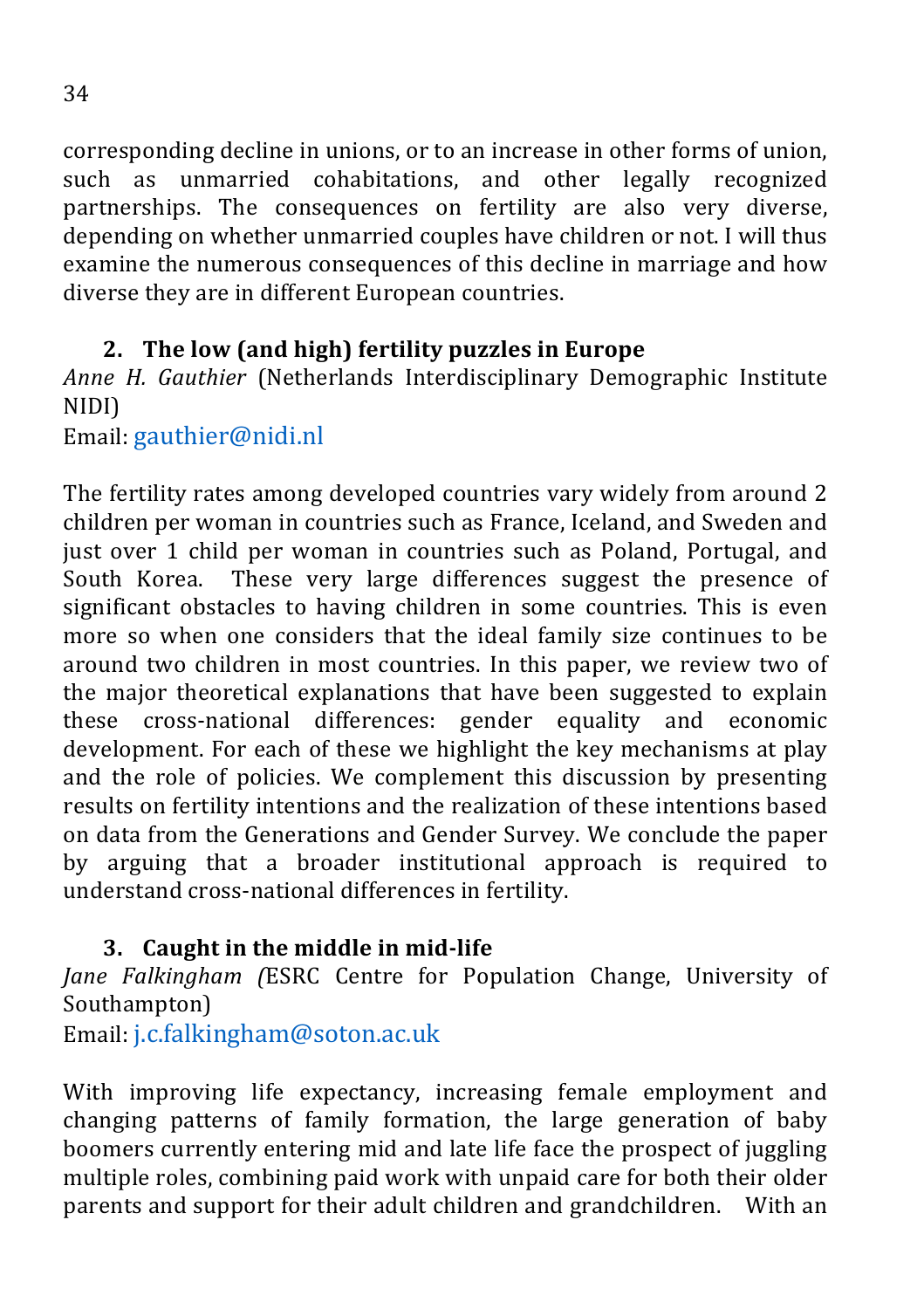increasing number of families sharing more years of their life with multiple generations, there is a growing need to understand the pressures that individuals face in reconciling these multiple roles and how policy might respond to support them. This paper uses data from a range of European datasets, including SHARE and ELSA, to shed light on how many Europeans in mid-life  $(45-64)$  are at risk of, and providing care for, elderly parents and grandchildren and how these caring responsibilities activities interact with other, paid and unpaid, roles.

#### **4. European International Migration Patterns**

*Guy Abel* (Asian Demographic Research Institute, Shanghai University & World Population Program, IIASA) Email: guy.abel@oeaw.ac.at,

International migration in Europe is one of the most highly politicized topics in the region. Demographic measures on counts and rates of migrant stocks and flows that are sometimes used to inform the debate suffer from multiple measurement problems. In this talk these data sources are discussed and then used to provide a broad overview of past and current international migration patterns to, from and within Europe. Data on a range of migration topics are then explored including forced migration, migration policies and public opinion on migration in the region. Final remarks on potential future improvements to the measurement of European migration are then provided.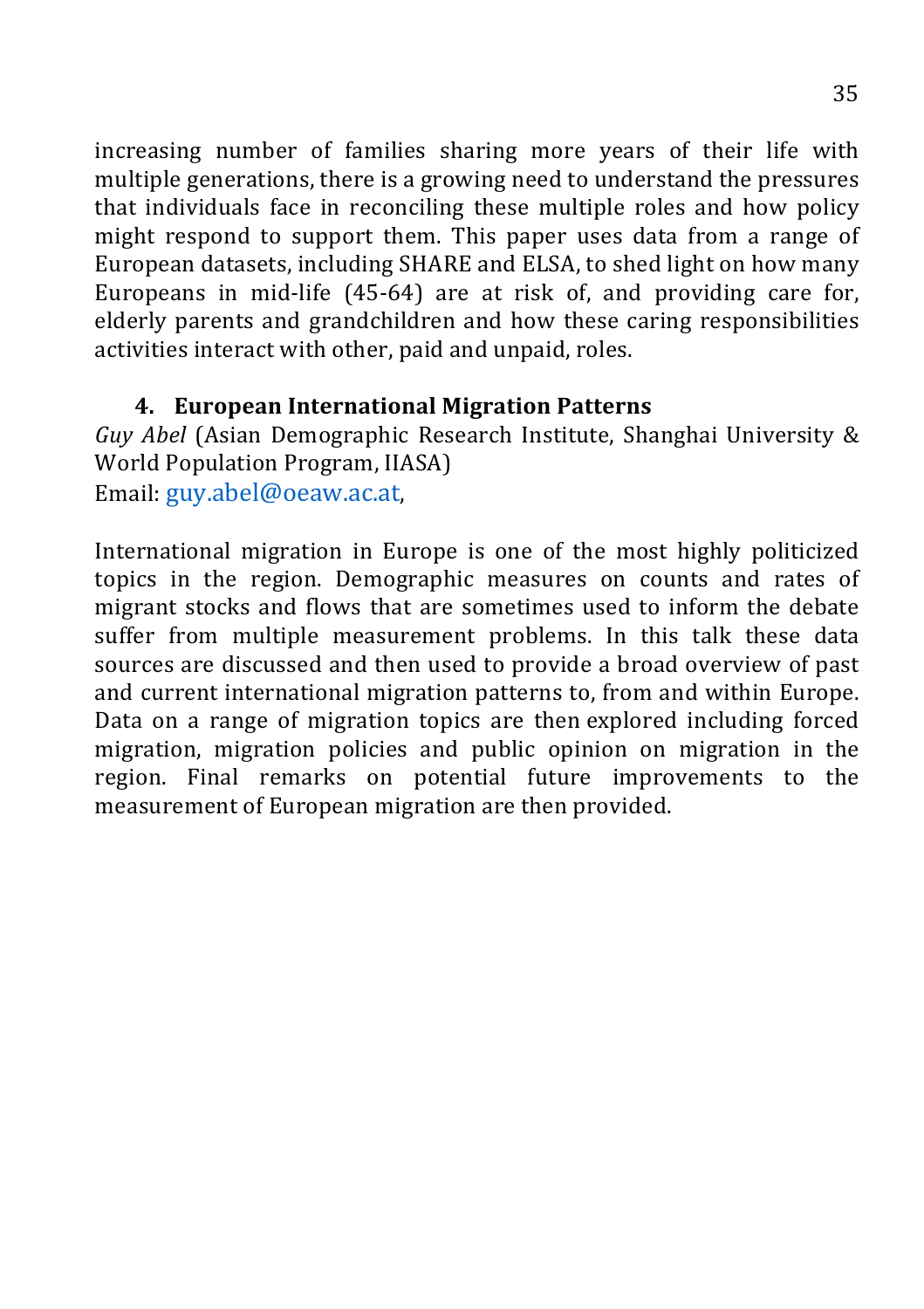## **9. Family Law, Public Policy, and Family Behavior**

**Chair:** Professor T.V. Sekher (International Institute for Population Sciences).

**Discussant:** Professor Minja Kim Choe (East-West Center) **Time:** 13 July 2018, 2:45-4:15 pm **Location:** Graduate Building 119, Shanghai University East Campus

Introduction:

This session is promoted by the IUSSP Panel "Family Demography and Family Law." The purpose of the Panel on Family Demography and Family Law is to foster the study of the connection between changes in family law and changes in family structure and family dynamics. The panel aims to improve our knowledge on how do family law and family policies influence individuals' decisions to marry or cohabit, to divorce and re-partner, to bear children within or outside of marriage or to postpone parenthood? Conversely, how do current family law correspond to the needs of traditional and non-traditional families, and how does this differ across countries?

Presented papers:

1. **Generational Difference in Women's Fertility Intentions under China's Two-Child Policy**

*Yingchun Ji, Huiguang Wang, Yue Liu and Ruonan Xu (Shanghai University, Shanghai, China)*

2. The Use of Family-Friendly Programs and Its Impact on **Fertility Intention in Korea** 

*Ki Tae Park* (*University of Hawaii, Honolulu, U.S.A.*)

3. Innovation in the model of adolescent friendly health corners to expand sexual and reproductive health **services** in Bangladesh- success and challenges

Sigma Ainul and Iqbal Ehsan (Population Council, Dhaka, Bangladesh)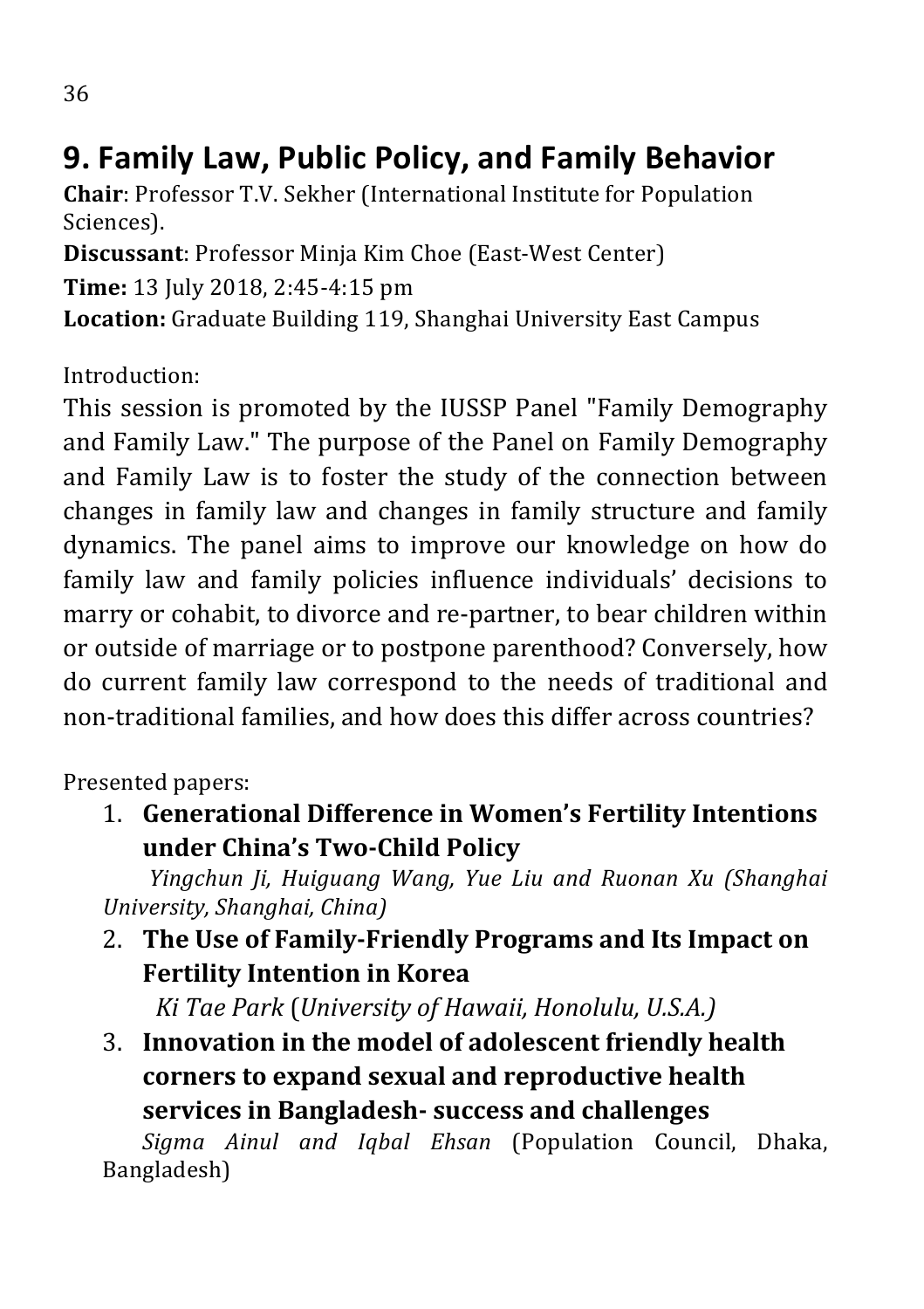**Abstracts** 

**1. Generational Difference in Women's Fertility Intentions under China's Two-Child Policy**

*Yingchun Ji, Huiguang Wang, Yue Liu, Ruonan Xu* (Shanghai University, Shanghai, China)

China's TFR has been long below replace level since 1990. To address low fertility and rapid aging, the Chinese government has relaxed the strict one-child policy, to selective two-child policy in 2014 and then comprehensive two-child policy in 2016. Yet, there is no strong evidence of remarkable fertility increase. To understand the dynamics and possible changes of fertility intentions among different generations of women, we collected qualitative data in a small city of Yangtze Delta. We found that individuals positive towards the policy change. Yet, the biggest concerns include women's work-family conflict, child raising cost, and expectation of expensive educational expense, availability of parental help with baby caring. We also discovered generational and cohort difference in fertility intentions. The grandparent generation enthusiastically embraces the idea of having two children, and those born in late 1970s feel remorseful that they cannot benefit from the policy. The post-80s are struggling about work-family conflicts and availability of parental help with child caring, considering the lack of 0-3 years old nursery services. The youngest cohort, the post-90s are more concerned about the quality of children and providing best love for the children and thus they are not enthusiastic about having two children.

### **2. The Use of Family-Friendly Programs and Its Impact on Fertility Intention in Korea**

*Ki Tae Park* (University of Hawaii, Manoa, Honolulu, USA)

To recover fertility rate in Korea, Korean government not only has introduced family-friendly policies, but also has spent the huge amount of budget on boosting fertility rate. However, the actual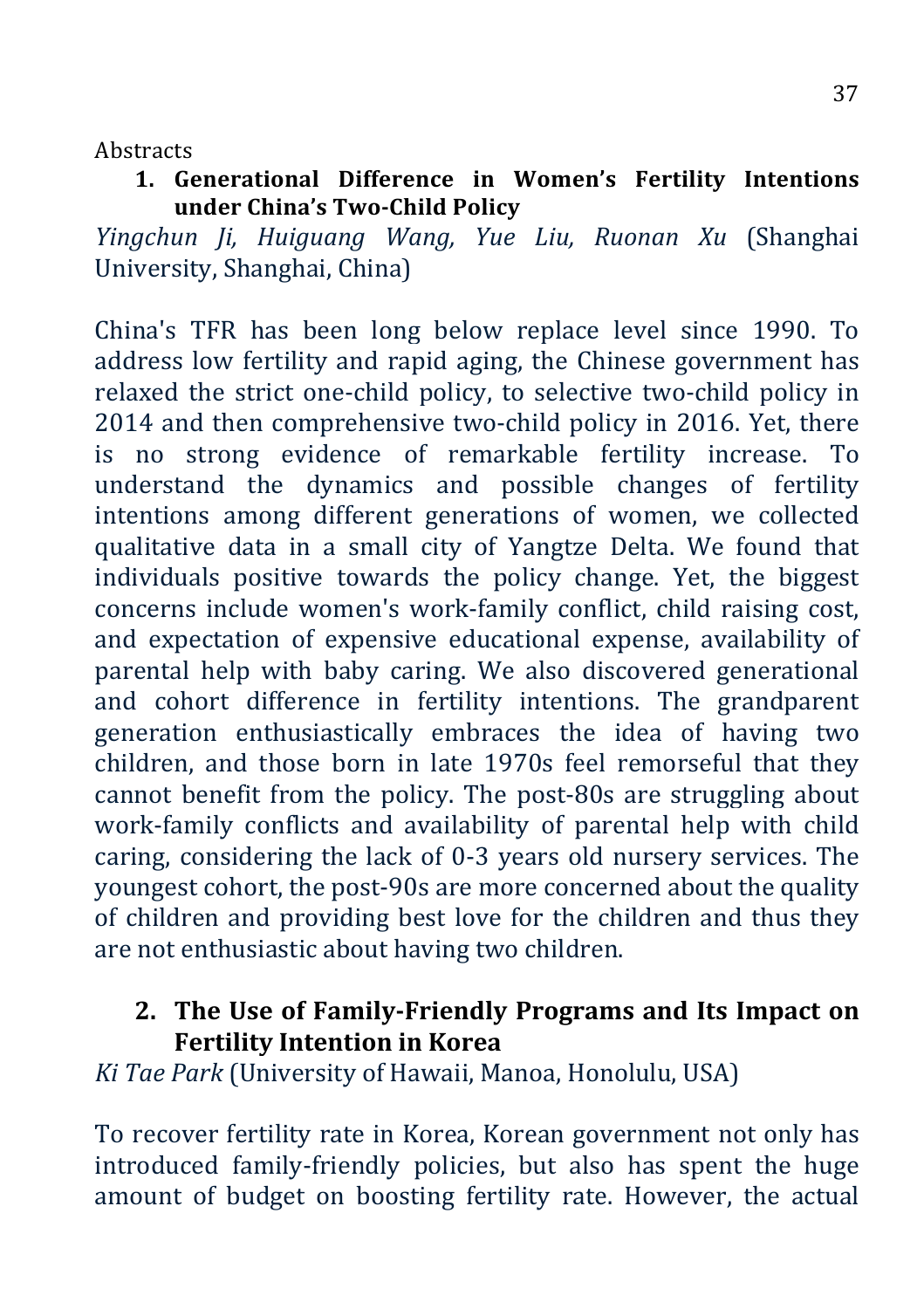effect of family-friendly policies on fertility in Korea is not clear. This research aims to examine how individual's use of family-friendly programs affects fertility intention among Korean female managers. This study employs five waves of the Korean Women Manager Panel. The female manager who uses one of any family-friendly programs, one of long leave programs (maternity leave, childcare leave, family care leave), or maternity leave is more likely to have the additional child(ren). A combined use of maternity leave and childcare leave in a row has the largest-positive effect on fertility intention than other options which associated with maternity leave use. The effectiveness of using family-friendly programs is bigger in the group of 25-34 aged than a whole sample  $(22-45 \text{ aged})$ . This research suggests some policy implications for the combined use of the programs and age-specific effectiveness of the programs.

**3. Innovation in the Model of Adolescent Friendly Health Corners to Expand Sexual and Reproductive Health Services in Bangladesh - success and Challenges**

*Sigma Ainul, Igbal Ehsan* (Population Council, Dhaka, Bangladesh)

The paper presents findings from the assessment of the new intervention-adolescent friendly health corners-by the Directorate General of Family Planning, Government of Bangladesh, to reach unmarried adolescents with sexual and reproductive health services. In Bangladesh, where married adolescents are served with range of sexual and reproductive health services, for unmarried sexual and reproductive health services are still taboo. Unlike other interventions in similar settings where adolescent corners are placed as stand-alone facilities, the innovation in Bangladesh model lies in the integration of adolescent friendly health corners in the existing health facilities in the community to capitalize on the comfort and familiarity of adolescents and their family members with these existing health facilities where they used to visit for multiple purpose-maternal, newborn and immunization.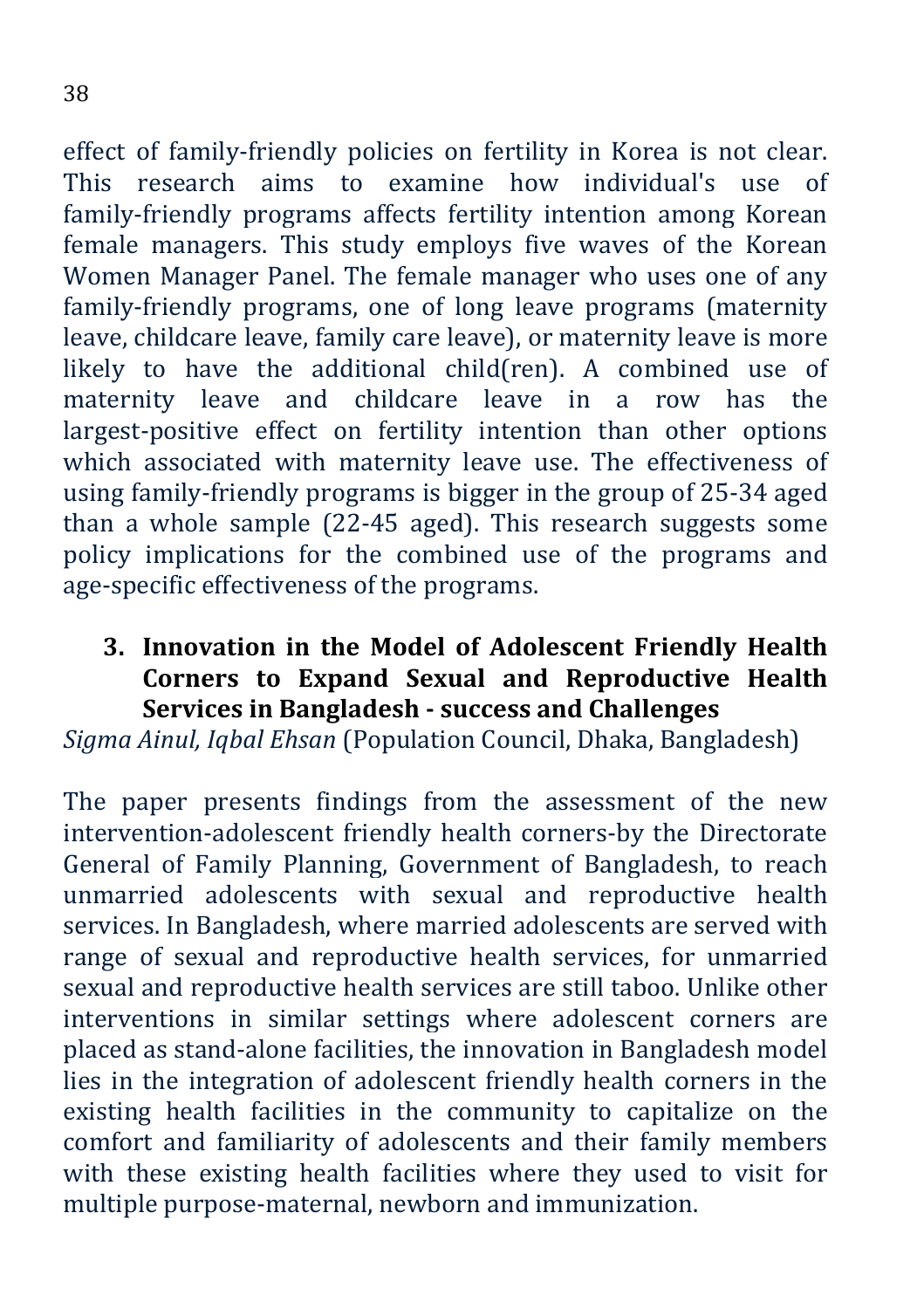The qualitative assessment was conducted in the ten facilities in five districts of Bangladesh in 2016. Thirty in-depth interviews with unmarried adolescent clients (aged 15-19), ten in-depth interviews with service providers and ten focus group discussions with parents were conducted.

The findings describe successes in reducing societal barriers, experiences of unmarried adolescents in receiving services, while reveals critical implementation gaps in terms of privacy, operating hour, service providers' roles and recommend ways to improve the program model.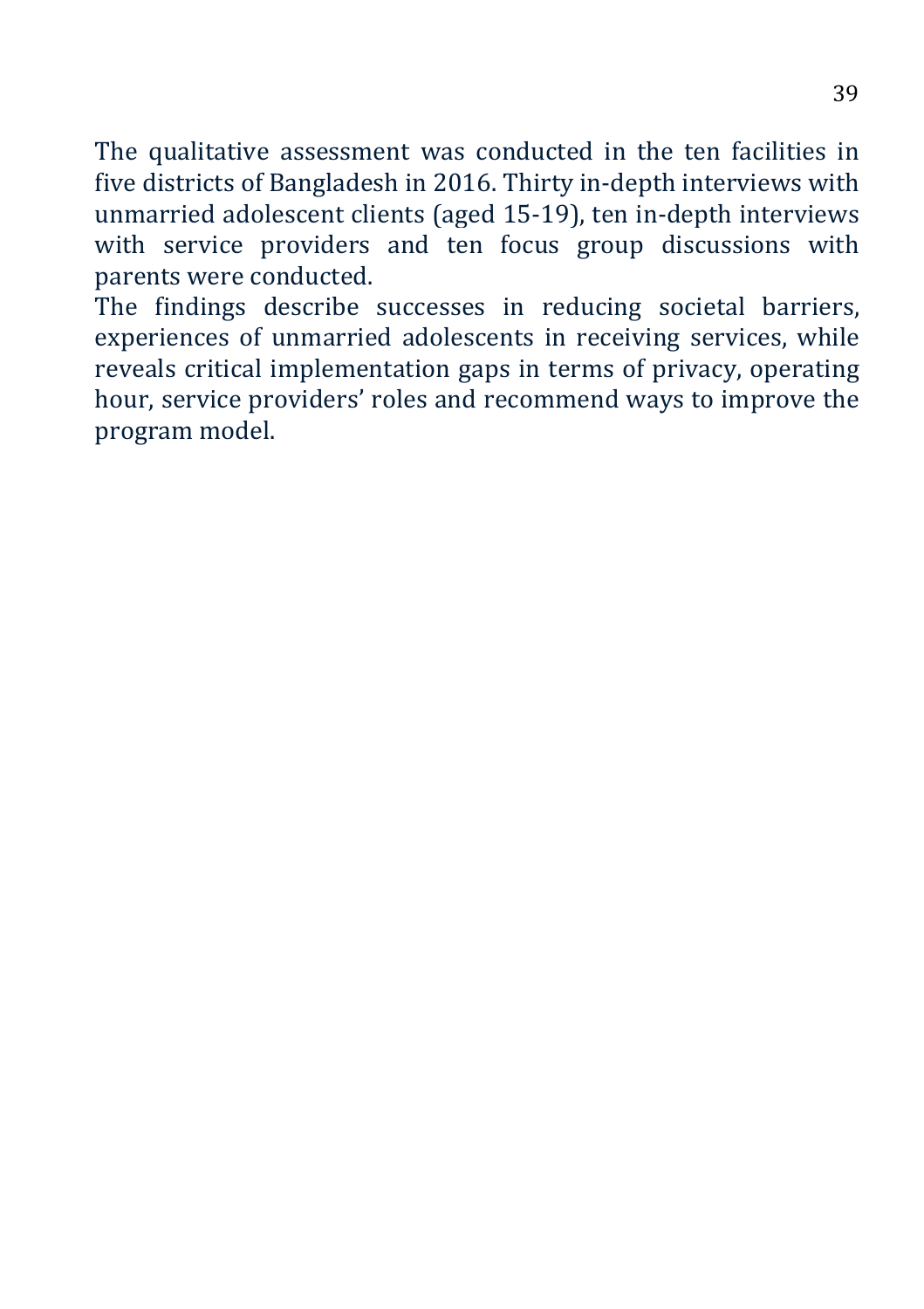## 10. Gender, Ageing and Health in China

**Organizer and Chair: Yan Wei** (School of Statistics, Xi'an University of Finance and Economics, Xi'an, China*l* 

**Time:** 13 July 2018, 4.30-6.00 am

**Location:** Graduate Building 203, Shanghai University East Campus

Presented papers:

1. **Rural-urban migrant women: empowerment and challenges** *Zhenzhen Zheng* (Institute of Population and Labor Economics, Chinese Academy of Social Science, Beijing China)

2. Fiscal implications of population aging and economic change *Ke Shen* (School of Social Development and Public Policy, Fudan University, Shanghai, China)

3. **Estimation on LGBT population size: international experiences and China's challenge**

*Xueyan Yang* (Research Center for Gender and Development, Xi'an Jiaotong University, Xi'an China)

4. **Structural characteristics of China's low fertility process** *Kuangshi Huang* (China Population and Development Research Center, Beijing, China)

5. Current situation and challenges of health poverty alleviation

in China: Findings from survey in Shaanxi, Gansu and Xinjiang *Yan Wei* (School of Statistics, University of Finance and Economics)

Abstracts:

1. Rural-urban migrant women: empowerment and challenges

*Zhenzhen Zheng* (Institute of Population and Labor Economics, Chinese Academy of Social Sciences Beijing, China)

Email: zhengzz@cass.org.cn

The population flow from rural to urban is a phenomenon in developing countries experience urbanization worldwide. This paper will study the issue in a gender perspective, to exam the impact of migration on rural-urban migrant women and men in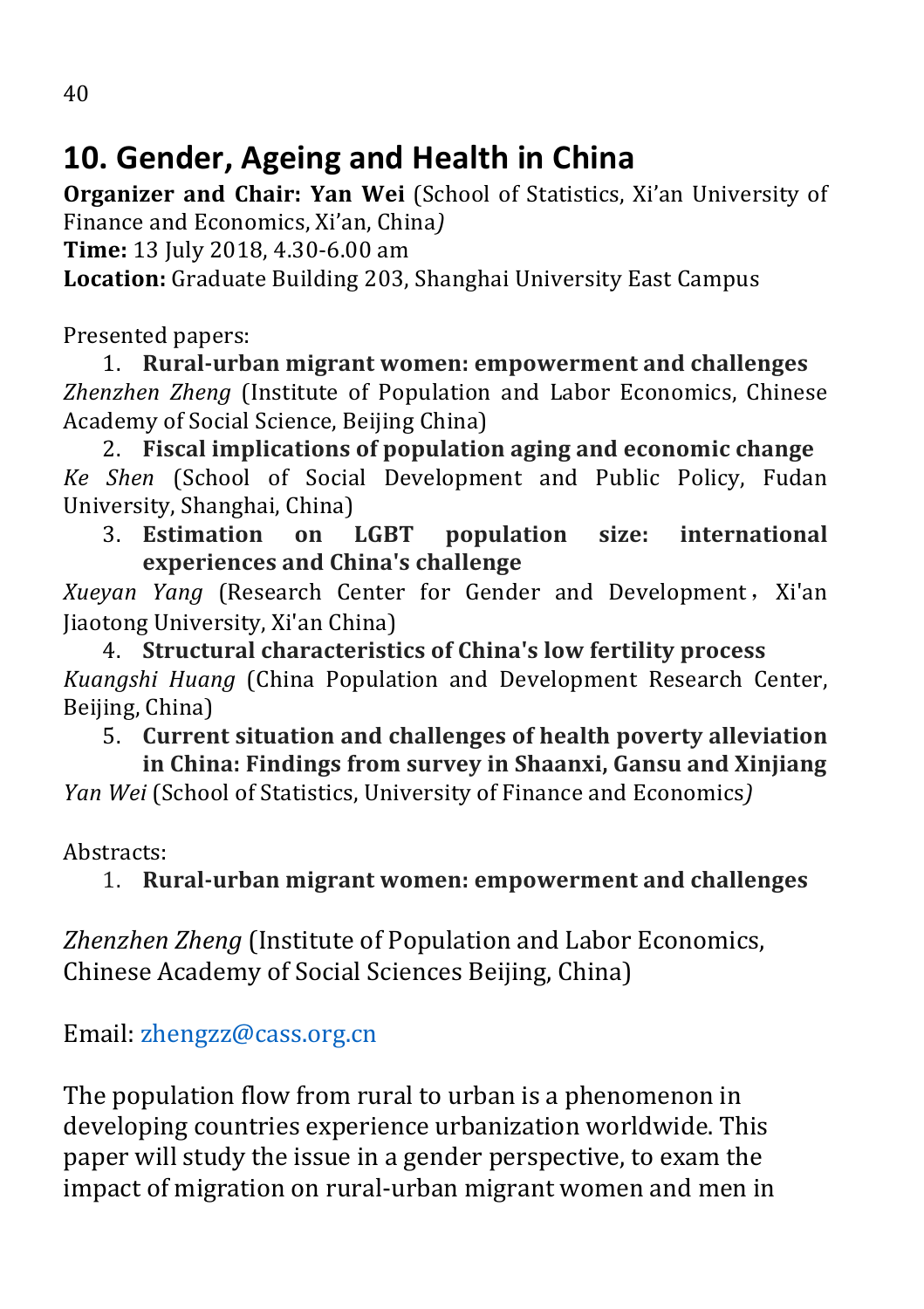China. Using the Third Wave Survey on the Social Status of Women in China (2010) and Dynamic Monitoring Survey of Migrant Population in China (2011-2016) as well as field interviews with migrants since 2000, and with a framework of empowerment, this paper will analyze the impact of migration experience on rural women in different years, and compare that with other reference groups, such as rural women never migrated or migrant men. The study find that migration provide more opportunities to rural women that never available before regarding economic participation and income increase, the impact could be observed also among returned migrants. However some institutional constrains especially affected women, and traditional gender role in family has not changed significantly, put them in a dilemma between work/career development and traditional family responsibility. The most recent observations show that new generation of migrants in a new era have different opinions regarding gender equality and different choices on employment, implies some changes and impacts to further explore.

### 2. Fiscal implications of population aging and economic change

Ke Shen **(**School of Social Development and Public Policy, Fudan University, Shanghai, China)

Email: shenke@fudan.edu.cn

China's accelerating population aging and vast welfare expansion, following decades of rapid economic growth, will lead to future increases in public spending associated with rising costs of health care and pension. This paper examines the fiscal impacts of population aging and welfare expansion in China by projecting future government expenditures in education, health care and pension under various scenarios. Our projection results reveal that if China gradually increases its benefit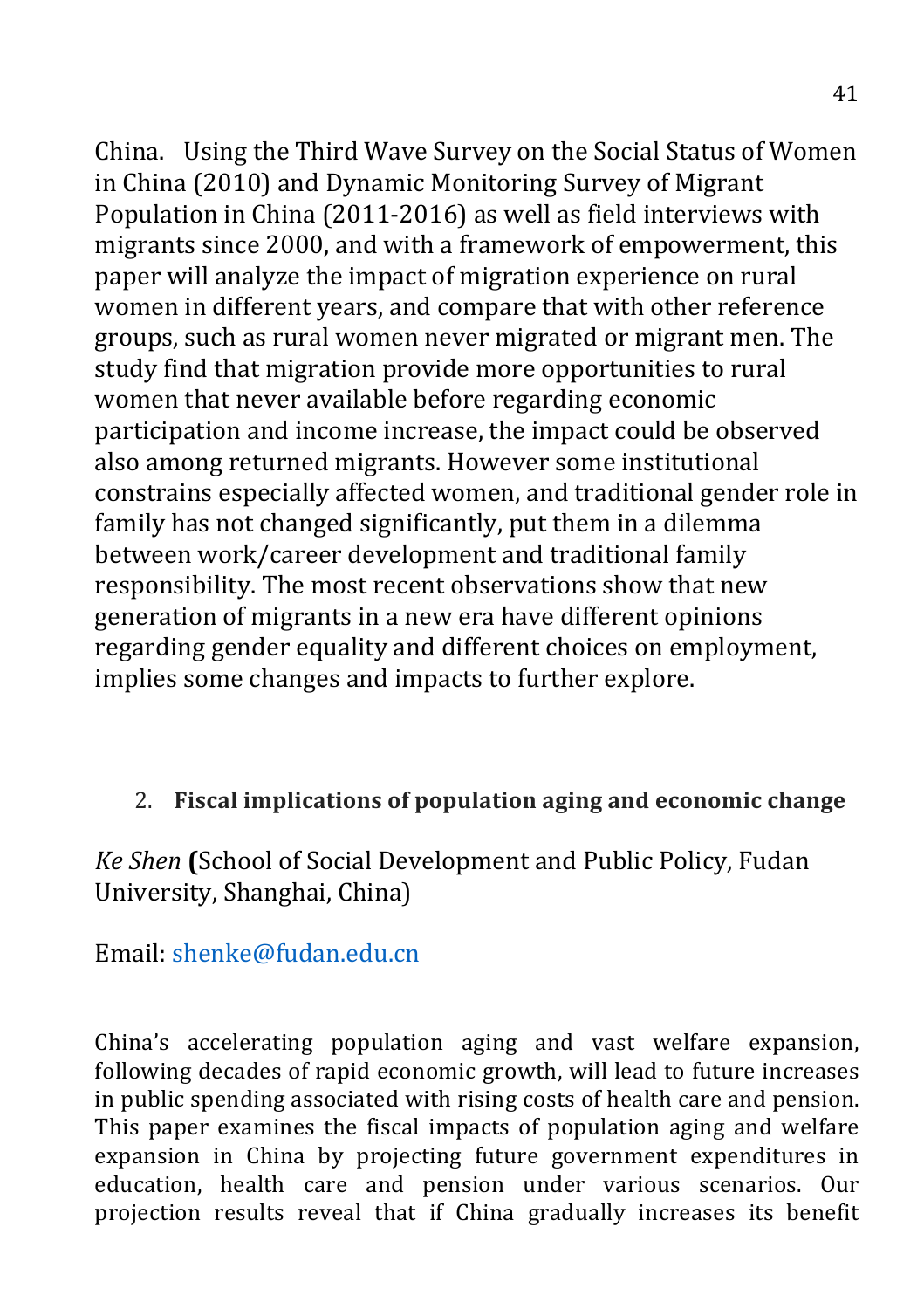generosity ratio by 2030 to the average level of OECD countries back in 2009, an assumption that is in line with China's aspiration to be a high-income society, the combined public spending in these three areas as a share of GDP could double, from 10 percent in 2014 to 20 percent in 2030, and triple to over 30 percent by 2050. Such a substantial increase in public spending could bear far-reaching economic, social, and political implications for the Chinese society and its government.

#### 3. **Estimation** on LGBT population size: international **experiences and China's challenge**

*Xueyan Yang* (Research Center for Gender and Development, Xi'an Jiaotong University, Xi'an, China)

Email: xueyanyang@mail.xjtu.edu.cn

With the methodology of literature review, the studies on estimation of LGBT population size in Western countries and China were collected and analyzed from measurements, sampling methodology, survey strategies, target groups and estimation results in this article. It was found from the literature review in western countries that the measurement for sexual orientation has been developed from single dimension to multiple dimensions, the sampling strategies have been developed from non-probability sampling to probability sampling and representative samples, the survey strategies have been developed from questionnaires + interview to Computer Assisted Personal Interviewing (CAPI), and the target groups have been developed from LGB to LGBT, and from only focusing on men to focusing on both men and women. Therefore, the results on estimation of LGBT population size in western countries are relatively stable and comparable. Compared with the studies in western countries, there are many spaces in the improvement for similar studies in China, including measurements, sampling methodology, survey strategies, target groups and estimation results on LGBT population size. The challenges on estimation of LGBT population size for China were summarized and the corresponding suggestions were provided in the end of this article.

4. **Structural characteristics of China's low fertility process** *Kuangshi Huang* (China Population and Development Research Center,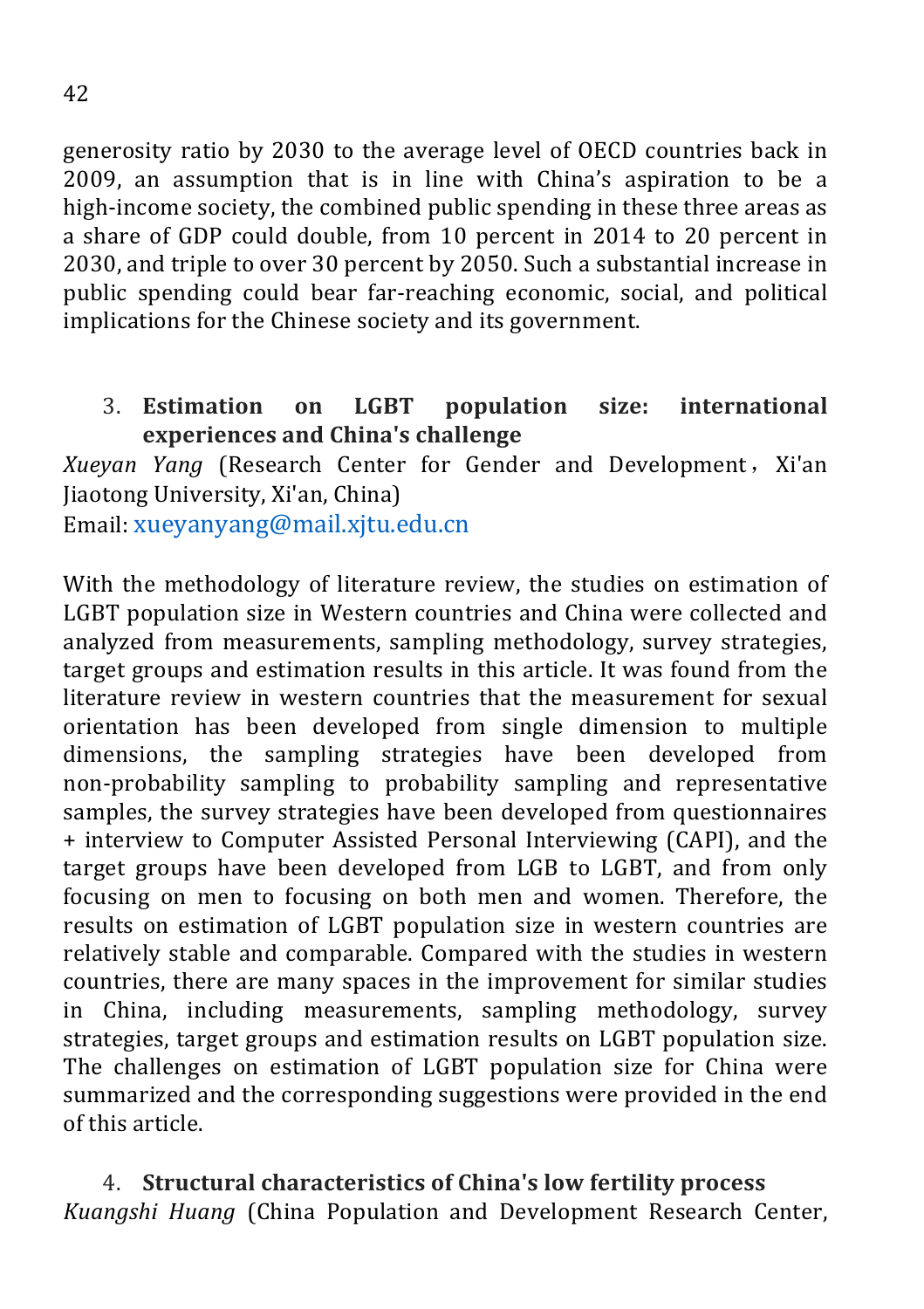#### Beijing, China) Email: huangkuangshi@163.com

Based on the analysis of fertility data from the National Bureau of Statistics' censuses and surveys, this paper aims at analyzing the structural characteristics of low fertility process in China, and thereby examines the quality of the fertility data from the National Bureau of Statistics. This research concludes that China has not fallen into the low fertility trap, but has been on the edge of the low fertility trap. The first birth total fertility rate has continued to decline, while the increase space of the second birth total fertility rate is limited and the third and more births total fertility rate have a larger increase space, therefore scraping the limits on the number of children and releasing the potential of the second and the third birth is recommended. With the postponement of childbearing age, the fertility rates of young women continue to decline, while those of old women continue to rise. The fertility rate gap between urban and rural is minimized, because the total fertility rate in rural areas among provinces also turn narrow while the total fertility rate in urban is relatively stable. Since the implementation of the two-child policy, the total fertility rate in urban is increasing and the gap between urban and rural become narrow. The variance of total fertility rate among provinces are shrinking, but the range of variation has not decreased significantly.

#### 5. **Current situation and challenges of health poverty alleviation** in China: Findings from survey in Shaanxi, Gansu and Xinjiang

*Yan Wei* (School of Statistics, University of Finance and Economics Xi'an, Xi'an, China)

Email: weiyan365@163.com

With the goal of ensuring rural poverty-stricken households to be lift out of poverty by 2020, health poverty alleviation plays an important role in population development and anti-poverty in poor areas. Using the data from the survey titled "Implementation Situation of Health Poverty Alleviation" conducted in Shaanxi, Gansu and Xinjiang, this paper aims to study the situation of health poverty alleviation and exam the problems and causes of implementing health poverty alleviation. The preliminary results show that the psychological and physical health status of poverty-stricken households are worse than that of non-poverty-stricken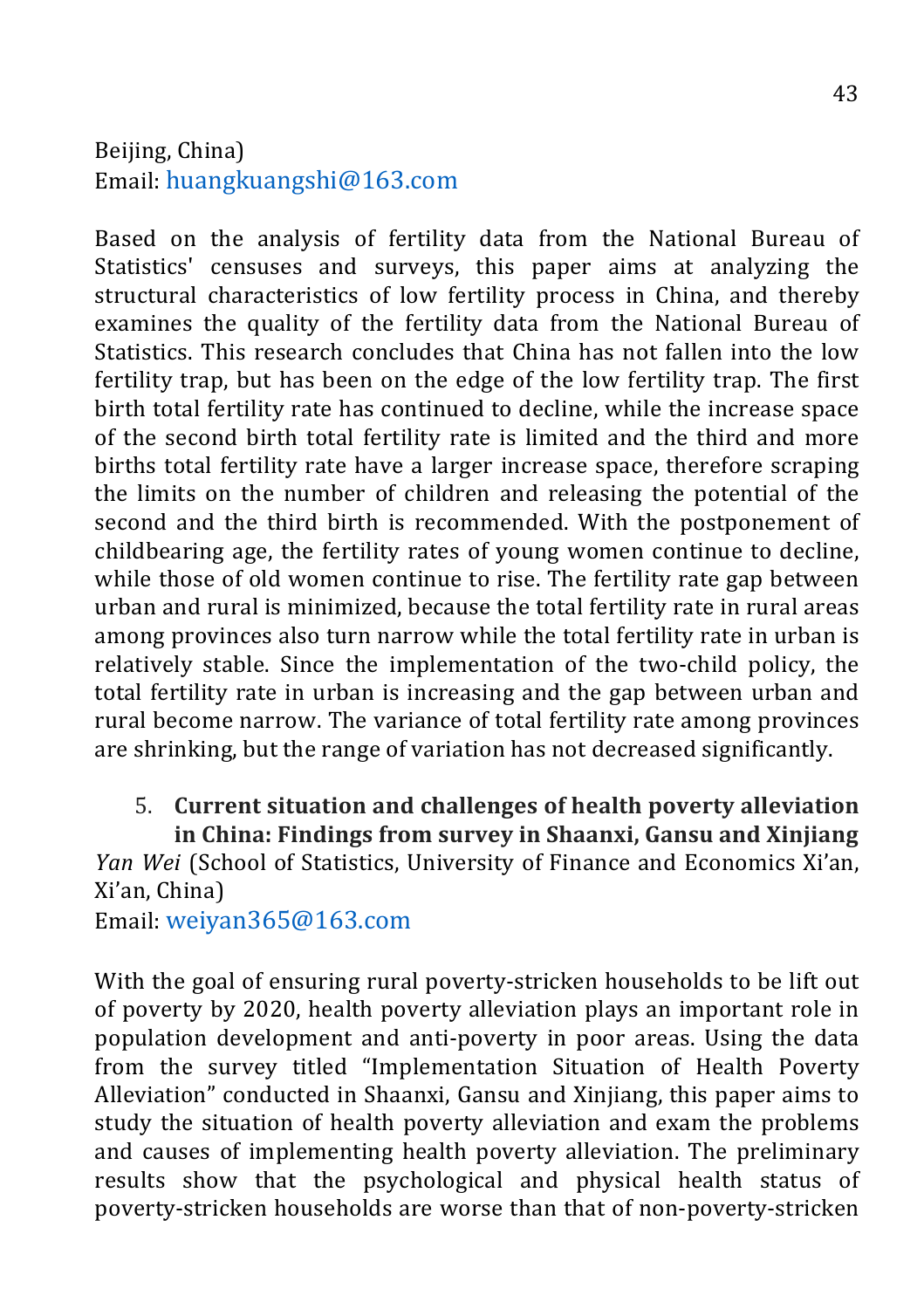households; and the causes of poverty are multidimensional, health is the key contributor to the occurrence of poverty; implementation of health poverty alleviation mainly relies on subsidies and assistance, and it is low availability which is conducive to development-orientated poverty alleviation. A comprehensive targeted governance system should be build, while healthy poverty alleviation is a long-term process and requires painstaking efforts.

44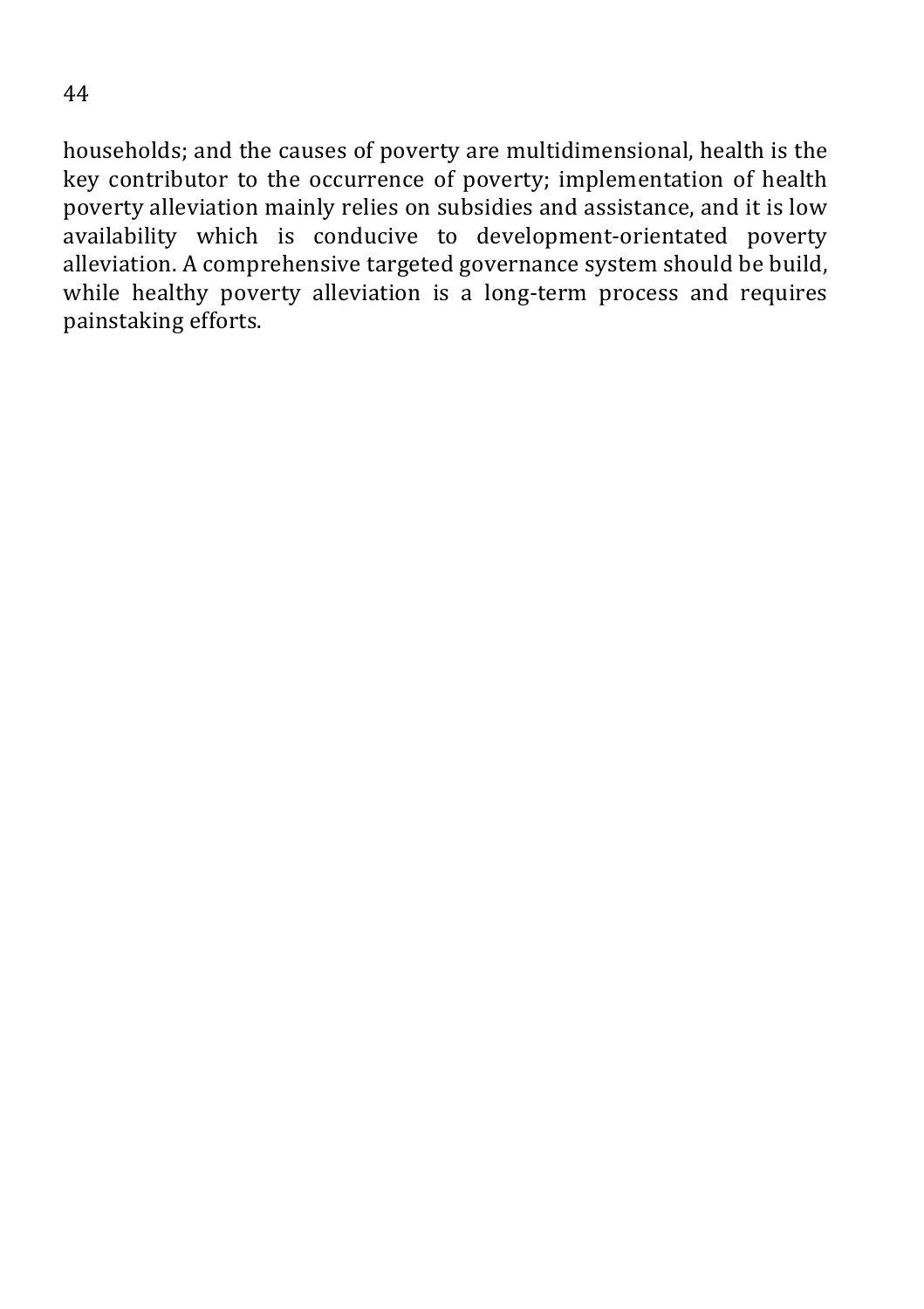# **11.** The Generations & Gender Programme Regional **Meeting (by invitation/ prior registration)**

**Time:** 13 July 2018, 4:30-6:00 pm

**Location:** Sociology Building 308, Shanghai University East Campus

Introduction:

The Generations  $& \text{Gender Programme (GGP)}$  is hosting a gathering of GGP stakeholders during the 4<sup>th</sup> Asian Population Association Conference. This special session provides updates from the GGP's central coordination team about recent developments with the opportunity to mingle and network with fellow users of GGP datasets and representatives experienced in fielding GGP's longitudinal surveys. During the presentations details will be provided about innovations the GGP is introducing in forthcoming rounds of national surveys  $(GGP2020)$  and our current programme activities as we prepare to apply to join the European Strategy Forum on Research Infrastructures (ESFRI) 2020 Roadmap. Information will be available for those interested in becoming a national GGP focal point for fielding a GGP survey in the forthcoming round. The speakers are Professor Anne Gauthier, Dr Thomas Emery and selected country representatives. The presentations will be followed by light refreshments.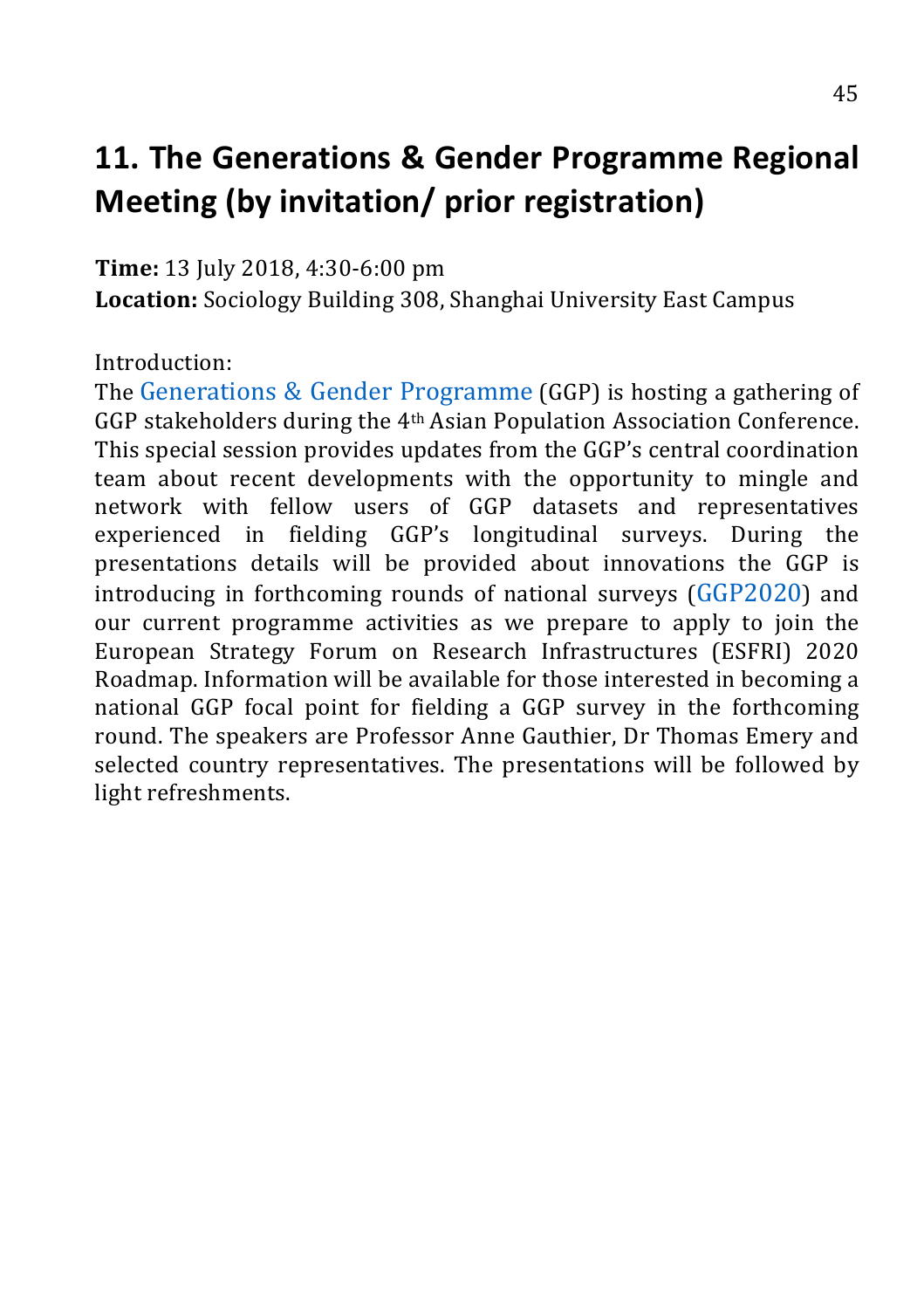# 12. Asian Demography on Crossroads: Future **Implications of Demographic Change**

**Chair:** Mohammad Jalal Abbasi-Shavazi (University of Tehran, National Institute of Population Research; and University of Melbourne) **Discussant:** Wolfgang Lutz, Wittgenstein Centre (IIASA, VID/OEAW, WU) **Time:** 13 July 2018, 4.30-6.00 pm

**Location:** Graduate Building 119, Shanghai University East Campus

Presented papers:

1. **A methodological note on human capital projections, a**  comparative illustration from selected Asian countries

*Samir KC* (ADRI/Shanghai University and IIASA) and *Markus Wurzer* (IIASA)

2. On the future of ageing in Asia: Understanding ageing society **within the context of educational change** 

*KS James* (Jawaharlal Nehru University) and *Jinjing Wu* **(**Asian Demography Research Institute (ADRI), Shanghai University)

3. A Comparative Study in assessing the effectiveness of **pronatalist measures for Some Asian Countries** 

*Paul Yip* (University of Hong Kong)

4. Migration in Asia and it's interlink with education: Case **studies from India and Indonesia**

*Salut Muhuddin* **(**Macquarie University**)** and *Rakesh Mishra* (Jawaharlal Nehru University)

Abstracts:

### 1. **A methodological note on human capital projections, a comparative illustration from selected Asian countries**

*Samir KC* (ADRI/Shanghai University and IIASA) and *Markus Wurzer* (IIASA)

Understanding population dynamics and heterogeneity within a country provides important insights for explaining social and environmental changes. It also helps to identify vulnerable sections of the population that are affected most by these changes. Projections of population dynamics and heterogeneity can serve as a prediction that assists policymakers and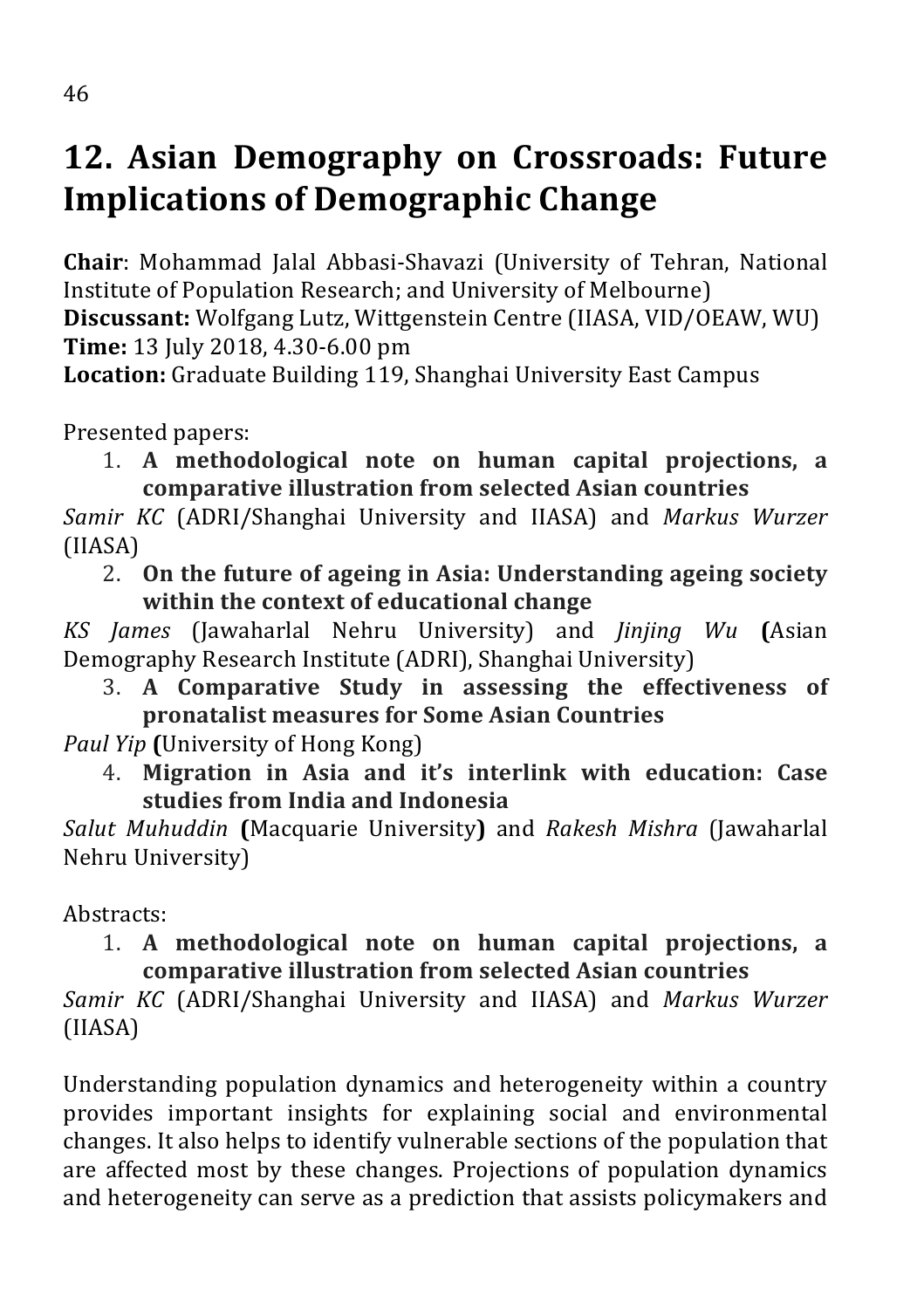other stakeholders in visualizing an alternative future, to assess what-if scenarios, or to simulate sensitivity tests of single or multiple variables. While demographers are interested purely in population dynamics, the users of population projections are spread in many disciplines, among them development studies with a focus on Sustainable Development Goals (SDG).

The incomparability of data produced by national statistical agencies due to quality issues and different methods and the moderate use of data produced by international agencies that apply a supra-national approach motivated us to develop a consistent method for studying population dynamics across and within countries by collaborating with local partner institutions.

We have developed multi-dimensional/multi-state models (MSDem, an R package) to study population dynamics at the global, regional, national and sub-national level. Currently, an initiative to disseminate the methodology is underway in collaboration with institutional partners in eleven Asian countries/regions (Bangladesh, China, Hong Kong, India, Indonesia, Iran, Nepal, Pakistan, Philippines, Sri Lanka, and Thailand).

We will present the overview of our approach, including the MSDem package, and show some results from selected Asian countries. We will also list common and country-specific issues and then share our solutions for discussion.

#### 2. On the future of ageing in Asia: Understanding ageing society **within the context of educational change**

*KS James* (Jawaharlal Nehru University) and *Jinjing Wu* **(**Asian Demography Research Institute (ADRI), Shanghai University)

Asia's recent demographic changes have significant implications for a rapidly changing age structure as well as the future of ageing in different countries. What signifies the demographic scenario in Asia is its considerable heterogeneity across countries in demographic patterns. Not only in demographic terms but even in socio-economic characteristics Asia represents considerable diversity. Therefore, the future ageing scenario and its implications will be considerably different across these countries. This paper brings together different ageing indicators for future in the context of educational changes in these countries. It depicts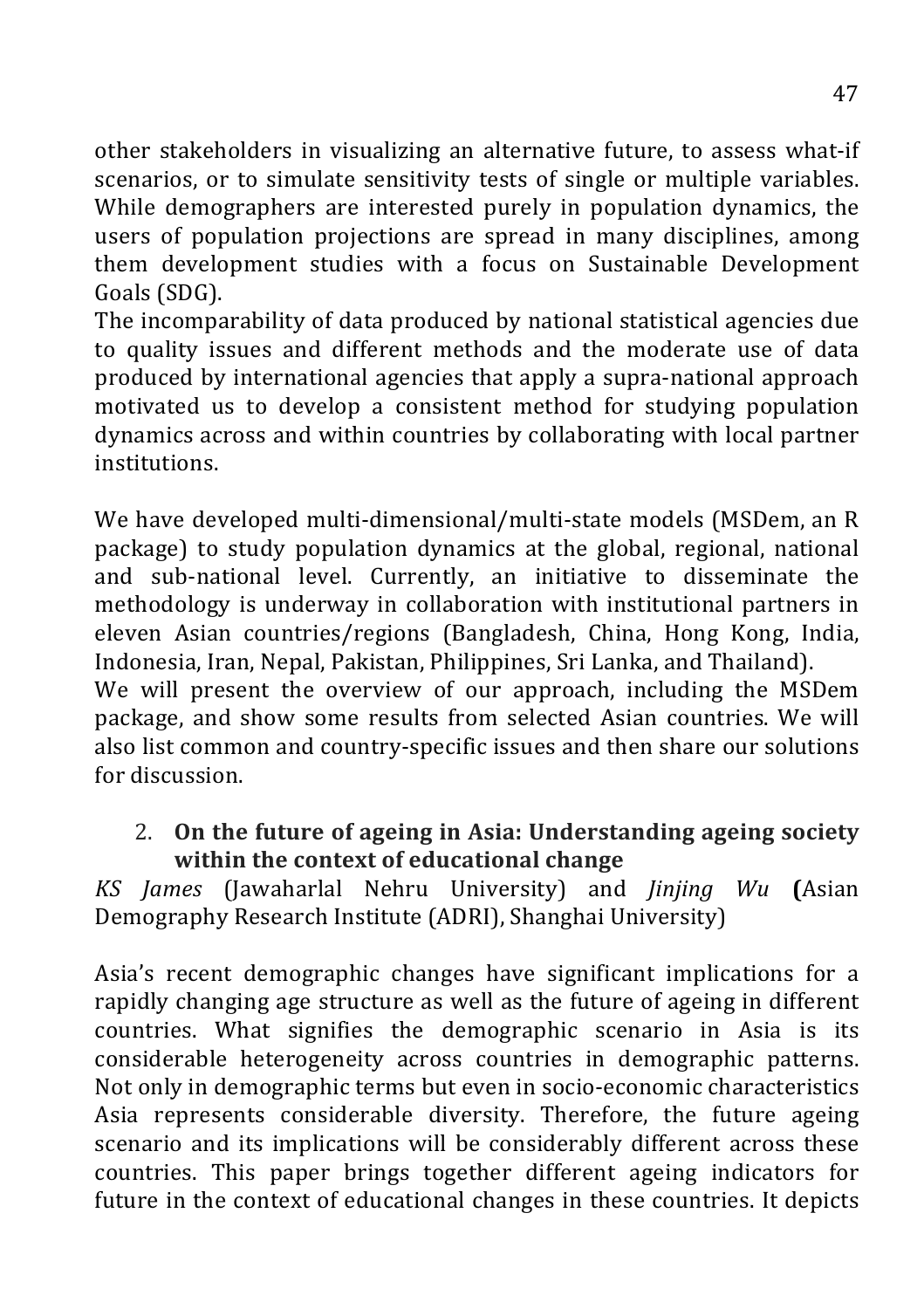how ageing will evolve within the context of changing educational achievements in Asian countries. It compares and contrasts the ageing measures across major Asian countries and brings out the similarities and differentials and the lessons that can be learned from Asia based on the multistate population projections in each of these countries.

#### 3. A comparative study in assessing the effectiveness of **pronatalist measures for some Asian countries** *Paul Yip* (University of Hong Kong)

Many East Asian societies are characterized by ultra-low fertility. Many Governments have already taken some pronatalist actions and its impacts at most are modest if not ineffective. However, whom to target and what specific measures should be taken still remain very elusive. Here we first identify the potential target groups that are most influential in changing the total fertility rate, based on a stochastic model and fertility elasticity analyses. Then, we investigate different population subgroups' perception of various pronatalist measures. The differences and similarities among these countries will be discussed.

#### 4. Migration in Asia and it's interlink with education: Case **studies from India and Indonesia**

*Salut Muhuddin* **(**Macquarie University**)** and *Rakesh Mishra* (Jawaharlal Nehru University)

Asian countries today have witnessed many changes in its demographic and socio-economic characteristics. Over the last few decades, the fertility rates have declined to low rates and the life expectancy have increased to moderate or even high levels. At the same time, the educational attainments in many Asian countries have also increased as indicated by a significant increase in their school enrolment rates at basic education as well as higher education levels. In response to such significant changes, and the concomitant developments in regional and global economic conditions, population mobility and migration patterns in Asian countries have also changed considerably.

Using the case study from India and Indonesia (among the most populous country in Asia and in the world), this study aims to incorporate